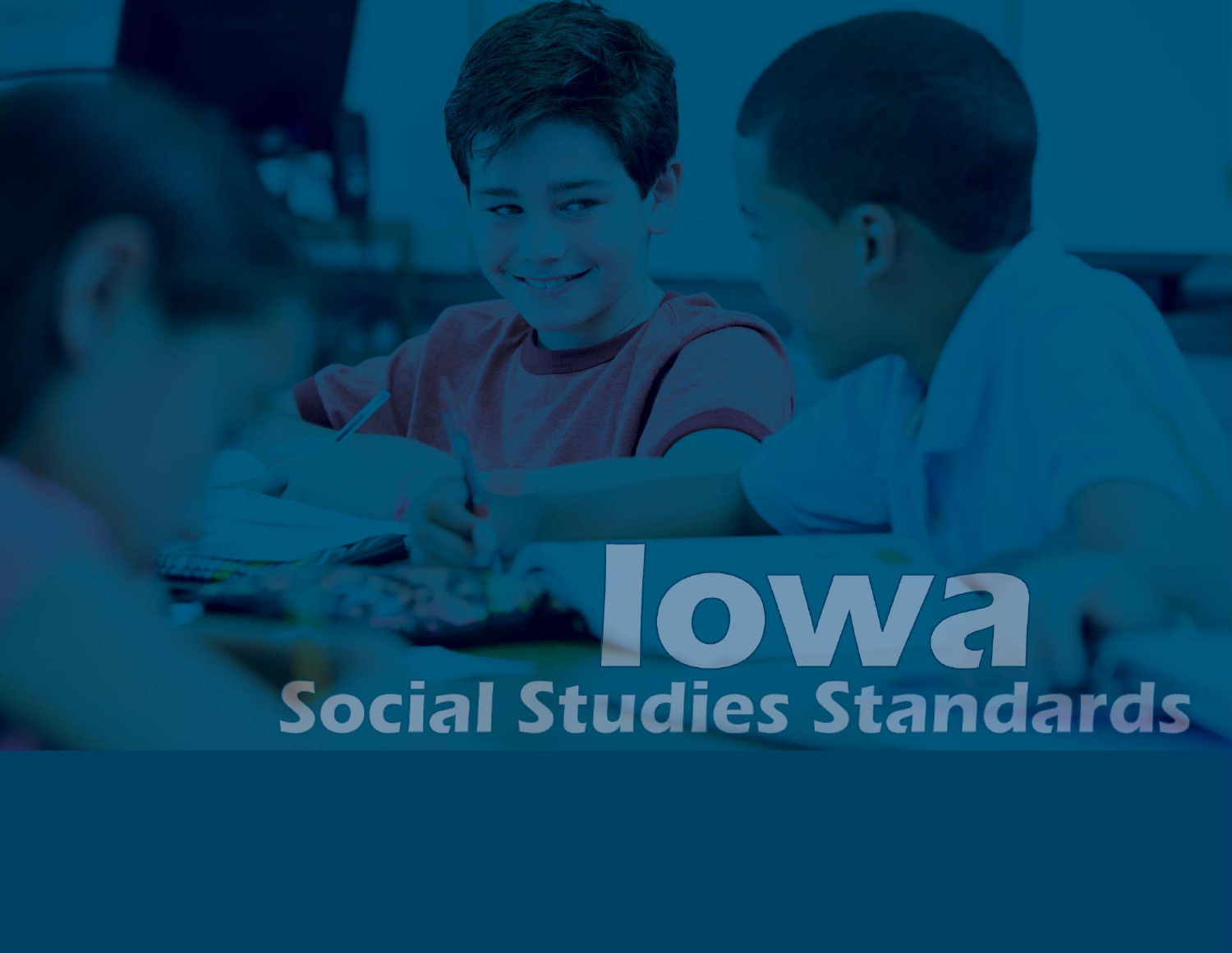# **Contents**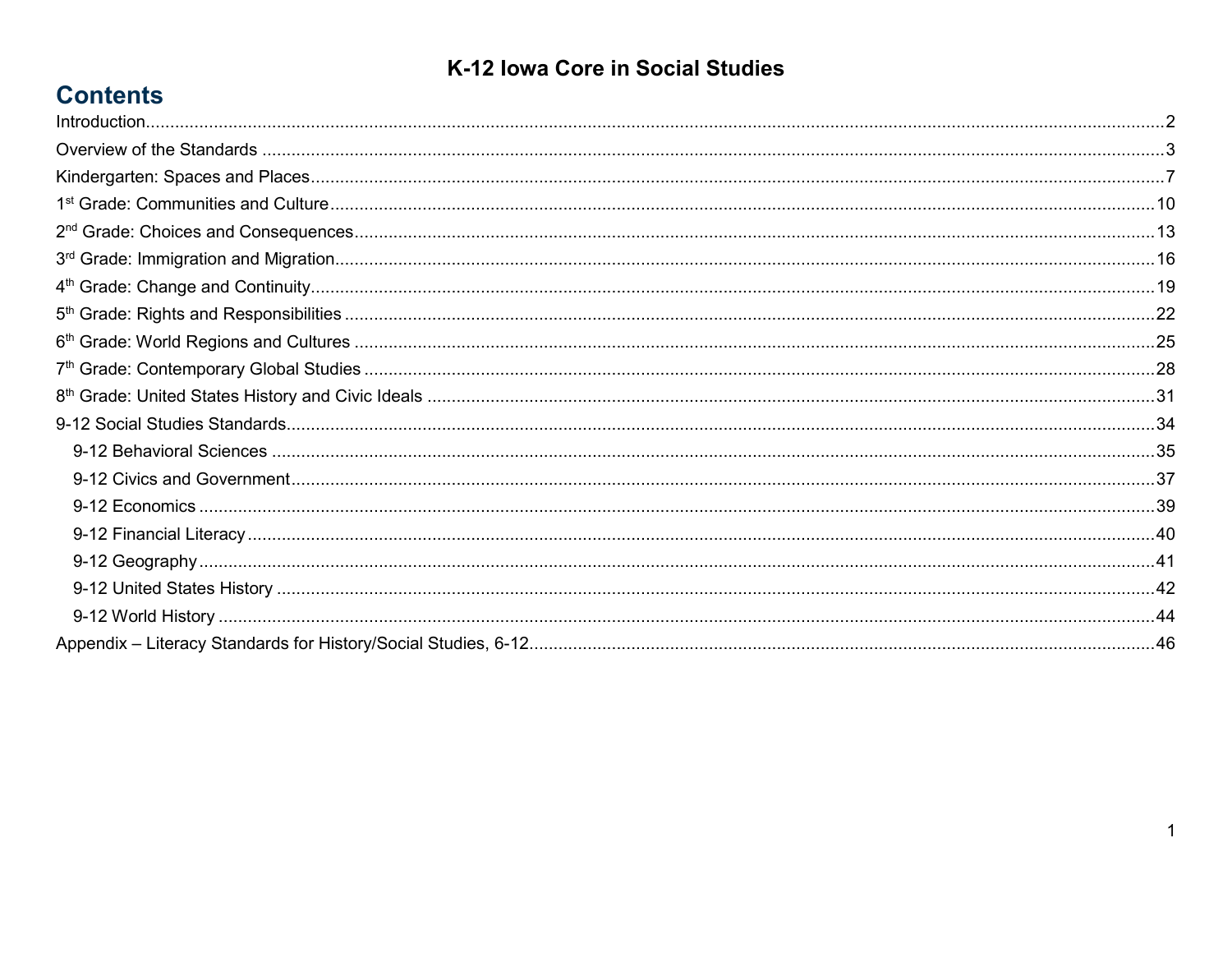# <span id="page-2-0"></span>**Introduction**

Social studies is the integrated study of the social sciences and humanities to promote civic competence. Within the school program, social studies provides coordinated, systematic study drawing upon such disciplines as anthropology, archaeology, economics, geography, history, law, philosophy, political science, psychology, religion, and sociology, as well as appropriate content from the humanities, mathematics, and natural sciences. The purpose of social studies is to help young people develop the ability to make informed and reasoned decisions for the public good as citizens of a culturally diverse, democratic society in an interdependent world.

-Definition of Social Studies (National Council for the Social Studies)

Preparing students for the 21<sup>st</sup> century cannot be accomplished without a strong emphasis on the social studies. The founders of our country emphasized that the vitality and security of a democracy depends upon the education and willingness of its citizens to participate actively in society. This level of participation requires civic competence. In other words, it is imperative that our future generations gain an understanding of the core concepts of social studies. Life in the United States within our democratic system is constantly changing which creates varying social circumstances. As a result, citizens need to adapt to such changes in order to sustain vital democratic traditions. Meeting this need is the mission of the social studies.

As we work to carry on the ideals of the founders, we are compelled to revisit our fundamental beliefs and institutions and to construct new social contexts and relationships. The academic standards for social studies reflect the belief that the informed social studies student comprehends and applies to personal and public experiences the core content perspectives of the many academic fields of the social studies. Our entire social experiences, as well as our republic, are established upon the principles of individual citizenship. Therefore, it is necessary to pay attention to the education of those **future** citizens.

The state's academic standards in social studies are premised upon a rigorous and relevant K – 12 social studies program within each district in the state. Engaging students in the pursuit of active informed citizenship will require a broad range of understandings and skills. It will also require an articulated district curriculum which connects students to the social world through informed instructional experiences led by teachers who are committed to active civic participation. This represents a bold step toward a vision of social studies for all of Iowa's students.

Additional information can be found at the Iowa Social Studies webpage at https://iowacore.gov/content/social-studies-resources.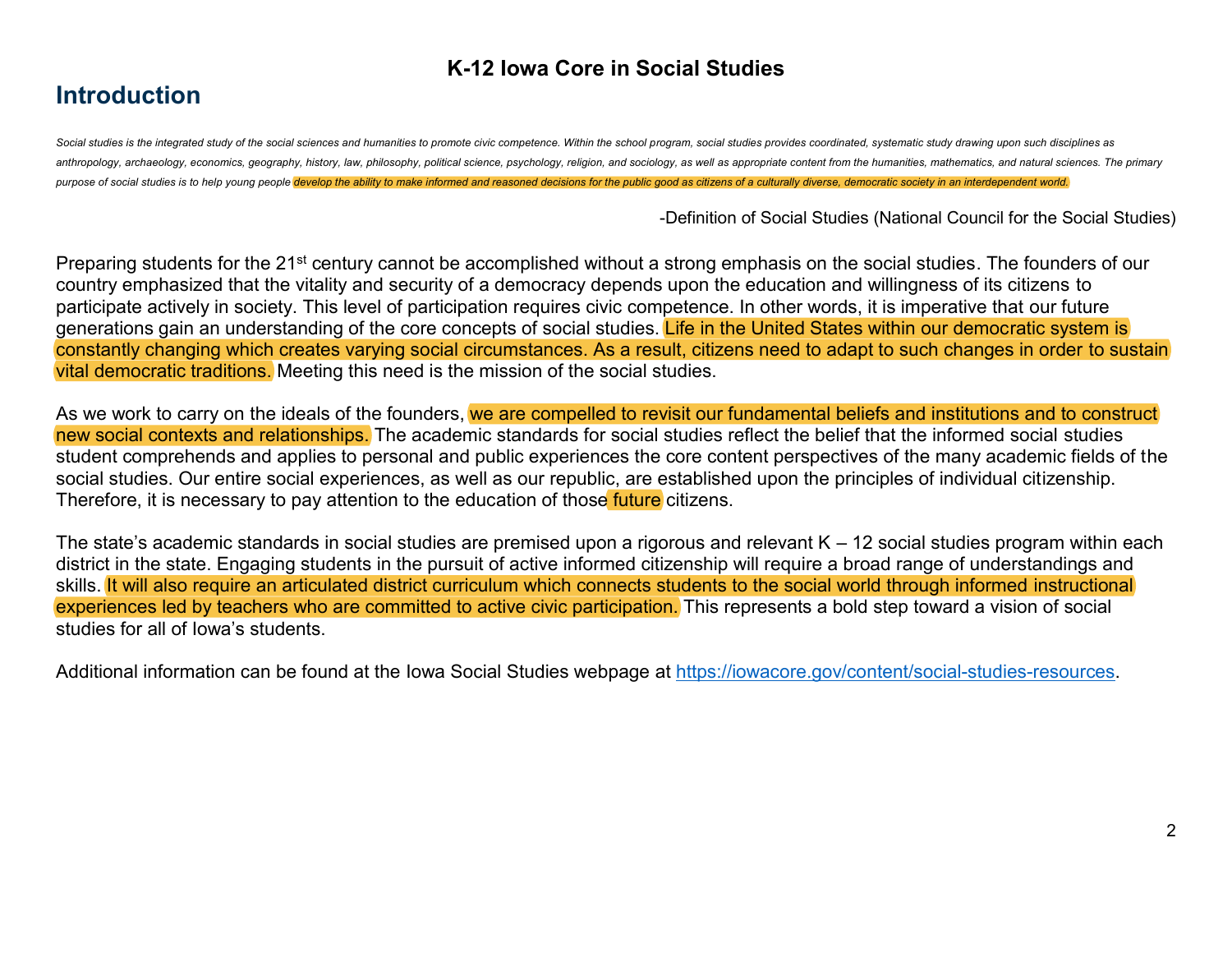# <span id="page-3-0"></span>**Overview of the Standards**

#### **Standards At-a-Glance**

| <b>Grade</b>                                 | <b>Theme/Focus</b>                 |
|----------------------------------------------|------------------------------------|
| Kindergarten                                 | Spaces and Places                  |
| 1 <sup>st</sup> Grade                        | <b>Communities and Culture</b>     |
| 2 <sup>nd</sup> Grade                        | <b>Choices and Consequences</b>    |
| 3rd Grade                                    | Immigration and Migration          |
| 4 <sup>th</sup> Grade                        | <b>Change and Continuity</b>       |
| 5 <sup>th</sup> Grade                        | <b>Rights and Responsibilities</b> |
| 6 <sup>th</sup> Grade                        | <b>World Regions and Cultures</b>  |
| 7 <sup>th</sup> Grade                        | <b>Contemporary Global Studies</b> |
| 8 <sup>th</sup> Grade                        | US History and Civic Ideals        |
| $\overline{9^{th}}$ - 12 <sup>th</sup> Grade | <b>Behavioral Sciences</b>         |
|                                              | <b>Civics and Government</b>       |
|                                              | Economics                          |
|                                              | <b>Financial Literacy</b>          |
|                                              | Geography                          |
|                                              | <b>United States History</b>       |
|                                              | <b>World History</b>               |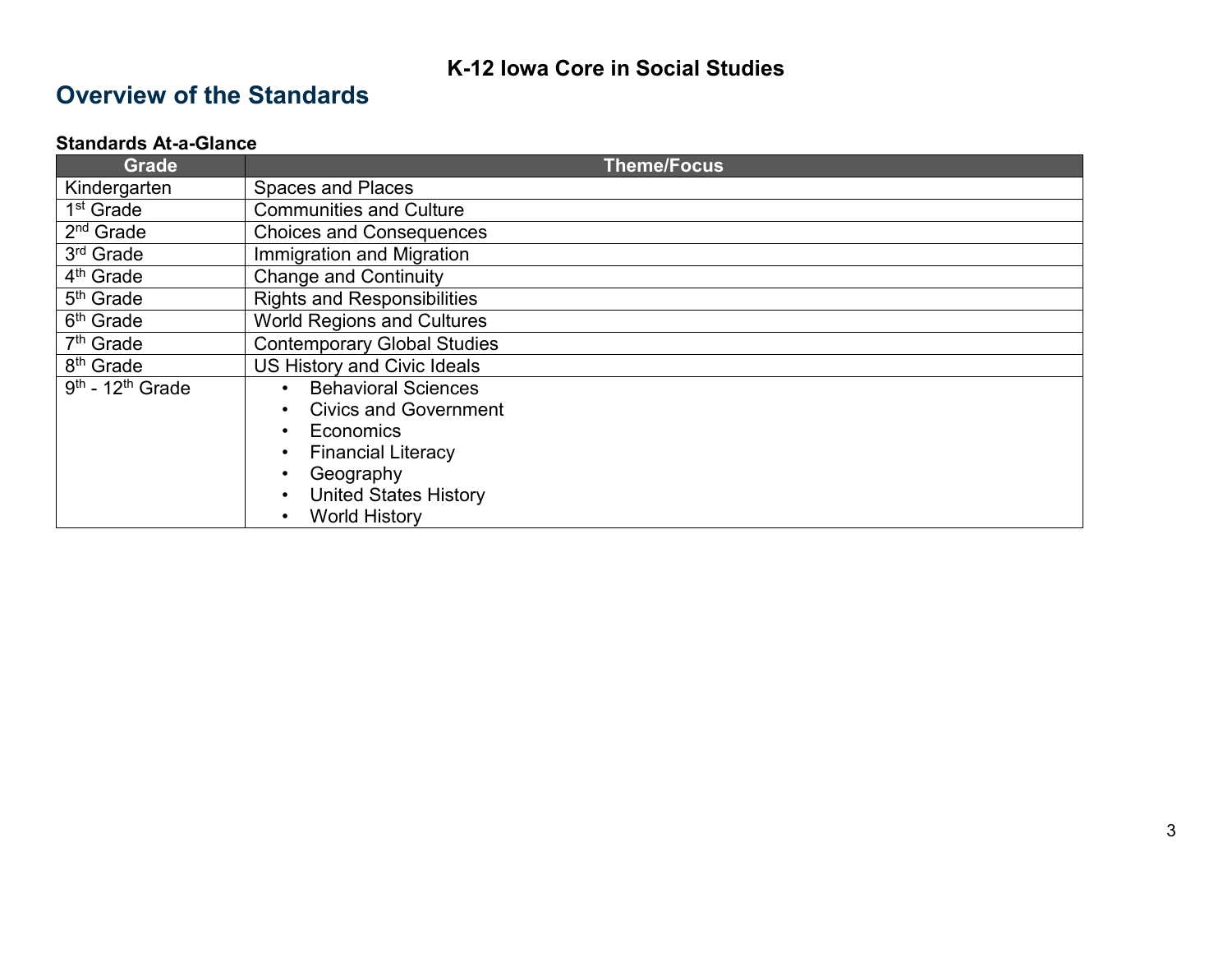#### **How to Read the Standards**

The K-8 draft standards are grade specific whereas the 9-12 standards are organized by content area. Each grade level includes a set of inquiry and content standards. Each set of inquiry and content standards identifies anchor standards. You will see the same anchor standards throughout the document, but the standard following the anchor standard will be more complex as students move throughout their K-12 experience. The inquiry standards outline disciplinary skills within social studies whereas the content standards outline what students should know and be able to do within the given content area. Each standard is also coded for identification of its grade level and number within the larger set of standards.

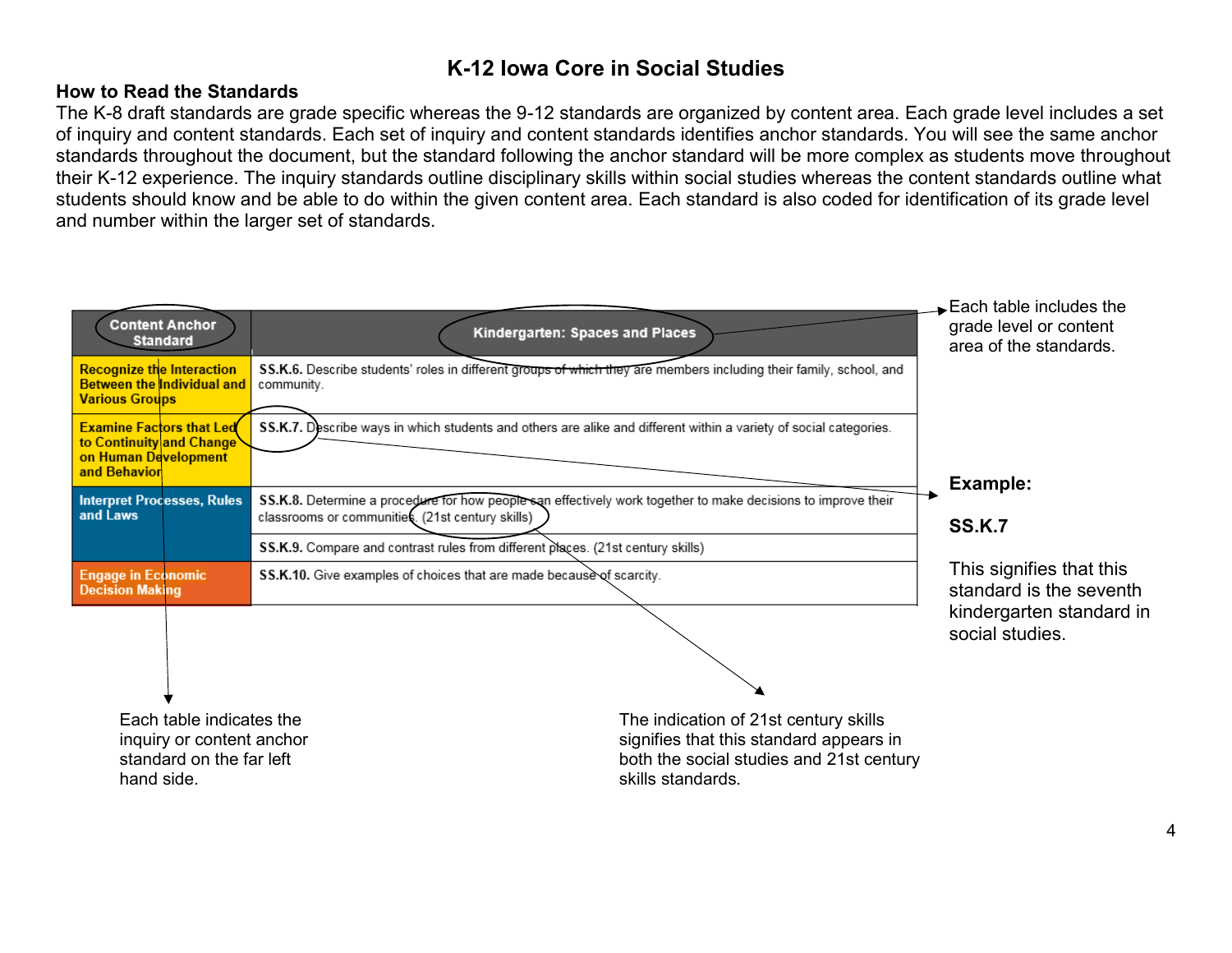#### **Color Coding of the Standards**

The standards are color-coded to allow for quick identification of the content area of the standard.

| <b>Behavioral</b><br><b>Sciences</b> | <b>Civics/</b><br><b>Government</b> | <b>Economics</b> | <b>Financial Literacy</b> | <b>Geography</b> | <b>History</b> |
|--------------------------------------|-------------------------------------|------------------|---------------------------|------------------|----------------|
| Yellow                               | <b>Blue</b>                         | Orange           | <b>Red</b>                | Green            | Purple         |

#### **Inquiry Anchor Standards**

Each grade level within the K-8 standards includes a set of inquiry standards. At the 9-12 level, there is one set of inquiry standards. These inquiry standards define key disciplinary skills within social studies. The inquiry anchor standards are the same throughout the document, but the standard that flows from each anchor standard is more complex as students move throughout their K-12 social studies experience. The inquiry standards should be taught in conjunction with the content standards.

The K-12 inquiry anchor standards are:

- Constructing compelling questions
- Constructing supporting questions
- Gathering and evaluating sources
- Developing claims and using evidence
- Communicating and critiquing conclusions
- Taking informed action

#### **Content Anchor Standards**

Each grade level within the K-8 standards includes a set of content standards that encompasses the key disciplines that make up social studies. At the 9-12 level, these content standards are pulled out by the discipline. The content anchor standards are the same throughout the document, but the standard that flows from each anchor standard is more complex as students move throughout their K-12 social studies experience. The content standards should be taught in conjunction with the inquiry standards.

Throughout the standards document, you will notice an indication of 21st century skills after the civics/government and financial literacy standards. This indicates that this standard shows up in the social studies standards and the 21st century skills standards. This provides districts with the flexibility to address financial literacy within social studies or another area.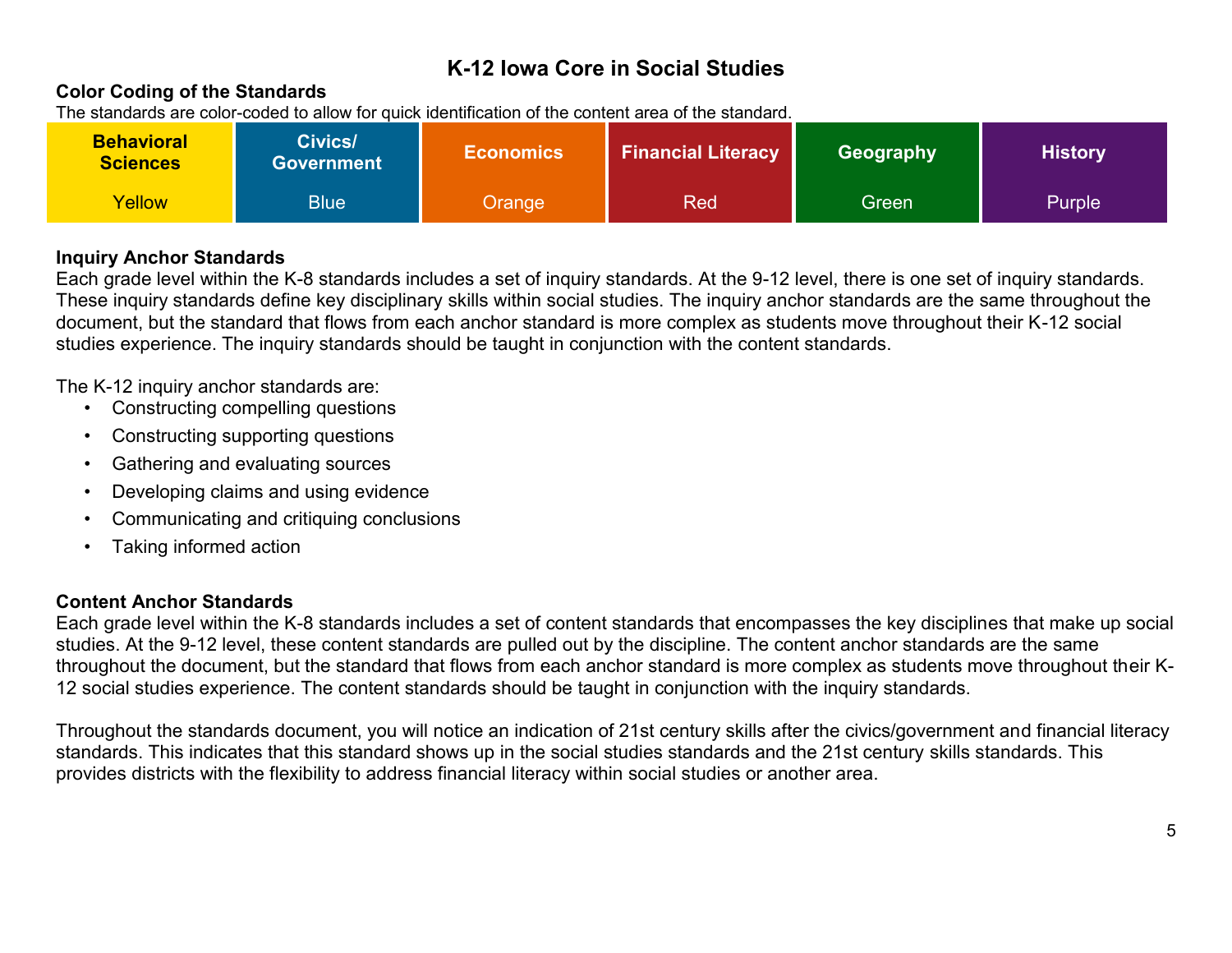The 9-12 behavioral science standards are split into two strands- psychology and sociology. However, the standards are all connected to three common anchor standards. This means that districts should implement at least one of the strands, but they are not required to implement both.

#### **The content anchor standards are:**

| <b>Behavioral</b><br><b>Sciences</b>                                                   | <b>Civics/</b><br><b>Government</b>                 | <b>Economics</b>                      | <b>Financial Literacy</b>                     | Geography                                            | <b>History</b>                                |
|----------------------------------------------------------------------------------------|-----------------------------------------------------|---------------------------------------|-----------------------------------------------|------------------------------------------------------|-----------------------------------------------|
| Examine factors that<br>led to continuity and<br>change in human and<br>group behavior | Analyze civic and<br>political institutions         | Engage in economic<br>decision making | Develop financial and<br>career goals         | Create geographic<br>representations                 | Analyze change,<br>continuity, and<br>context |
| Recognize the<br>interaction between<br>individuals and<br>various groups              | Apply civic virtues<br>and democratic<br>principles | Critique exchange<br>and markets      | Create a saving and<br>spending plan          | Evaluate human<br>environment<br>interaction         | Critique historical<br>sources and evidence   |
| Apply appropriate<br>research procedures<br>and skills of a                            | Interpret processes,<br>rules, and laws             | Evaluate the national<br>economy      | Analyze credit and<br>debt levels             | Analyze human<br>population movement<br>and patterns | Compare<br>perspectives                       |
| behavioral scientist                                                                   |                                                     | Assess the global<br>economy          | Evaluate savings and<br>long term investments | Analyze global<br>interconnections                   | Justify causation and<br>argumentation        |
|                                                                                        |                                                     |                                       | Measure risk<br>management tools              |                                                      |                                               |
|                                                                                        |                                                     |                                       |                                               |                                                      | lowa history                                  |
|                                                                                        |                                                     |                                       |                                               |                                                      |                                               |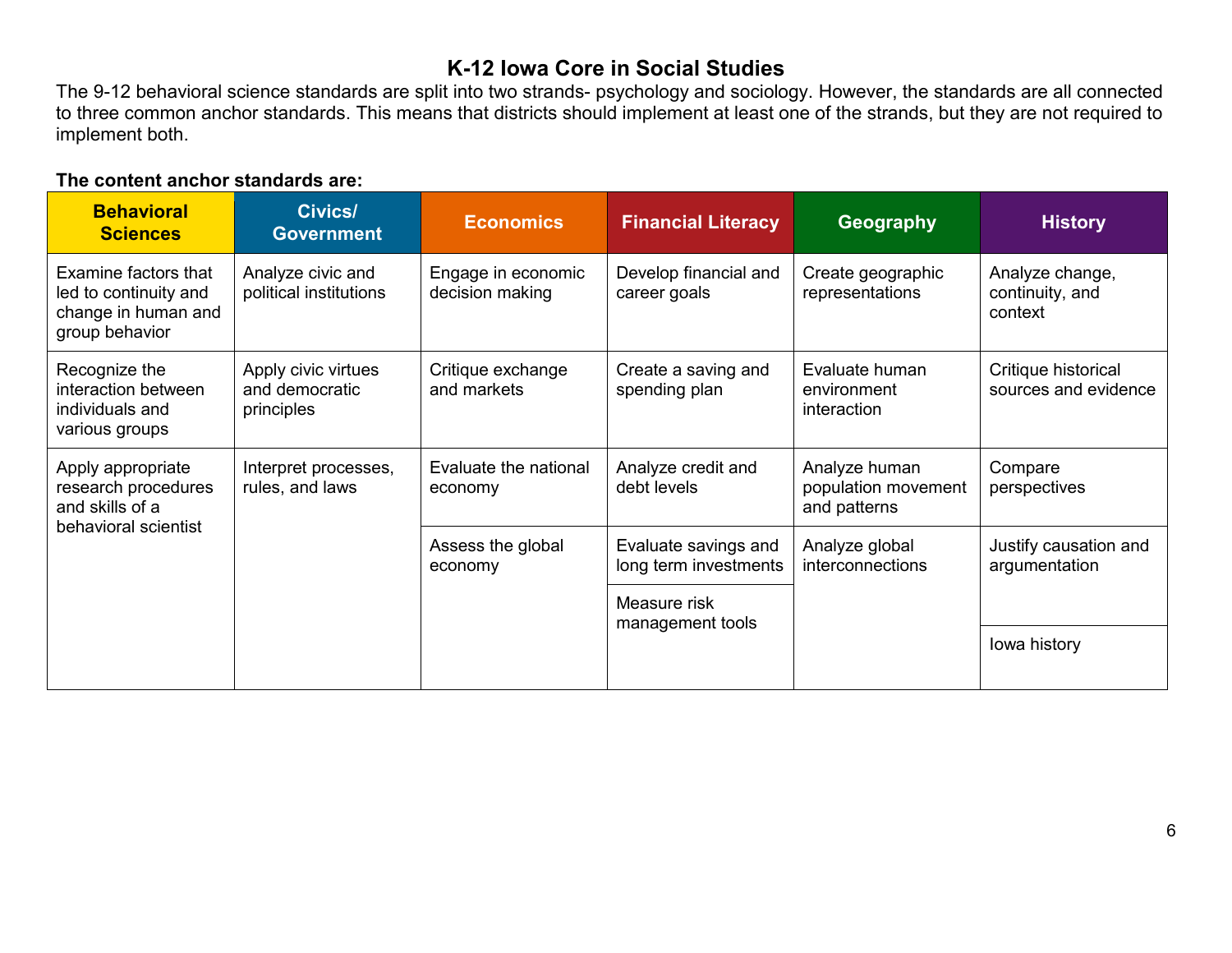## <span id="page-7-0"></span>**Kindergarten: Spaces and Places**

In kindergarten, students will engage in learning about themselves, their school, city and state. They will have opportunities to compare how life in the past is different from life today with respect to their own experiences.

| <b>Inquiry Anchor</b><br><b>Standard</b>                  | <b>Inquiry Standard</b>                                                                                                      |
|-----------------------------------------------------------|------------------------------------------------------------------------------------------------------------------------------|
| <b>Constructing Compelling</b><br><b>Questions</b>        | <b>SS.K.1.</b> Recognize a compelling question.                                                                              |
| <b>Constructing Supporting</b><br><b>Questions</b>        | <b>SS.K.2.</b> Identify the relationship between compelling and supporting questions.                                        |
| <b>Gathering and Evaluating</b><br><b>Sources</b>         | N/A                                                                                                                          |
| <b>Developing Claims and</b><br><b>Using Evidence</b>     | N/A                                                                                                                          |
| <b>Communicating and</b><br><b>Critiquing Conclusions</b> | <b>SS.K.3.</b> Construct responses to compelling questions using examples.                                                   |
| <b>Taking Informed Action</b>                             | <b>SS.K.4.</b> Take group or individual action to help address local, regional, and/or global problems.                      |
|                                                           | SS.K.5. Use deliberative and democratic procedures to make decisions about and act on civic problems in their<br>classrooms. |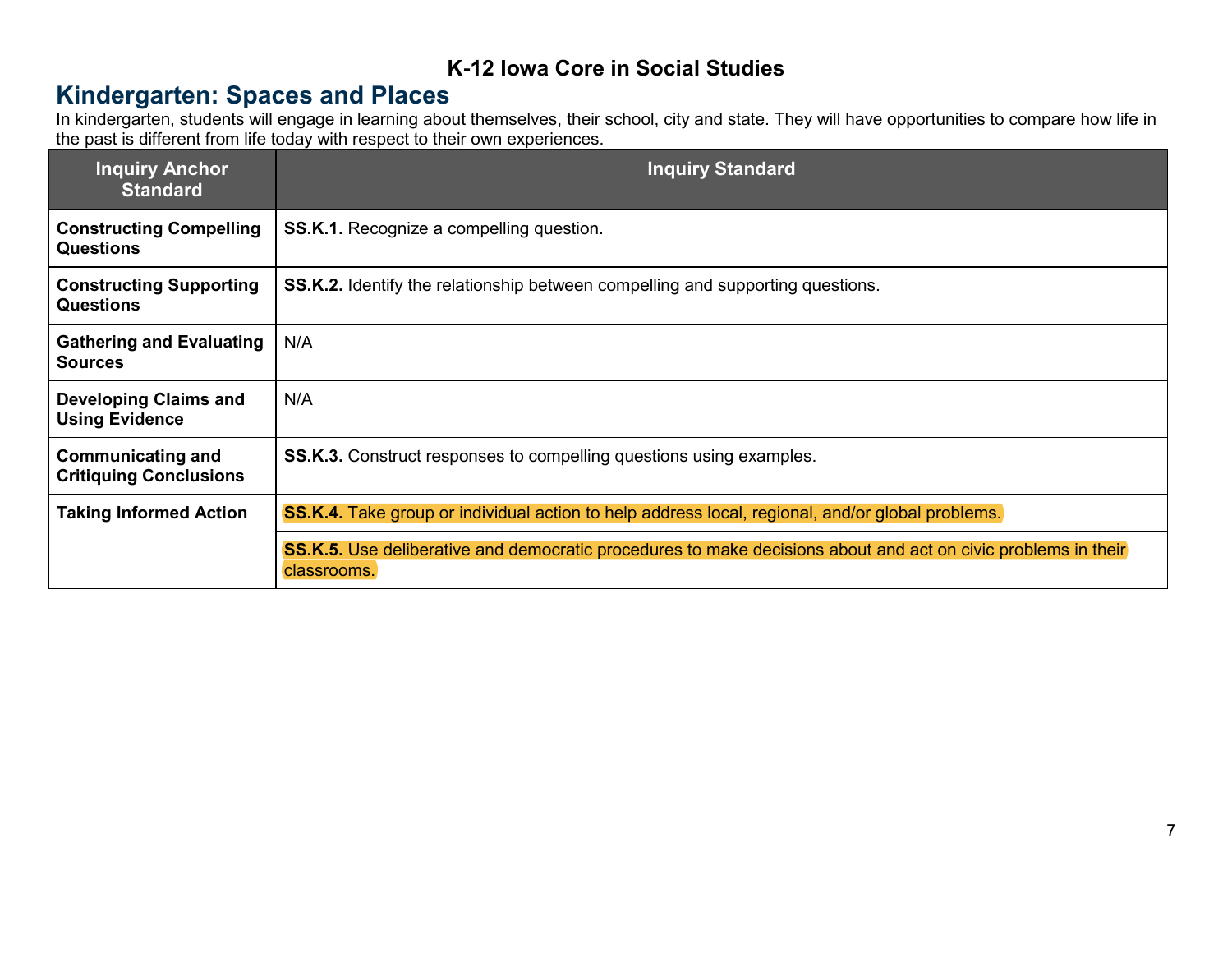| <b>Content Anchor</b><br><b>Standard</b>                                                            | <b>Kindergarten: Spaces and Places</b>                                                                                                                            |
|-----------------------------------------------------------------------------------------------------|-------------------------------------------------------------------------------------------------------------------------------------------------------------------|
| <b>Recognize the Interaction</b><br><b>Between the Individual and</b><br><b>Various Groups</b>      | <b>SS.K.6.</b> Describe students' roles in different groups of which they are members including their family, school, and<br>community.                           |
| <b>Examine Factors that Led</b><br>to Continuity and Change<br>on Human Development<br>and Behavior | SS.K.7. Describe ways in which students and others are alike and different within a variety of social categories.                                                 |
| <b>Interpret Processes, Rules</b><br>and Laws                                                       | SS.K.8. Determine a procedure for how people can effectively work together to make decisions to improve their<br>classrooms or communities. (21st century skills) |
|                                                                                                     | <b>SS.K.9.</b> Compare and contrast rules from different places. (21st century skills)                                                                            |
| <b>Engage in Economic</b><br><b>Decision Making</b>                                                 | SS.K.10. Give examples of choices that are made because of scarcity.                                                                                              |
| <b>Analyze Credit and Debt</b><br><b>Levels</b>                                                     | <b>SS.K.11.</b> Explain the difference between buying and borrowing. (21st century skills)                                                                        |
| <b>Create a Saving and</b><br><b>Spending Plan</b>                                                  | <b>SS.K.12.</b> Distinguish between appropriate spending choices. (21st century skills)                                                                           |
| <b>Create Geographic</b><br><b>Representations</b>                                                  | SS.K.13. Create a route to a specific location using maps, globes, and other simple geographic models.                                                            |
| <b>Evaluate Human</b><br><b>Environment Interaction</b>                                             | SS.K.14. Compare environmental characteristics in lowa with other places.                                                                                         |
| <b>Analyze Human Population</b><br><b>Movement and Patterns</b>                                     | SS.K.15. Explain why and how people move from place to place.                                                                                                     |
| <b>Analyze Change,</b>                                                                              | <b>SS.K.16.</b> Distinguish at least two related items or events by sequencing them from the past to the present.                                                 |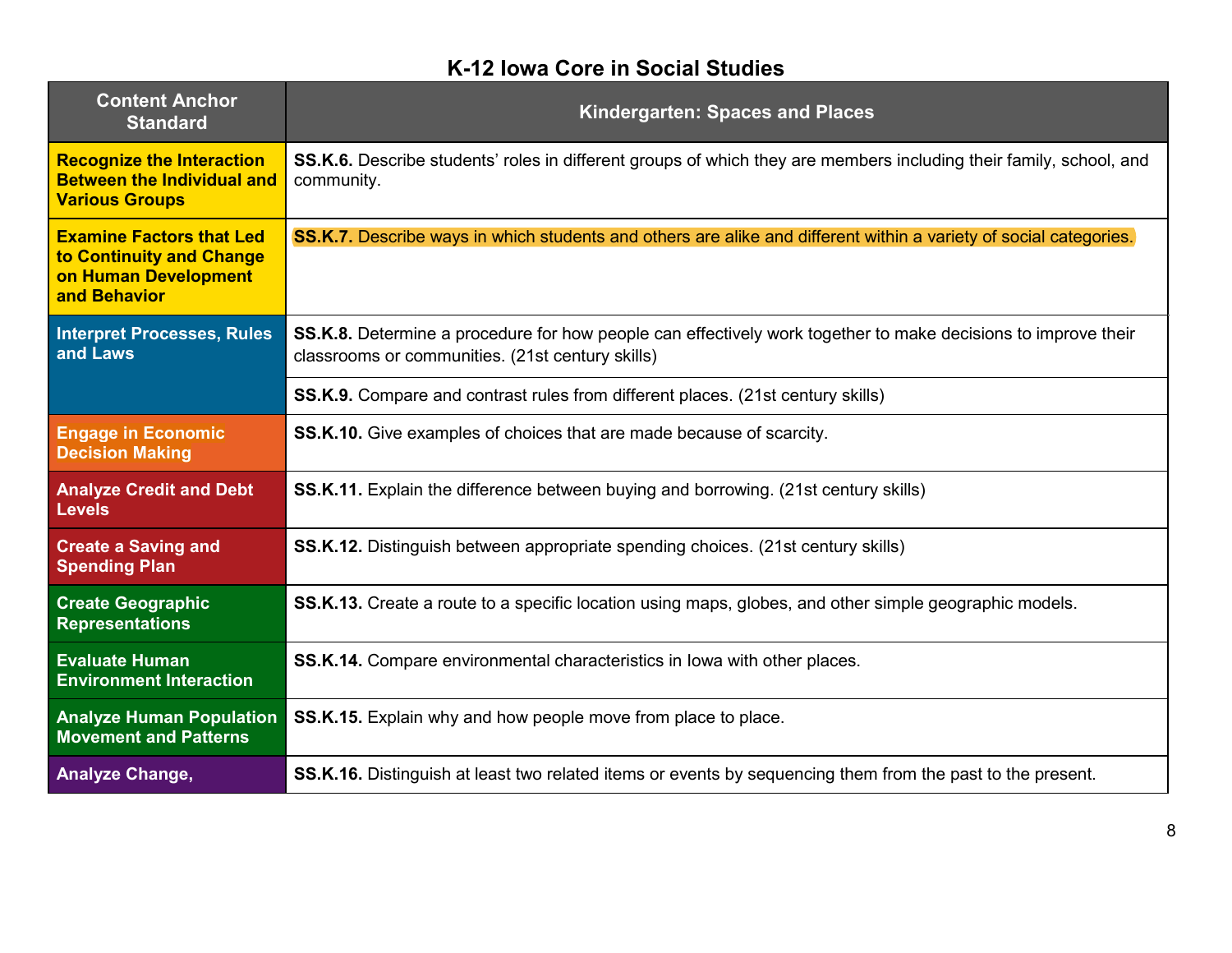| <b>Content Anchor</b><br><b>Standard</b> | <b>Kindergarten: Spaces and Places</b>                                                                                                                                                                                |
|------------------------------------------|-----------------------------------------------------------------------------------------------------------------------------------------------------------------------------------------------------------------------|
| <b>Continuity, and Context</b>           | <b>SS.K.17.</b> Compare life in the past to life today.                                                                                                                                                               |
| and Evidence                             | <b>Critique Historical Sources</b> SS.K.18. Given context clues, develop a reasonable idea about who created the primary or secondary source,<br>when they created it, where they created it, or why they created it. |
| <b>Iowa History</b>                      | SS.K.19. Compare and contrast local environmental characteristics to that of other parts of the state of lowa.                                                                                                        |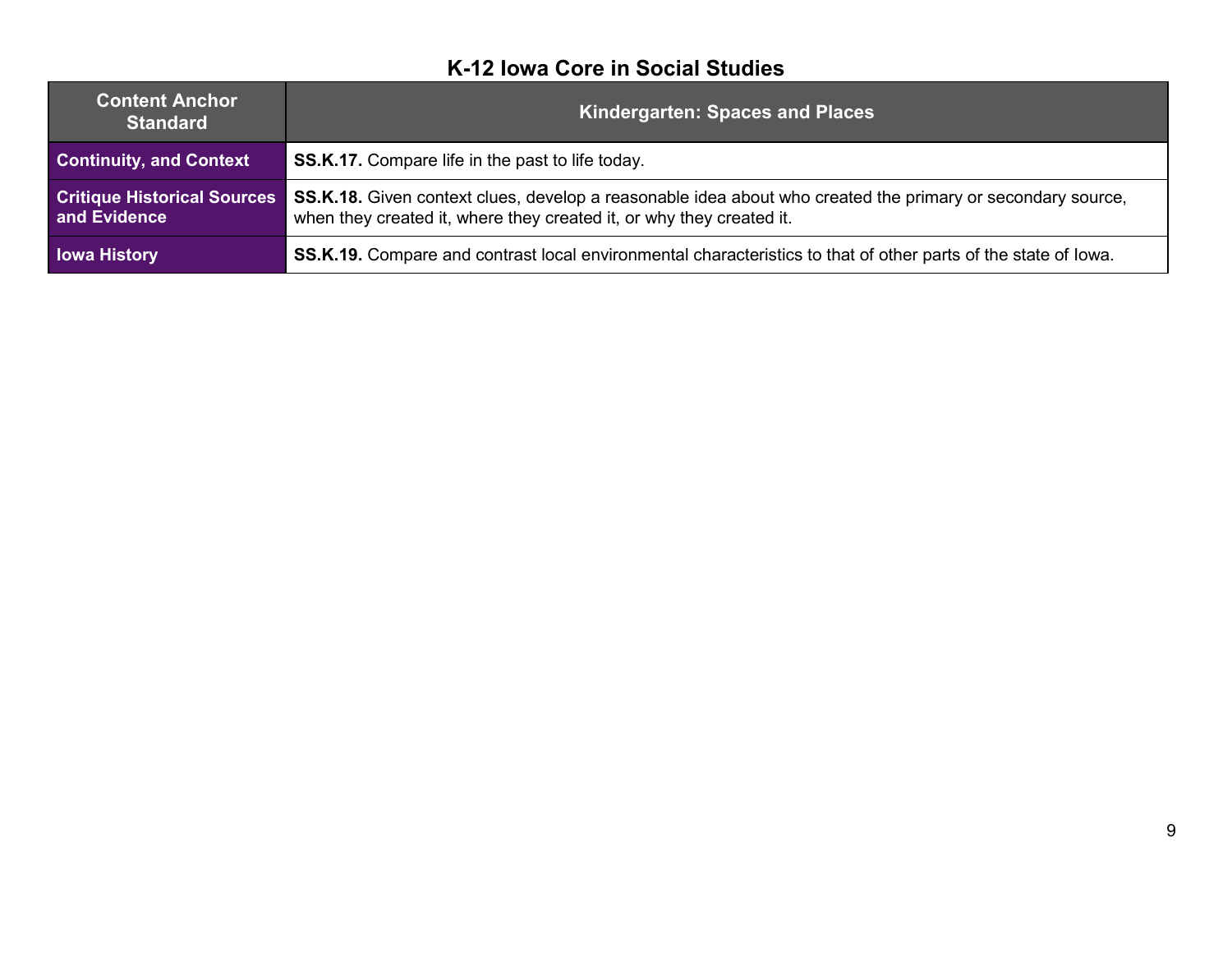## <span id="page-10-0"></span>**1 st Grade: Communities and Culture**

In first grade, students will explore the culture of their own communities by examining leadership in their community, the role goods and services play in a community, and the history of diverse cultures over time.

| <b>Inquiry Anchor Standard</b>                            | <b>Inquiry Standard</b>                                                                                                      |
|-----------------------------------------------------------|------------------------------------------------------------------------------------------------------------------------------|
| <b>Constructing Compelling</b><br><b>Questions</b>        | <b>SS.1.1.</b> Explain why a compelling question is important.                                                               |
| <b>Constructing Supporting</b><br><b>Questions</b>        | <b>SS.1.2.</b> Generate supporting questions across the social studies disciplines related to compelling questions.          |
| <b>Gathering and Evaluating</b><br><b>Sources</b>         | SS.1.3. Determine if a source is primary or secondary and distinguish whether it is mostly fact or opinion.                  |
| <b>Developing Claims and</b><br><b>Using Evidence</b>     | N/A                                                                                                                          |
| <b>Communicating and</b><br><b>Critiquing Conclusions</b> | <b>SS.1.4.</b> Construct responses to compelling questions using examples.                                                   |
| <b>Taking Informed Action</b>                             | SS.1.5. Take group or individual action to help address local, regional, and/or global problems.                             |
|                                                           | SS.1.6. Use deliberative and democratic procedures to make decisions about and act on civic problems in their<br>classrooms. |

| <b>Content Anchor</b><br><b>Standard</b>                                                       | 1 <sup>st</sup> Grade: Communities and Cultures                                                                         |
|------------------------------------------------------------------------------------------------|-------------------------------------------------------------------------------------------------------------------------|
| <b>Recognize the Interaction</b><br><b>Between the Individual and</b><br><b>Various Groups</b> | SS.1.7. Investigate how social identities can influence students' own and others' thoughts and behaviors.               |
| <b>Examine Factors that Led</b><br>to Continuity and Change<br>on Human Development            | <b>SS.1.8.</b> Identify students' own cultural practices and those of others within the community and around the world. |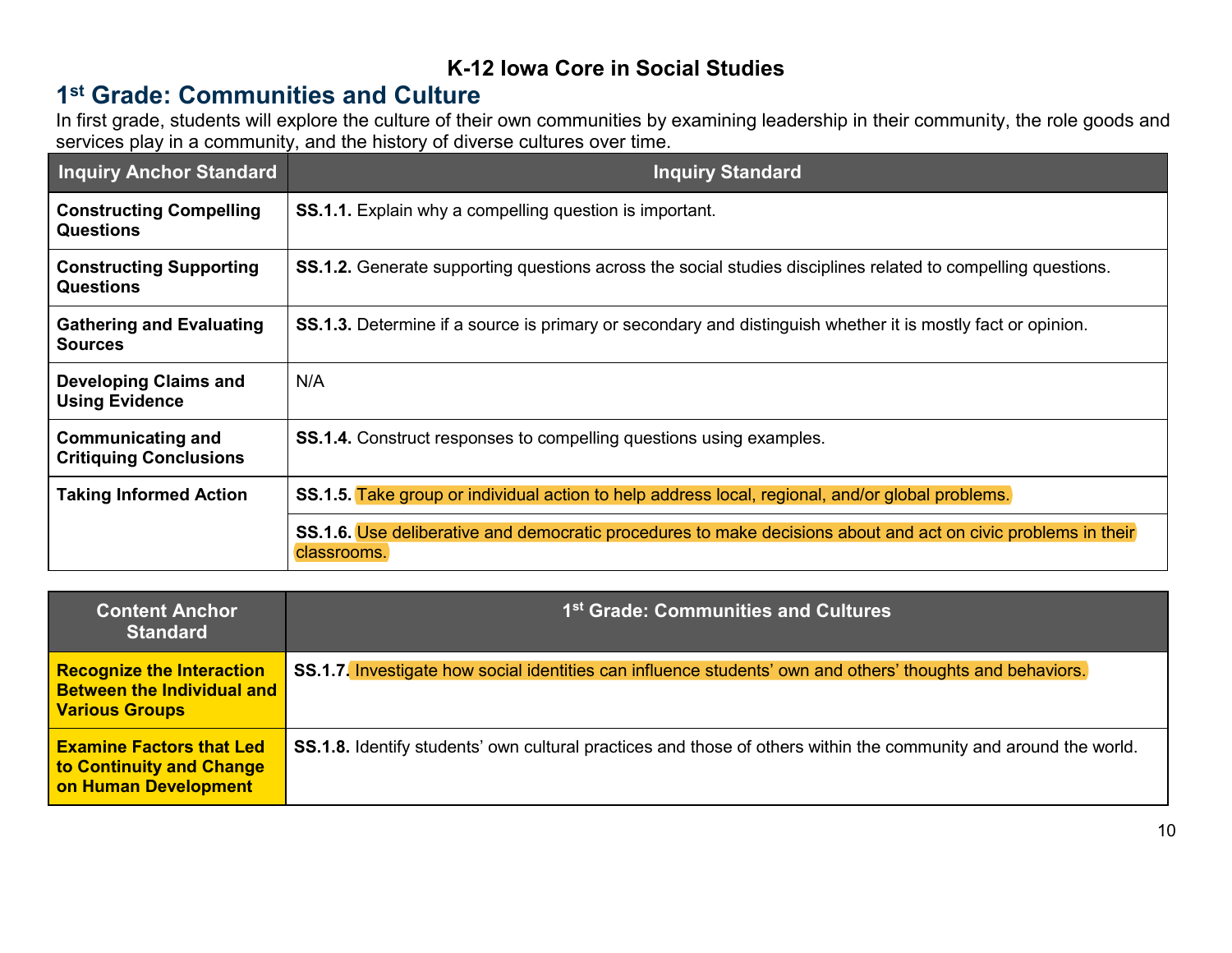| <b>Content Anchor</b><br><b>Standard</b>                             | 1 <sup>st</sup> Grade: Communities and Cultures                                                                                                                                                          |
|----------------------------------------------------------------------|----------------------------------------------------------------------------------------------------------------------------------------------------------------------------------------------------------|
| and Behavior                                                         |                                                                                                                                                                                                          |
| <b>Apply Civic Virtues and</b><br><b>Democratic Principles</b>       | SS.1.9. Describe a situation that exemplifies democratic principles including, but not limited to, equality, freedom,<br>liberty, respect for individual rights, and deliberation. (21st century skills) |
| <b>Interpret Processes, Rules</b><br>and Laws                        | SS.1.10. Compare and contrast rules or laws within different communities and cultures. (21st century skills)                                                                                             |
| <b>Engage in Economic</b><br><b>Decision Making</b>                  | SS.1.11. Compare the goods and services that people in the local community produce with those that are<br>produced in other communities.                                                                 |
| <b>Assess the Global</b><br><b>Economy</b>                           | SS.1.12. Explain why people in one country trade goods and services with people in other countries.                                                                                                      |
| <b>Develop Financial and</b><br><b>Career Goals</b>                  | <b>SS.1.13.</b> Explain why people have different jobs in the community. (21st century skills)                                                                                                           |
| <b>Analyze Credit and Debt</b><br><b>Levels</b>                      | <b>SS.1.14.</b> Explain why something borrowed must be returned. (21st century skills)                                                                                                                   |
| <b>Evaluate Savings and</b><br><b>Long Term Investments</b>          | SS.1.15. Describe the role of financial institutions in the community in order to save and invest. (21st century<br>skills)                                                                              |
| <b>Create Geographic</b><br><b>Representations</b>                   | SS.1.16. Using maps, globes, and other simple geographic models, compare and contrast routes for people or<br>goods that consider environmental characteristics.                                         |
| <b>Evaluate Human</b><br><b>Environment Interaction</b>              | SS.1.17. Describe how environmental characteristics and cultural characteristics impact each other in different<br>regions of the U.S.                                                                   |
| <b>Analyze Human</b><br><b>Population, Movement,</b><br>and Patterns | SS.1.18. Use a map to detail the journey of particular people, goods, or ideas as they move from place to place.                                                                                         |
|                                                                      | <b>SS.1.19.</b> Compare how people in different types of communities use goods from local and distant places to meet<br>their daily needs.                                                               |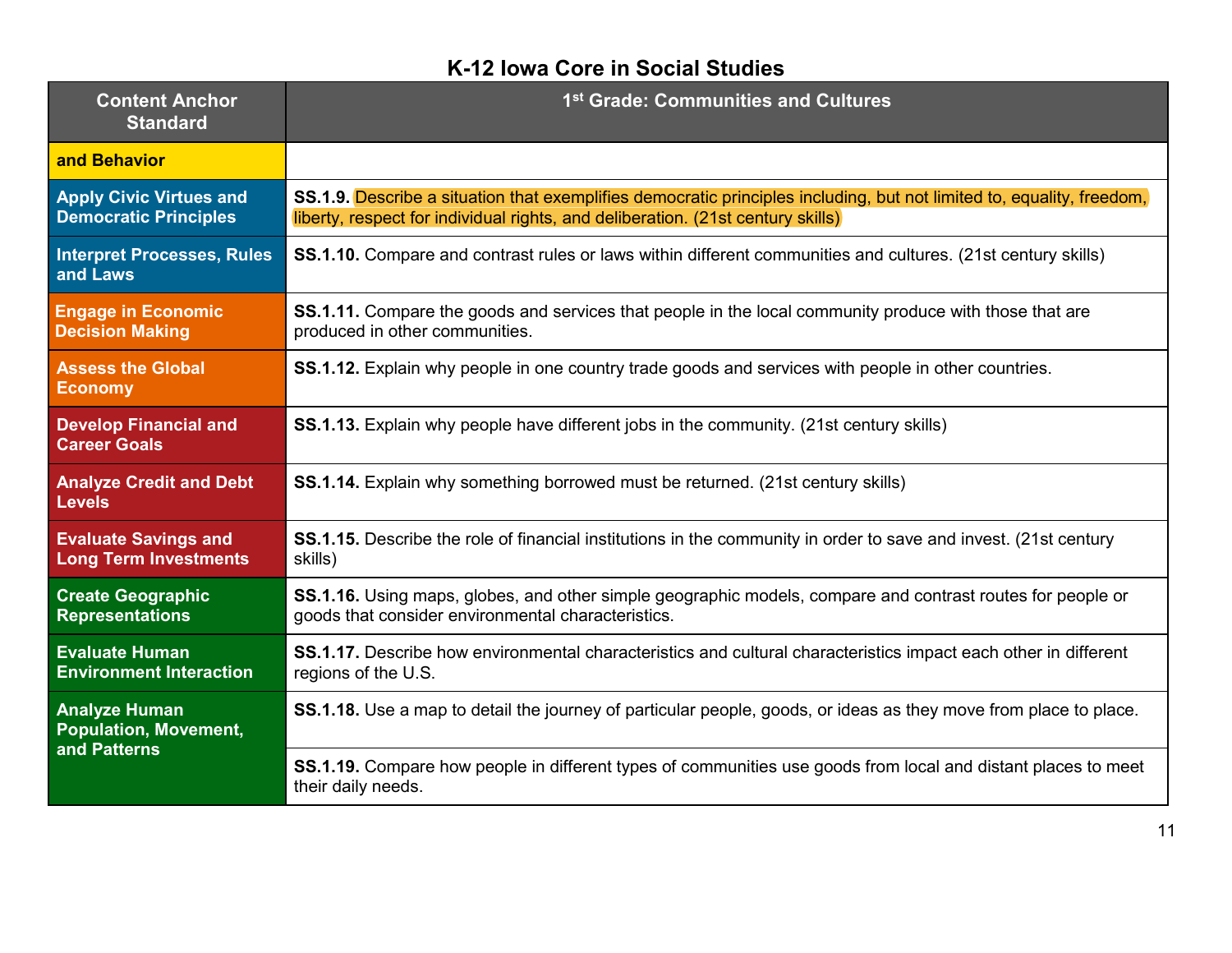| <b>Content Anchor</b><br><b>Standard</b>                 | 1 <sup>st</sup> Grade: Communities and Cultures                                                                                                                                   |
|----------------------------------------------------------|-----------------------------------------------------------------------------------------------------------------------------------------------------------------------------------|
| <b>Analyze Change,</b><br><b>Continuity, and Context</b> | SS.1.20. Create a chronological sequence of multiple related events in the past and present using specific times.                                                                 |
|                                                          | <b>SS.1.21.</b> Compare life in the past to life today within different communities and cultural groups, including<br>indigenous communities.                                     |
| <b>Critique Historical Sources</b><br>and Evidence       | SS.1.22. Given context clues, develop a reasonable idea about who created a primary or secondary source, when<br>they created it, where they created it, and why they created it. |
| <b>Iowa History</b>                                      | SS.1.23. Describe the diverse cultural makeup of lowa's past and present in the local community, including<br>indigenous and agricultural communities.                            |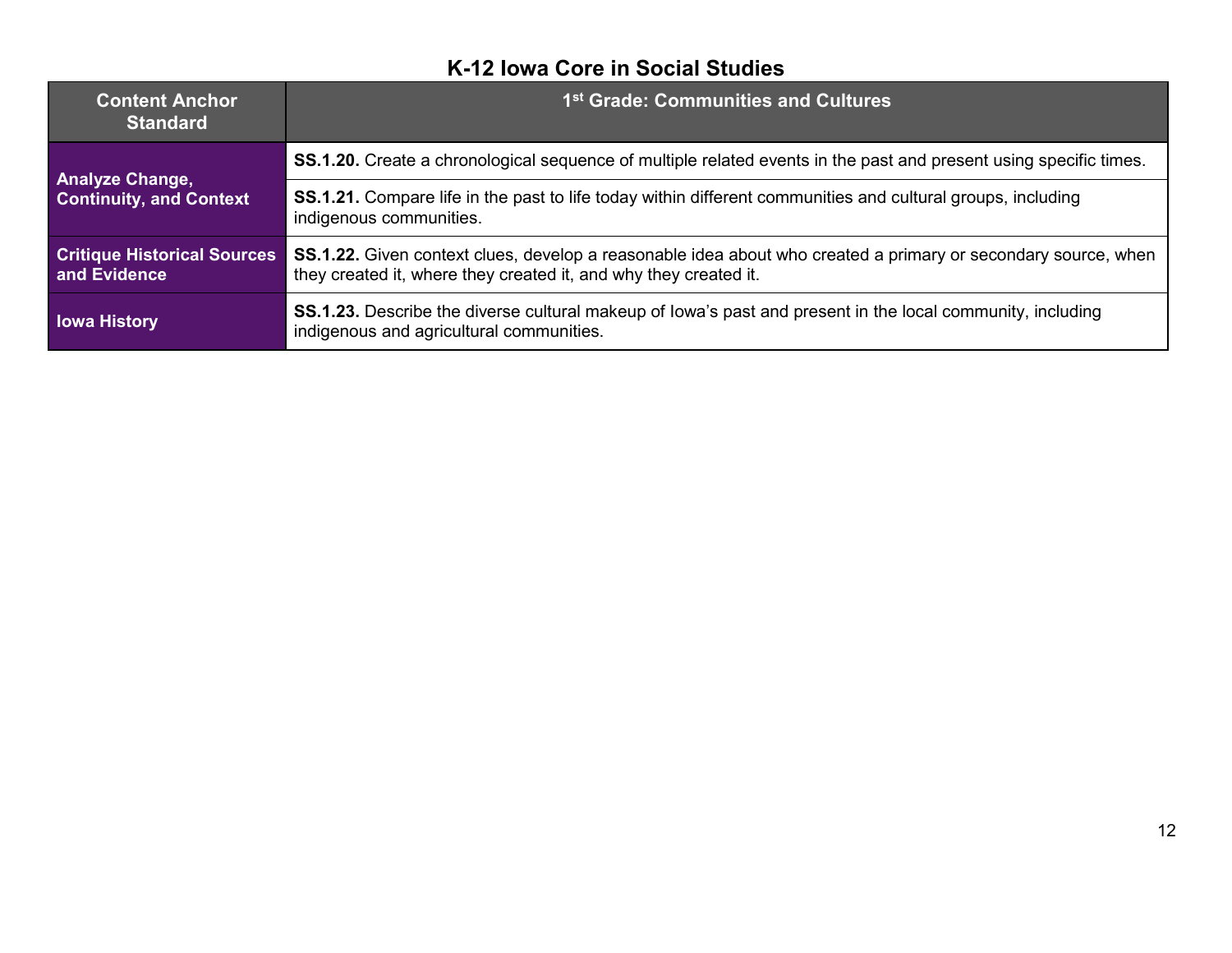## <span id="page-13-0"></span>**2 nd Grade: Choices and Consequences**

In second grade, students will learn about choices and consequences. They will engage in thinking and conversing about their own responsibility to take care of their community, focusing on cooperation and citizenship. They will also learn about how government plays a role in establishing and maintaining local community spaces.

| <b>Inquiry Anchor Standard</b>                            | <b>Inquiry Standard</b>                                                                                                             |
|-----------------------------------------------------------|-------------------------------------------------------------------------------------------------------------------------------------|
| <b>Constructing Compelling</b><br><b>Questions</b>        | <b>SS.2.1.</b> Explain why a compelling question is important.                                                                      |
| <b>Constructing Supporting</b><br><b>Questions</b>        | <b>SS.2.2.</b> Generate supporting questions across the social studies disciplines related to compelling questions.                 |
| <b>Gathering and Evaluating</b><br><b>Sources</b>         | SS.2.3. Determine if a source is primary or secondary and distinguish whether it is mostly fact or opinion.                         |
| <b>Developing Claims and</b><br><b>Using Evidence</b>     | N/A                                                                                                                                 |
| <b>Communicating and</b><br><b>Critiquing Conclusions</b> | <b>SS.2.4.</b> Construct responses to compelling questions using reasoning, examples, and relevant details                          |
| <b>Taking Informed Action</b>                             | <b>SS.2.5.</b> Take group or individual action to help address local, regional, and/or global problems.                             |
|                                                           | <b>SS.2.6.</b> Use deliberative and democratic procedures to make decisions about and act on civic problems in their<br>classrooms. |

| <b>Content Anchor</b><br><b>Standard</b>                                                       | 2 <sup>nd</sup> Grade: Choices and Consequences                                                                 |
|------------------------------------------------------------------------------------------------|-----------------------------------------------------------------------------------------------------------------|
| <b>Recognize the Interaction</b><br><b>Between the Individual and</b><br><b>Various Groups</b> | <b>SS.2.7.</b> Explain how people from different groups work through conflict when solving a community problem. |
| <b>Analyze Civic and Political</b><br><b>Institutions</b>                                      | <b>SS.2.8.</b> Explain the purpose of different government functions. (21st century skills)                     |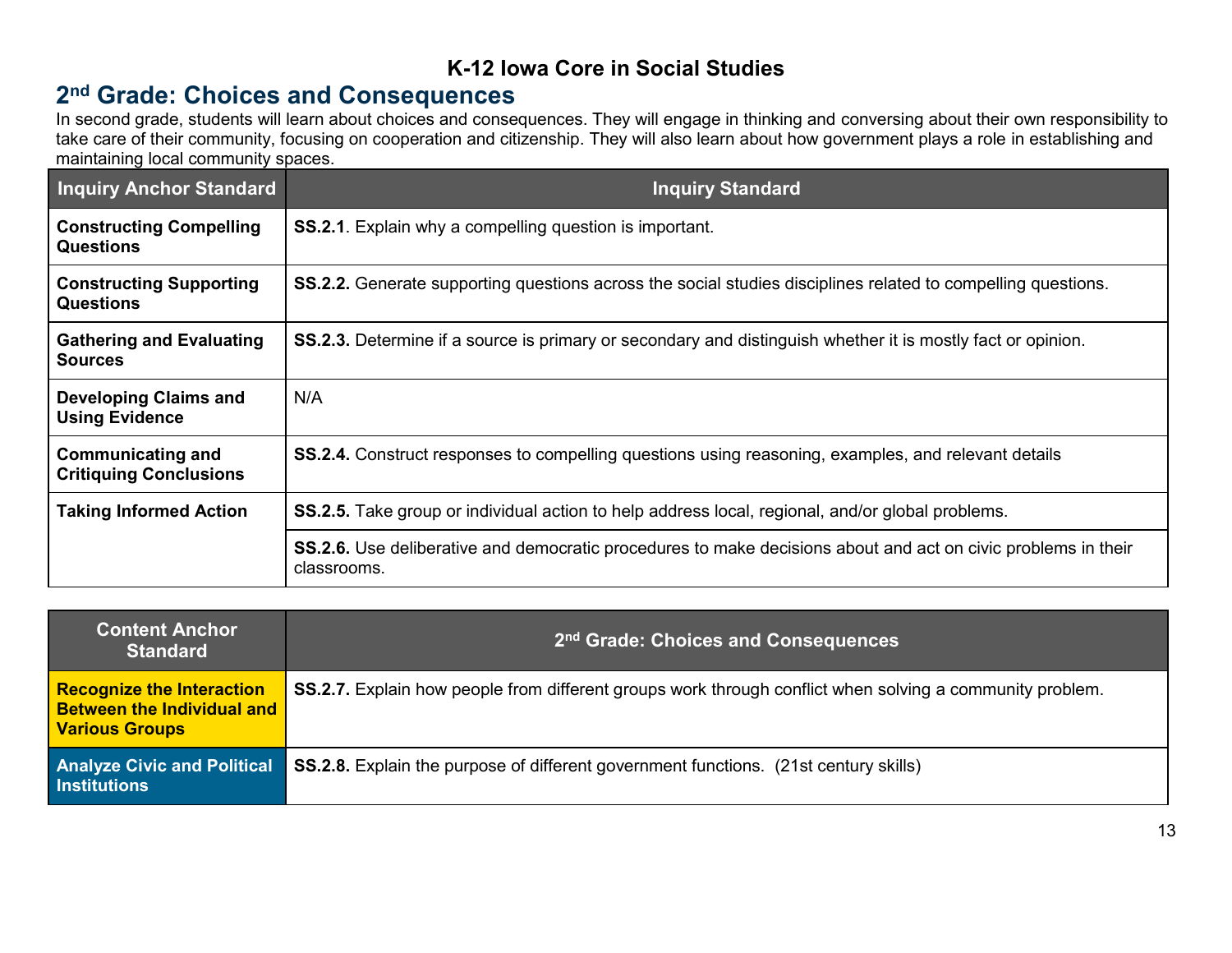| <b>Content Anchor</b><br><b>Standard</b>                         | 2 <sup>nd</sup> Grade: Choices and Consequences                                                                                                      |
|------------------------------------------------------------------|------------------------------------------------------------------------------------------------------------------------------------------------------|
| <b>Apply Civic Virtues and</b><br><b>Democratic Principles</b>   | SS.2.9. Develop an opinion on a decision about a local issue. (21st century skills)                                                                  |
| <b>Interpret Processes, Rules</b><br>and Laws                    | SS.2.10. Determine effective strategies for solving particular community problems. (21st century skills)                                             |
| <b>Evaluate the National</b>                                     | <b>SS.2.11.</b> Evaluate choices about how to use scarce resources that involve prioritizing wants and needs.                                        |
| <b>Economy</b>                                                   | SS.2.12. Identify how people use natural resources to produce goods and services.                                                                    |
|                                                                  | <b>SS.2.13.</b> Describe examples of the goods and services that governments provide.                                                                |
| <b>Develop Financial and</b><br><b>Career Goals</b>              | SS.2.14. Explain how different careers take different levels of education. (21st century skills)                                                     |
| <b>Create a Saving and</b><br><b>Spending Plan</b>               | SS.2.15. Evaluate choices and consequences for spending and saving. (21st century skills)                                                            |
| <b>Create Geographic</b><br><b>Representations</b>               | SS.2.16. Using maps, globes, and other simple geographic models, evaluate routes for people or goods that<br>consider environmental characteristics. |
| <b>Evaluate Human</b><br><b>Environment Interaction</b>          | SS.2.17. Explain how environmental characteristics impact the location of particular places.                                                         |
| <b>Analyze Human Population</b><br><b>Movements and Patterns</b> | SS.2.18. Describe how the choices people make impact local and distant environments.                                                                 |
| <b>Analyze Change,</b><br><b>Continuity, and Context</b>         | SS.2.19. Make a prediction about the future based on past related events.                                                                            |
|                                                                  | SS.2.20. Determine the influence of particular individuals and groups who have shaped significant historical<br>change.                              |
| <b>Compare Perspectives</b>                                      | <b>SS.2.21.</b> Compare perspectives of people in the past to those in the present with regards to particular questions<br>or issues.                |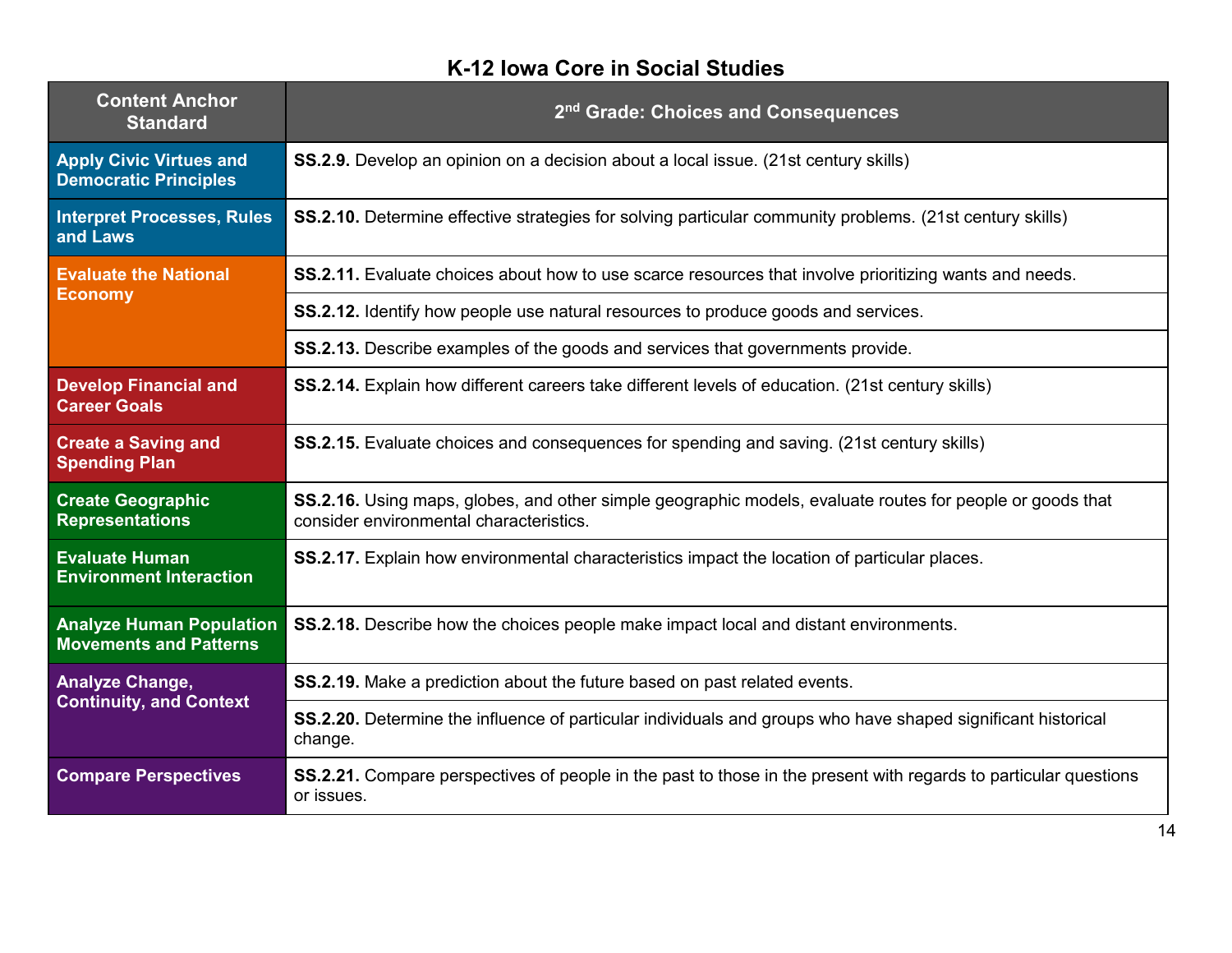| <b>Content Anchor</b><br><b>Standard</b> | 2 <sup>nd</sup> Grade: Choices and Consequences                                                                   |
|------------------------------------------|-------------------------------------------------------------------------------------------------------------------|
| <b>Critique Historical Sources</b>       | SS.2.22. Identify context clues and develop a reasonable idea about who created the primary or secondary          |
| and Evidence                             | source, when they created it, where they created it, and why they created it.                                     |
| <b>Justify Causation and</b>             | SS.2.23. Given a set of options, using evidence, articulate why one reasons is more likely than others to explain |
| Argumentation                            | a historical event or development.                                                                                |
| <b>Iowa History</b>                      | SS.2.24. Describe the intended and unintended consequences of using lowa's natural resources.                     |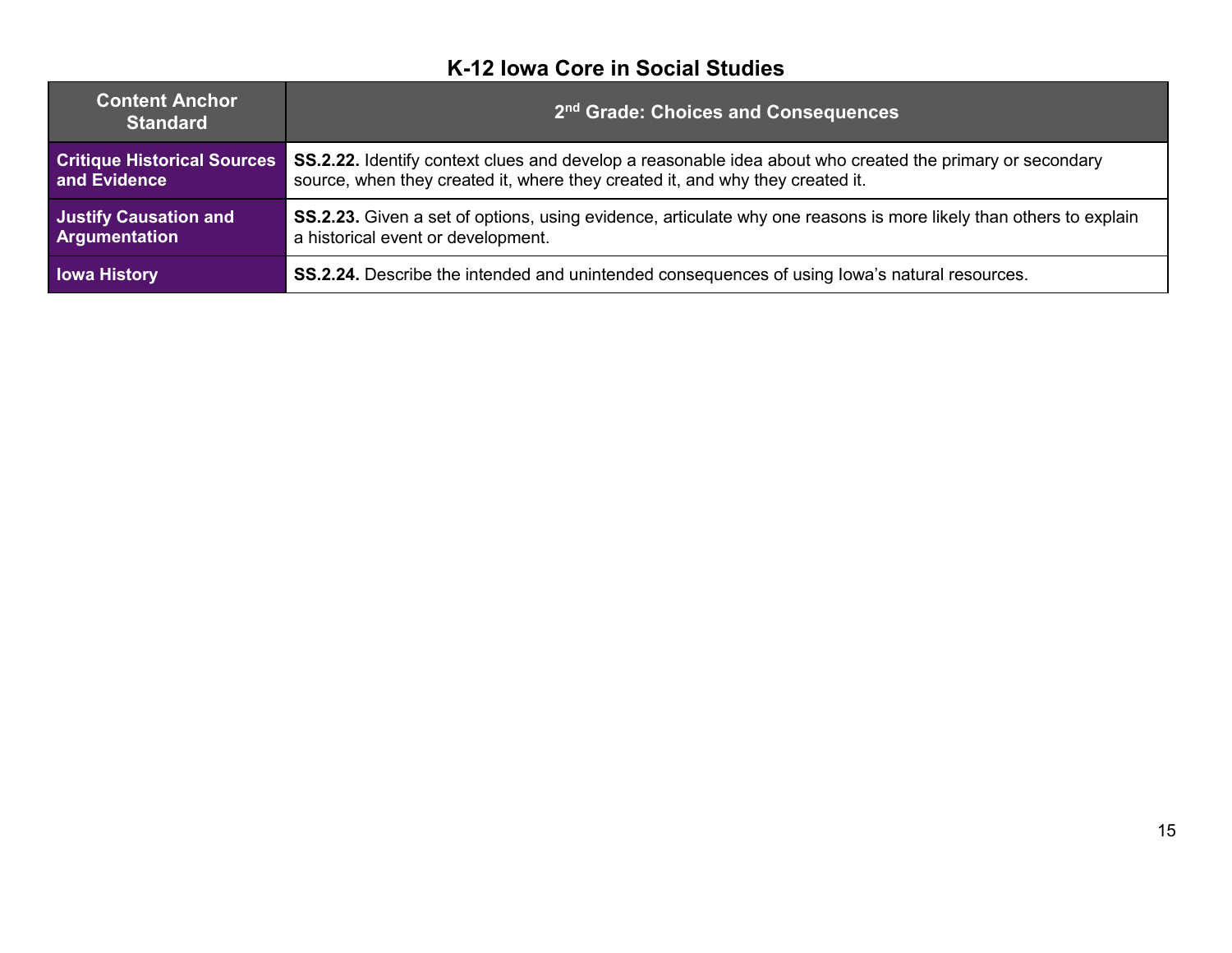## <span id="page-16-0"></span>**3 rd Grade: Immigration and Migration**

In third grade, students study how and why people move from one place to another with the theme "Immigration and Migration." Students look at the geographic, political, and cultural reasons that people move to a new place as well as what they experience during the transition. They understand that a society is a complex and changing place shaped by laws and the civic virtues of the citizens who live there.

| <b>Inquiry Anchor Standard</b>                            | <b>Inquiry Standard</b>                                                                                                                        |
|-----------------------------------------------------------|------------------------------------------------------------------------------------------------------------------------------------------------|
| <b>Constructing Compelling</b><br><b>Questions</b>        | <b>SS.3.1.</b> Identify disciplinary ideas associated with a compelling question.                                                              |
| <b>Constructing Supporting</b><br><b>Questions</b>        | <b>SS.3.2.</b> Use supporting questions to help answer the compelling question in an inquiry.                                                  |
| <b>Gathering and Evaluating</b><br><b>Sources</b>         | <b>SS.3.3.</b> Determine the credibility of one source.                                                                                        |
| <b>Developing Claims and</b><br><b>Using Evidence</b>     | <b>SS.3.4.</b> Cite evidence that supports a response to supporting or compelling questions.                                                   |
| <b>Communicating and</b><br><b>Critiquing Conclusions</b> | <b>SS.3.5.</b> Construct responses to compelling questions using reasoning, examples, and relevant details.                                    |
| <b>Taking Informed Action</b>                             | <b>SS.3.6.</b> Identify challenges and opportunities when taking action to address problems, including predicting<br>possible results.         |
|                                                           | <b>SS.3.7.</b> Use a range of deliberative and democratic procedures to make decisions about and act on civic<br>problems in their classrooms. |

| <b>Content Anchor Standard</b>                                                                 | 3rd Grade: Immigration and Migration                                                                                                                           |
|------------------------------------------------------------------------------------------------|----------------------------------------------------------------------------------------------------------------------------------------------------------------|
| <b>Recognize the Interaction</b><br><b>Between the Individual and</b><br><b>Various Groups</b> | <b>SS.3.8.</b> Describe the effects, opportunities, and conflicts that happened when people from different social<br>groups came into contact with each other. |
| <b>Examine Factors that Led</b><br>to Continuity and Change<br>on Human Development            | <b>SS.3.9.</b> Compare and contrast the treatment of a variety of demographic groups in the past and present.                                                  |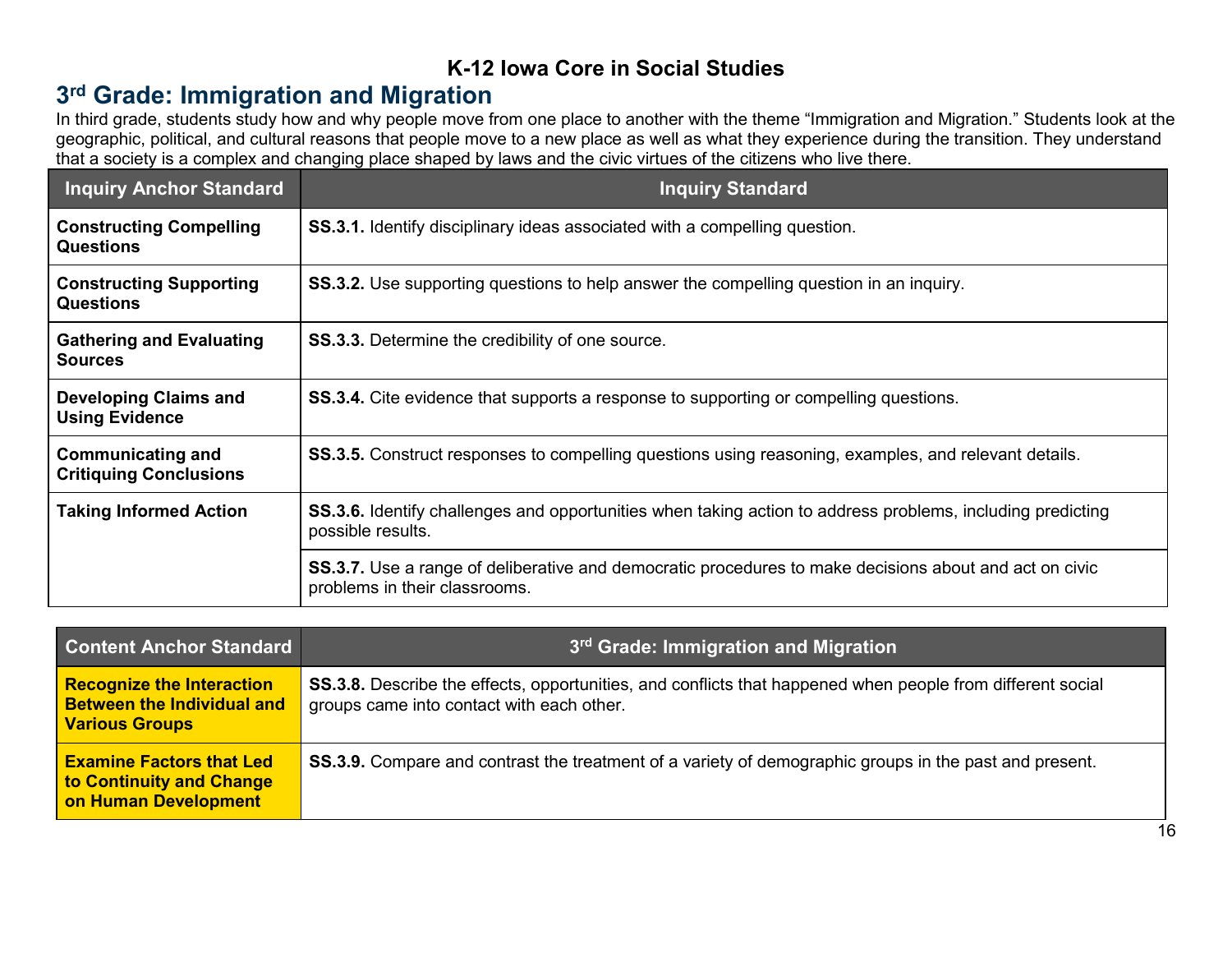| and Behavior                                                |                                                                                                                                       |
|-------------------------------------------------------------|---------------------------------------------------------------------------------------------------------------------------------------|
| <b>Interpret Processes, Rules</b><br>and Laws               | <b>SS.3.10.</b> Explain how rules and laws impact society. (21st century skills)                                                      |
|                                                             | <b>SS.3.11.</b> Provide examples of historical and contemporary ways that societies have changed. (21st century<br>skills)            |
| <b>Engage in Economic</b><br><b>Decision Making</b>         | SS.3.12. Use historical examples to describe how scarcity requires a person to make choices.                                          |
| <b>Critique Exchange and</b><br><b>Markets</b>              | SS.3.13. Identify how people use natural resources, human resources, and physical capital to produce goods<br>and services.           |
|                                                             | <b>SS.3.14.</b> Describe the role of various financial institutions in an economy.                                                    |
| <b>Assess the Global</b><br><b>Economy</b>                  | SS.3.15. Analyze why and how individuals, businesses, and nations around the world specialize and trade.                              |
| <b>Develop Financial and</b><br><b>Career Goals</b>         | SS.3.16. Describe how people take risks to improve their family income through education, career changes and<br>moving to new places. |
| <b>Create a Saving and</b><br><b>Spending Plan</b>          | SS.3.17. Explain an individual's responsibility for credit and debt. (21st century skills)                                            |
| <b>Evaluate Savings and Long</b><br><b>Term Investments</b> | <b>SS.3.18.</b> Determine the importance of saving/investing in relation to future needs. (21st century skills)                       |
| <b>Create Geographic</b><br><b>Representations</b>          | SS.3.19. Create a geographic representation to explain how the unique characteristics of a place affect<br>migration.                 |
| <b>Evaluate Human</b><br><b>Environment Interaction</b>     | SS.3.20. Describe how cultural characteristics influence people's choices to live in different regions of the U.S.                    |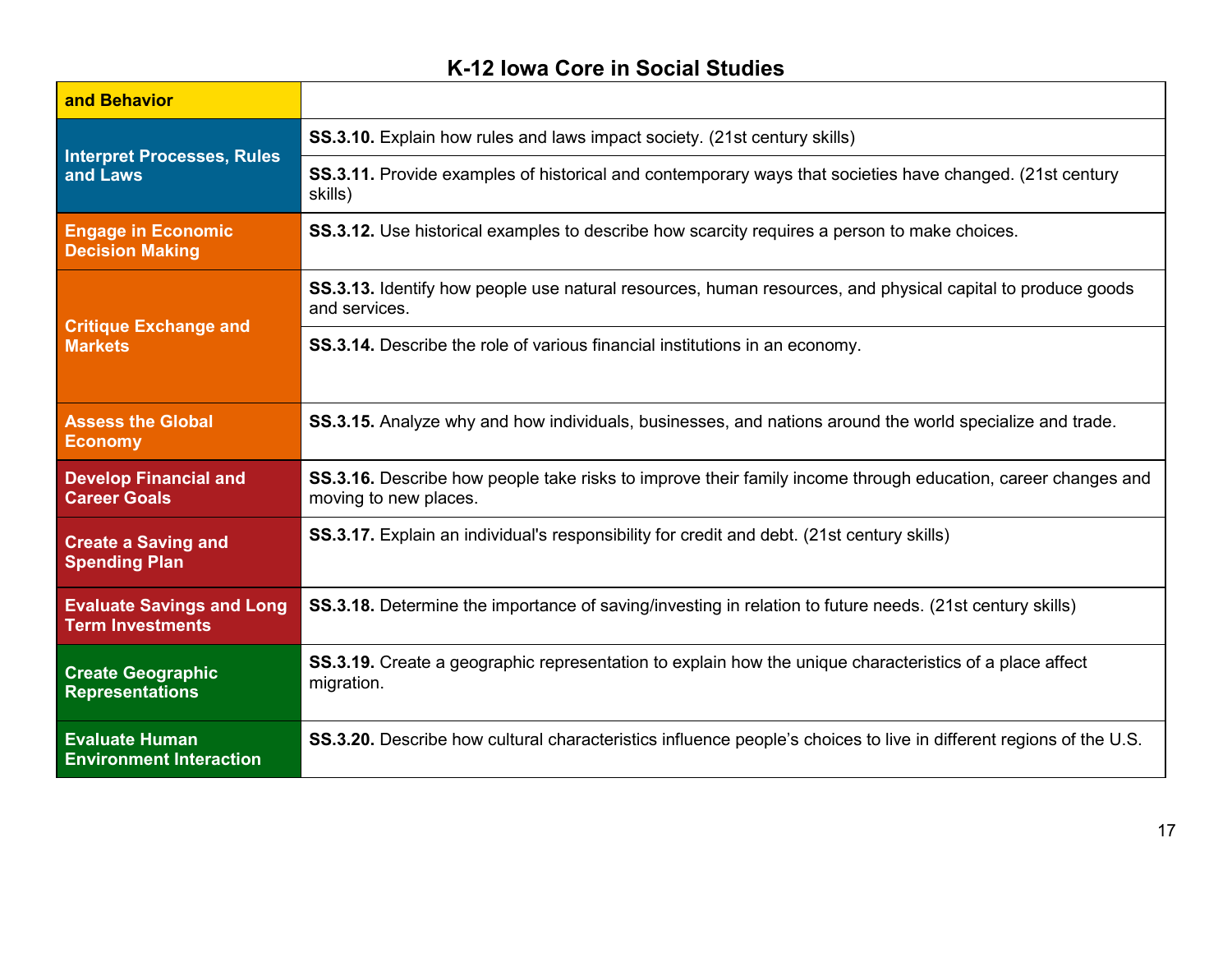| <b>Analyze Human Population</b><br><b>Movements and Patterns</b> | <b>SS.3.21.</b> Use map evidence to explain how human settlements and movements relate to the locations and use<br>of various regional landforms and natural resources. |
|------------------------------------------------------------------|-------------------------------------------------------------------------------------------------------------------------------------------------------------------------|
| <b>Analyze Change,</b><br><b>Continuity, and Context</b>         | SS.3.22. Compare and contrast events that happened at the same time.                                                                                                    |
| <b>Compare Perspectives</b>                                      | <b>SS.3.23.</b> Compare and contrast conflicting historical perspectives about a past event or issue.                                                                   |
| <b>Critique Historical Sources</b><br>and Evidence               | <b>SS.3.24.</b> Infer the intended audience and purpose of a primary source using textual evidence.                                                                     |
| <b>Justify Causation and</b><br>Argumentation                    | <b>SS.3.25.</b> Explain probable causes and effects of events and developments.                                                                                         |
|                                                                  | <b>SS.3.26.</b> Develop a claim about the past based on cited evidence.                                                                                                 |
| <b>Iowa History</b>                                              | <b>SS.3.27.</b> Analyze the movement of different groups in and out of lowa, including the removal and return of<br>indigenous people.                                  |
|                                                                  | SS.3.28. Explain the cultural contributions that different groups have made on lowa.                                                                                    |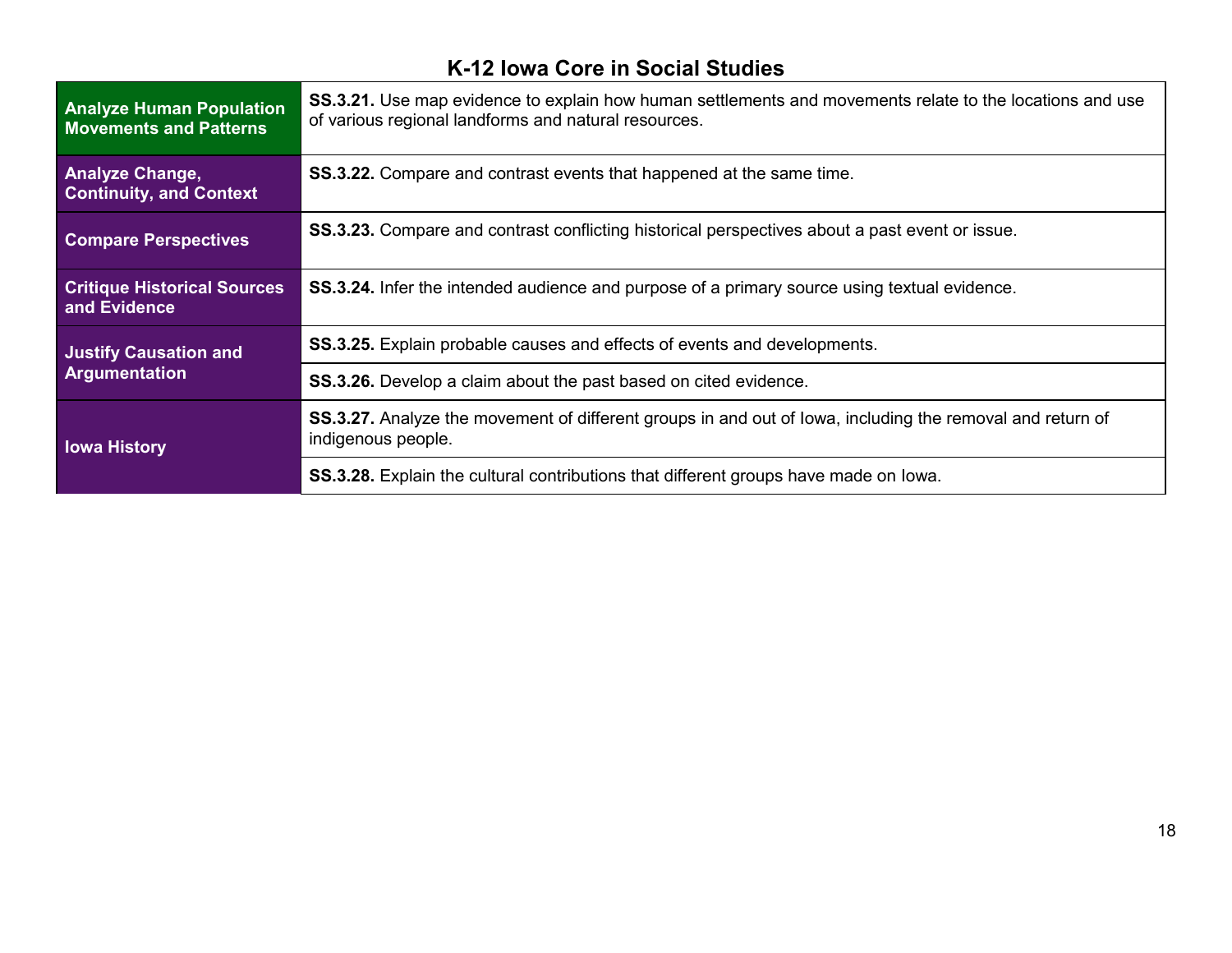## <span id="page-19-0"></span>**4 th Grade: Change and Continuity**

In fourth grade, students focus on how society has changed and stayed the same over time. Students see how change is inevitable and the patterns and consequences of change across different historical eras.

| <b>Inquiry Anchor Standard</b>                            | <b>Inquiry Standard</b>                                                                                                                 |
|-----------------------------------------------------------|-----------------------------------------------------------------------------------------------------------------------------------------|
| <b>Constructing Compelling</b><br><b>Questions</b>        | <b>SS.4.1.</b> Explain how a compelling question represents key ideas in the field.                                                     |
| <b>Constructing Supporting</b><br><b>Questions</b>        | <b>SS.4.2.</b> Use supporting questions to help answer the compelling question in an inquiry.                                           |
| <b>Gathering and Evaluating</b><br><b>Sources</b>         | N/A                                                                                                                                     |
| <b>Developing Claims and</b><br><b>Using Evidence</b>     | <b>SS.4.3.</b> Cite evidence that supports a response to supporting or compelling questions.                                            |
| <b>Communicating and</b><br><b>Critiquing Conclusions</b> | <b>SS.4.4.</b> Construct responses to compelling questions using reasoning, examples, and relevant details.                             |
| <b>Taking Informed Action</b>                             | <b>SS.4.5.</b> Identify challenges and opportunities when taking action to address problems, including predicting<br>possible results.  |
|                                                           | SS.4.6. Use a range of deliberative and democratic procedures to make decisions about and act on civic<br>problems in their classrooms. |

| <b>Content Anchor Standard</b>                                                                 | 4th Grade: Change and Continuity                                                                                                                                  |
|------------------------------------------------------------------------------------------------|-------------------------------------------------------------------------------------------------------------------------------------------------------------------|
| <b>Recognize the Interaction</b><br><b>Between the Individual and</b><br><b>Various Groups</b> | SS.4.7. Explain causes of conflict or collaboration among different social groups.                                                                                |
| <b>Apply Civic Virtues and</b><br><b>Democratic Principles</b>                                 | <b>SS.4.8</b> . Evaluate how civic virtues and democratic principles have guided or do guide governments, societies,<br>and/or communities. (21st century skills) |
| <b>Interpret Processes, Rules</b>                                                              | <b>SS.4.9.</b> Explain how the enforcement of a specific ruling or law changed society. (21st century skills)                                                     |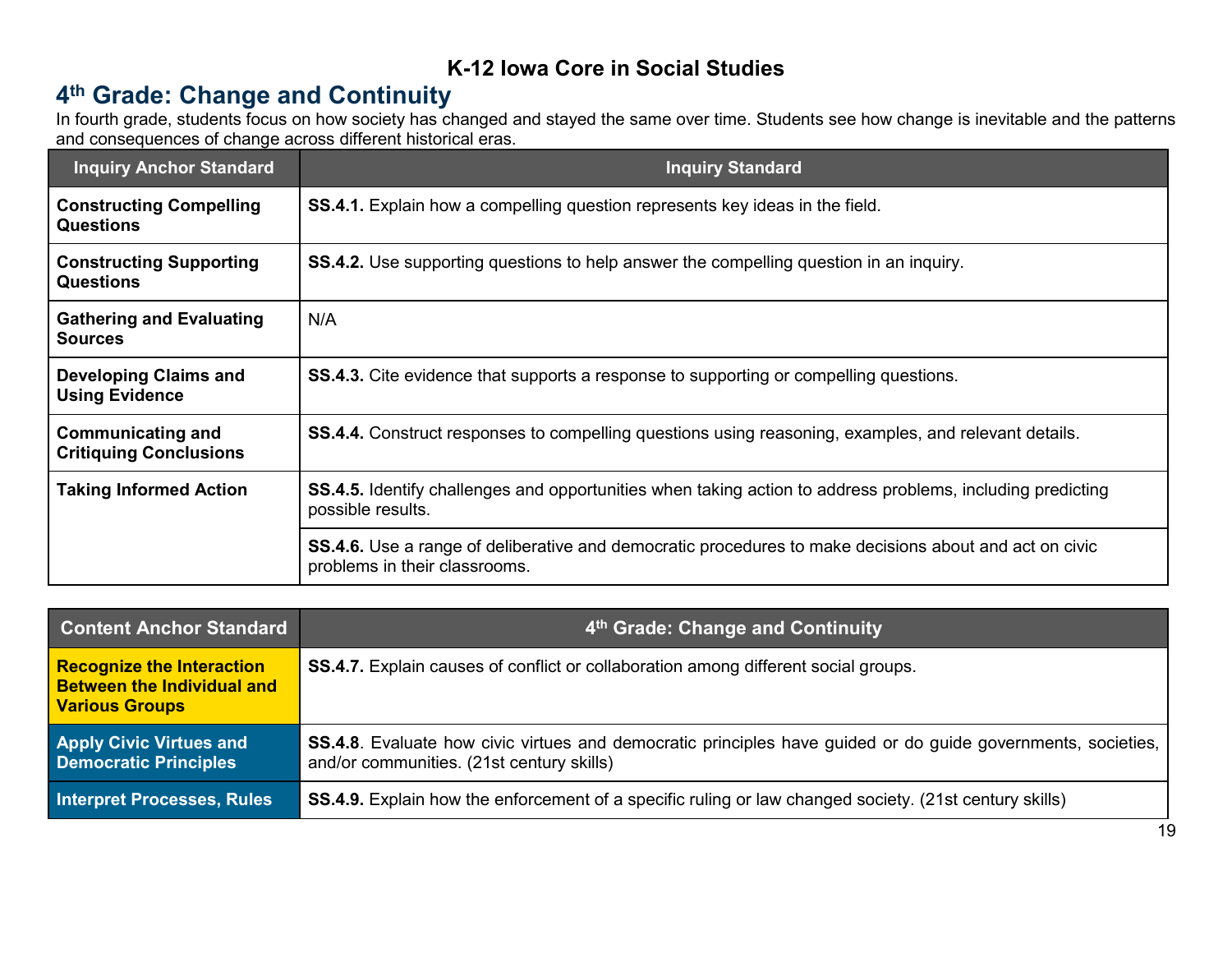| <b>Content Anchor Standard</b>                                  | 4th Grade: Change and Continuity                                                                                                           |
|-----------------------------------------------------------------|--------------------------------------------------------------------------------------------------------------------------------------------|
| and Laws                                                        | <b>SS.4.10.</b> Describe how societies have changed in the past and continue to change. (21st century skills)                              |
| <b>Engage in Economic</b><br><b>Decision Making</b>             | SS.4.11. Describe how scarcity requires a person to make a choice and identify costs associated with that<br>choice.                       |
| <b>Critique Exchange and</b><br><b>Markets</b>                  | <b>SS.4.12.</b> Using historical and/or local examples, explain how competition has influenced the production of goods<br>and services.    |
|                                                                 | SS.4.13. Compare and contrast different ways that the government interacts with the economy.                                               |
| <b>Evaluate the National</b><br><b>Economy</b>                  | SS.4.14. Explain the reasons why the costs of goods and services rise and fall.                                                            |
| <b>Create a Saving and</b><br><b>Spending Plan</b>              | <b>SS.4.15.</b> Identify factors that can influence people's different spending and saving choices. (21st century skills)                  |
| <b>Measure Risk Management</b><br><b>Tools</b>                  | SS.4.16. Determine the consequences of sharing personal information with others. (21st century skills)                                     |
| <b>Create Geographic</b><br><b>Representations</b>              | <b>SS.4.17.</b> Create a geographic representation to illustrate how the natural resources in an area affect the<br>decisions people make. |
| <b>Evaluate Human</b><br><b>Environment Interaction</b>         | SS.4.18. Describe how environmental and cultural characteristics influence population distribution in specific<br>places or regions.       |
| <b>Analyze Human Population</b><br><b>Movement and Patterns</b> | SS.4.19. Explain influences on the development and decline of different modes of transportation in U.S. regions.                           |
| <b>Analyze Change, Continuity,</b><br>and Context               | SS.4.20. Compare and contrast events that happened at the same time.                                                                       |
| <b>Compare Perspectives</b>                                     | <b>SS.4.21.</b> Analyze conflicting perspectives on historical and current events/issues.                                                  |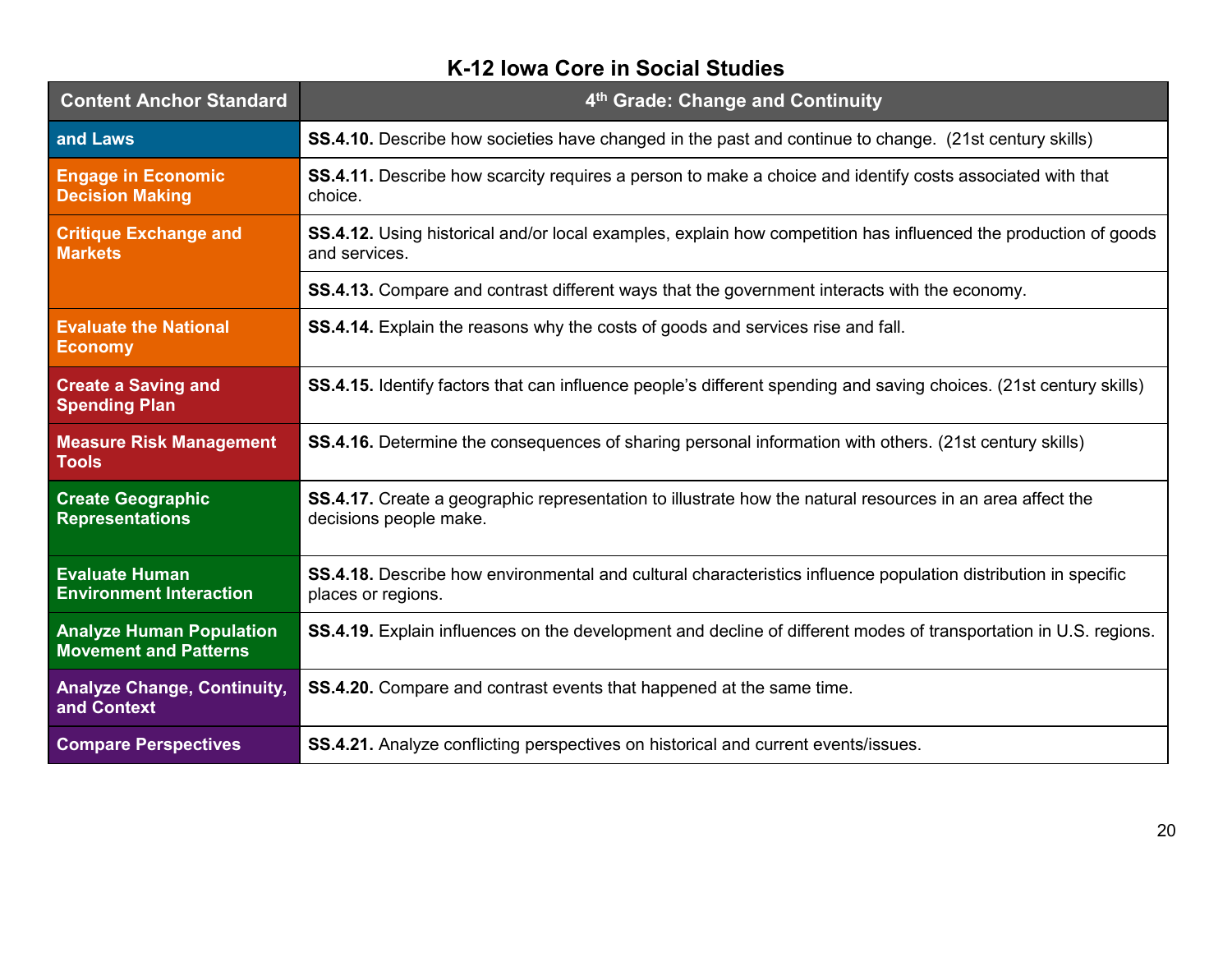| <b>Content Anchor Standard</b>                     | 4th Grade: Change and Continuity                                                            |
|----------------------------------------------------|---------------------------------------------------------------------------------------------|
| <b>Critique Historical Sources</b><br>and Evidence | <b>SS.4.22.</b> Infer the purpose of a primary source and from that the intended audience.  |
| <b>Justify Causation and</b><br>Argumentation      | <b>SS.4.23.</b> Explain probable causes and effects of events and developments.             |
|                                                    | <b>SS.4.24.</b> Develop a claim about the past and cite evidence to support it.             |
| <b>Iowa History</b>                                | <b>SS.4.25.</b> Analyze the impact of technological changes in lowa, across time and place. |
|                                                    | <b>SS.4.26.</b> Explain how lowa's agriculture has changed over time.                       |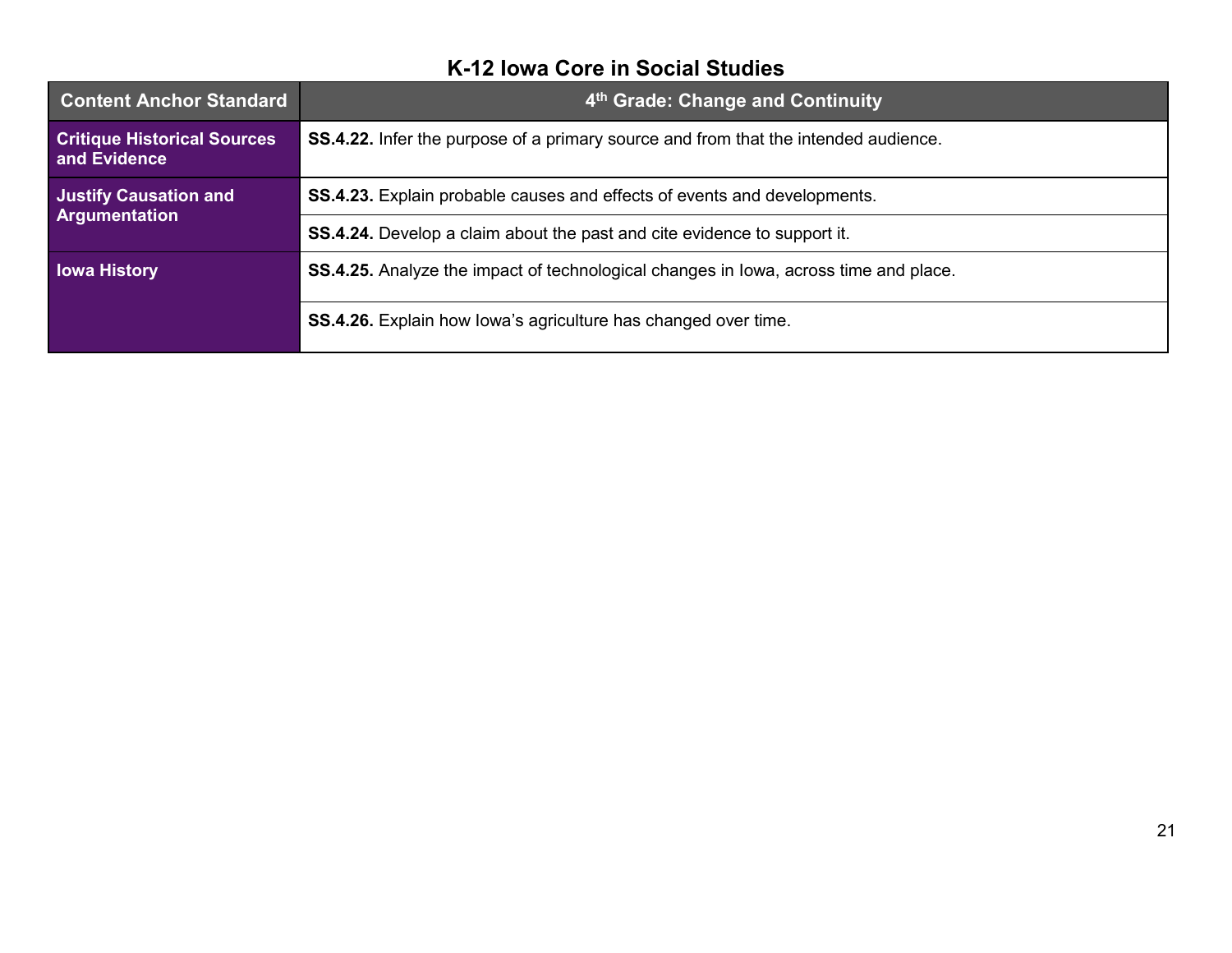## <span id="page-22-0"></span>**5 th Grade: Rights and Responsibilities**

In fifth grade, students learn about how the Founding documents of the United States were developed and how these documents guide decisions. Students explore the multiple perspectives people have regarding their rights and responsibilities.

| <b>Inquiry Anchor Standard</b>                            | <b>Inquiry Standard</b>                                                                                                                    |
|-----------------------------------------------------------|--------------------------------------------------------------------------------------------------------------------------------------------|
| <b>Constructing Compelling</b><br><b>Questions</b>        | <b>SS.5.1.</b> Identify the disciplinary concepts and ideas associated with a compelling question.                                         |
| <b>Constructing Supporting</b><br><b>Questions</b>        | <b>SS.5.2.</b> Use supporting questions to help answer the compelling question in an inquiry.                                              |
| <b>Gathering and Evaluating</b><br><b>Sources</b>         | <b>SS.5.3.</b> Determine the credibility of multiple sources.                                                                              |
| <b>Developing Claims and</b><br><b>Using Evidence</b>     | <b>SS.5.4.</b> Identify evidence that draws information from multiple perspectives and sources in response to a<br>compelling question.    |
| <b>Communicating and</b><br><b>Critiquing Conclusions</b> | <b>SS.5.5.</b> With teacher direction, construct responses to compelling questions supported by reasoning and<br>evidence.                 |
| <b>Taking Informed Action</b>                             | SS.5.6. Identify challenges and opportunities when taking action to address problems, including predicting<br>possible results.            |
|                                                           | SS.5.7. Use a range of consensus-building and democratic procedures to make decisions about and act on civic<br>problems in the classroom. |

| <b>Content Anchor Standard</b>                                                                                           | 5 <sup>th</sup> Grade: Rights and Responsibilities                                                           |
|--------------------------------------------------------------------------------------------------------------------------|--------------------------------------------------------------------------------------------------------------|
| <b>Recognize the Interaction</b><br><b>Between the Individual and</b><br><b>Various Groups</b>                           | <b>SS.5.8.</b> Analyze how rights and laws influence interactions between groups in society.                 |
| <b>Examine Factors that Led to</b><br><b>Continuity and Change on</b><br><b>Human Development and</b><br><b>Behavior</b> | <b>SS.5.9.</b> Analyze the strategies that a variety of demographic groups have used to ensure their rights. |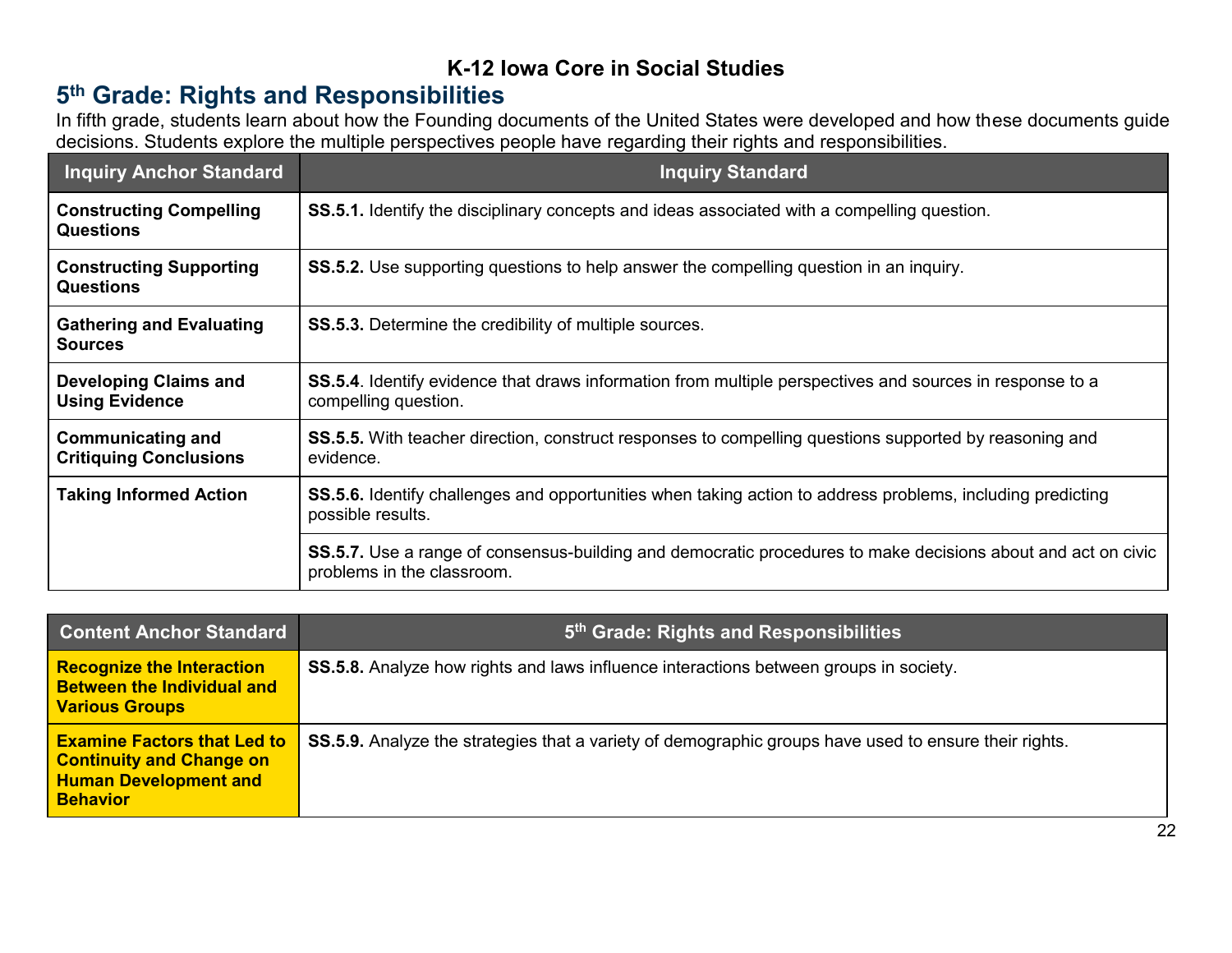| <b>Content Anchor Standard</b>                                   | 5 <sup>th</sup> Grade: Rights and Responsibilities                                                                                                                          |
|------------------------------------------------------------------|-----------------------------------------------------------------------------------------------------------------------------------------------------------------------------|
| <b>Apply Civic Virtues and</b><br><b>Democratic Principles</b>   | <b>SS.5.10.</b> Describe how the Declaration of Independence and the Constitution impact the decisions of<br>government, society, and/or communities. (21st century skills) |
| <b>Interpret Processes, Rules</b><br>and Laws                    | <b>SS.5.11.</b> Explain the processes people use to change rules and laws in the classroom, school, government,<br>and/or society. (21st century skills)                    |
|                                                                  | SS.5.12. Describe how laws, rules and processes have changed over time in order to restrict, protect, or extend<br>rights. (21st century skills)                            |
| <b>Critique Exchange and</b><br><b>Markets</b>                   | SS.5.13. Describe how goods and services are produced and distributed domestically and globally.                                                                            |
| <b>Evaluate the National</b><br><b>Economy</b>                   | SS.5.14. Explain how various levels of government use taxes to pay for the goods and services they provide.                                                                 |
| <b>Assess the Global Economy</b>                                 | SS.5.15. Explain how trade impacts relationships between countries.                                                                                                         |
| <b>Create a Saving and</b><br><b>Spending Plan</b>               | <b>SS.5.16.</b> Demonstrate ways to monitor how money is spent and saved. (21st century skills)                                                                             |
| <b>Measure Risk Management</b>                                   | SS.5.17. Give examples of financial risks that individuals and households face. (21st century skills)                                                                       |
| <b>Tools</b>                                                     | SS.5.18. Investigate ways that personal information is fraudulently obtained. (21st century skills)                                                                         |
| <b>Create Geographic</b><br><b>Representations</b>               | SS.5.19. Create geographic representations to illustrate how cultural and environmental characteristics of a<br>region impacted a historical event.                         |
| <b>Analyze Human Population</b><br><b>Movements and Patterns</b> | SS.5.20. Analyze how rules and laws encourage or restrict human population movements to and within the<br>United States of America.                                         |
| <b>Analyze Change, Continuity,</b><br>and Context                | SS.5.21. Describe the connections between historical developments that occurred within the same time period.                                                                |
| <b>Compare Perspectives</b>                                      | SS.5.22. Explain how economic, political, and social contexts shaped people's perspectives at a given time in<br>history.                                                   |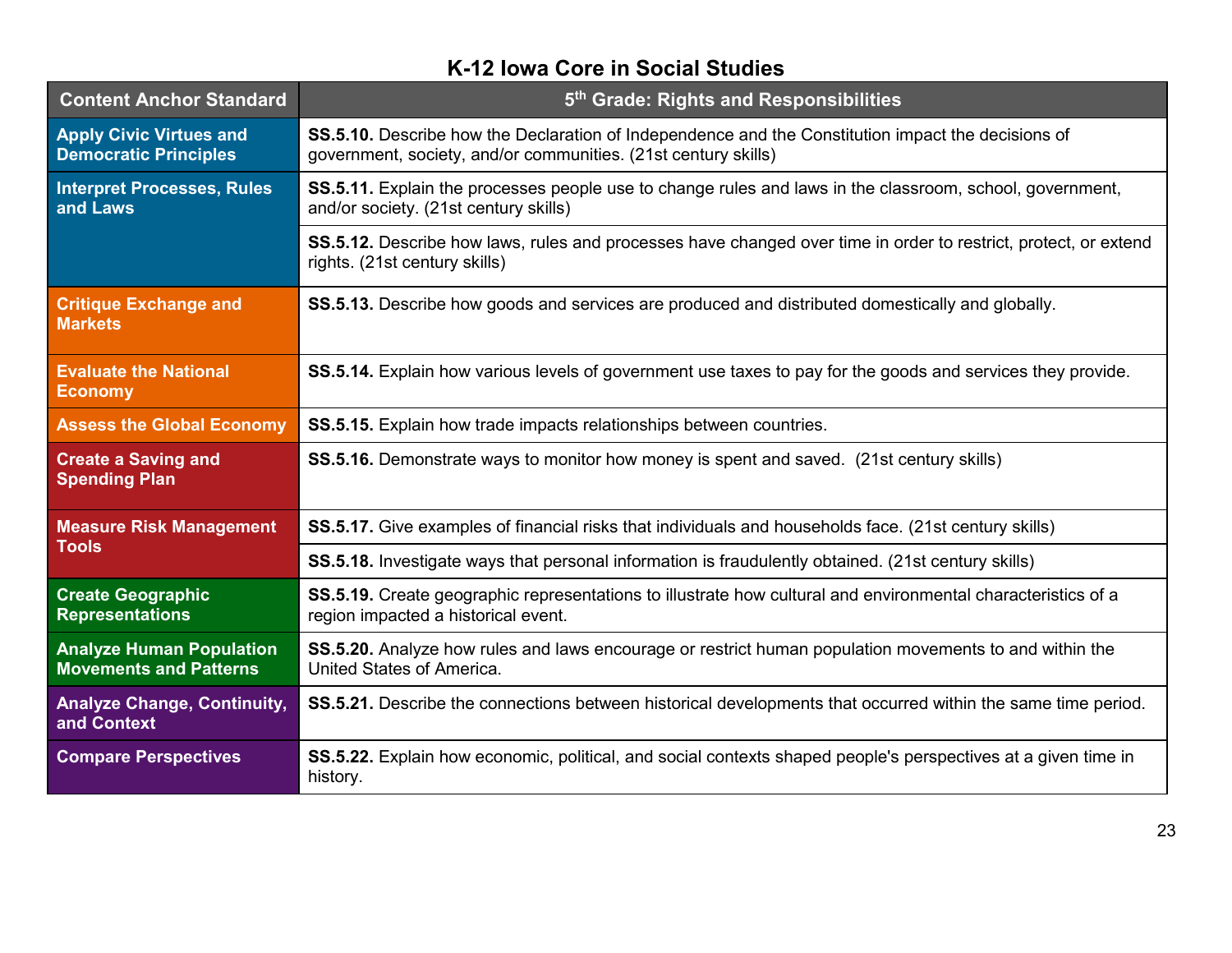| <b>Content Anchor Standard</b>                     | 5 <sup>th</sup> Grade: Rights and Responsibilities                                                                                                           |
|----------------------------------------------------|--------------------------------------------------------------------------------------------------------------------------------------------------------------|
| <b>Critique Historical Sources</b><br>and Evidence | SS.5.23. Using information from within a primary source, infer the intended audience, purpose, and how the<br>creator's intended audience shaped the source. |
| <b>Justify Causation and</b><br>Argumentation      | SS.5.24. Explain probable causes and effects of historical developments.                                                                                     |
|                                                    | SS.5.25. Develop a claim about the past and cite evidence to support it.                                                                                     |
| <b>Iowa History</b>                                | SS.5.26. Analyze lowa's role in civil rights history.                                                                                                        |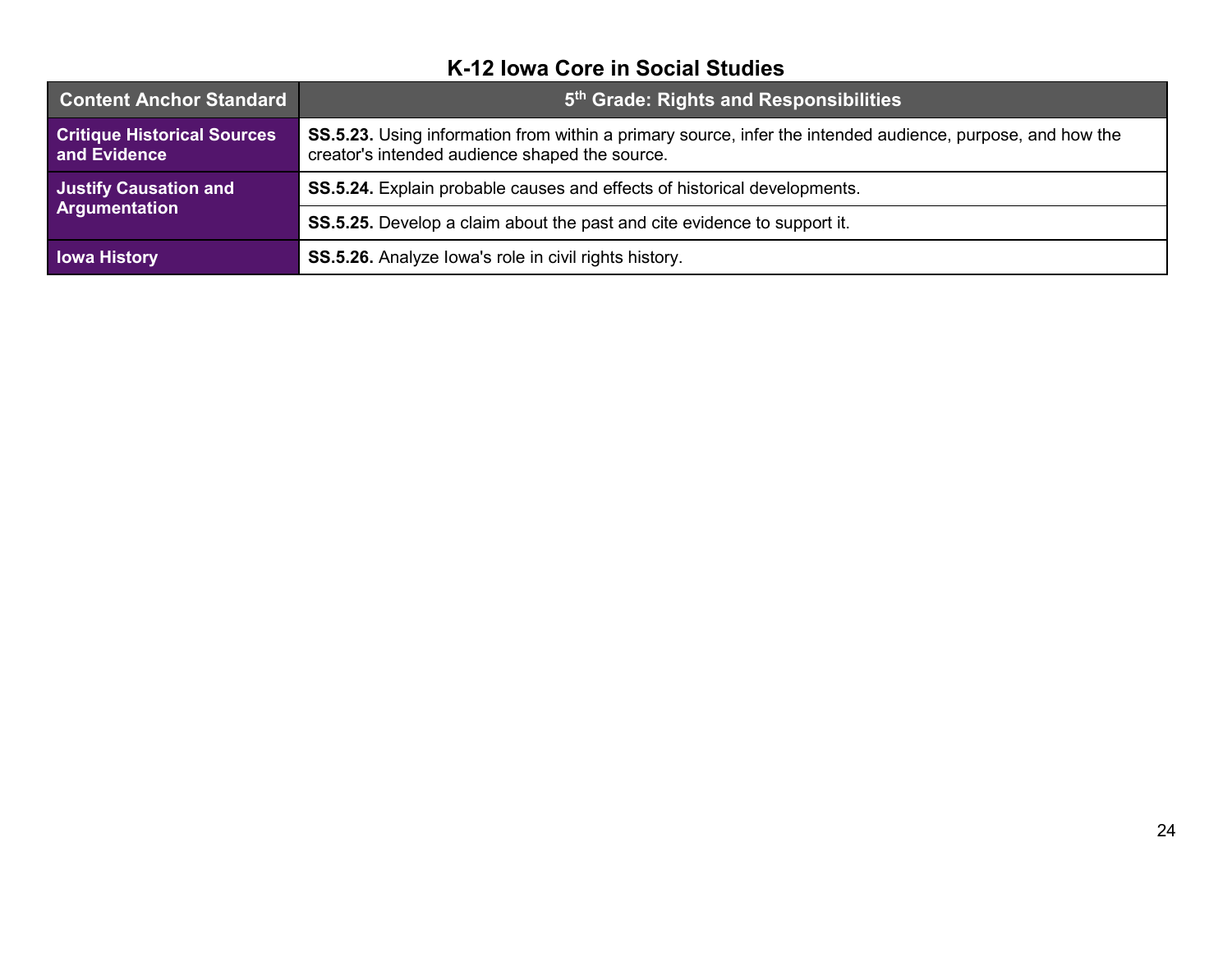## <span id="page-25-0"></span>**6 th Grade: World Regions and Cultures**

In sixth grade, students will focus on geography, history, and culture in global regions. Students will analyze regional, physical, and cultural characteristics of places. The analysis will show how these factors influenced people who lived there and how the people and characteristics have changed over time.

| <b>Inquiry Anchor Standard</b>                        | <b>Inquiry Standard</b>                                                                                                                                                      |
|-------------------------------------------------------|------------------------------------------------------------------------------------------------------------------------------------------------------------------------------|
| <b>Constructing Compelling</b><br><b>Questions</b>    | SS.6.1. Explain how disciplinary concepts and ideas are associated with a compelling question.                                                                               |
| <b>Constructing Supporting</b><br><b>Questions</b>    | SS.6.2. Identify the relationship between supporting questions and compelling questions in an inquiry.                                                                       |
| <b>Gathering and Evaluating</b><br><b>Sources</b>     | <b>SS.6.3.</b> Gather relevant information from primary and secondary sources using the origin and authority of the<br>source to guide the selection.                        |
|                                                       | SS.6.4. With teacher direction, evaluate the credibility of primary and secondary sources by determining their<br>relevance and intended use.                                |
| <b>Developing Claims and</b><br><b>Using Evidence</b> | <b>SS.6.5.</b> With teacher direction, identify evidence that draws information from multiple perspectives and sources<br>to support claims, noting evidentiary limitations. |
|                                                       | SS.6.6. With teacher direction, develop claims and counterclaims while pointing out the strengths and limitations<br>of both.                                                |
| <b>Communicating and</b>                              | <b>SS.6.7.</b> With teacher direction, construct arguments using claims and evidence from multiple sources.                                                                  |
| <b>Critiquing Conclusions</b>                         | <b>SS.6.8.</b> With guided practice, construct responses to compelling questions supported by reasoning and<br>evidence.                                                     |
|                                                       | SS.6.9. Present original arguments based on credible sources using a variety of media to authentic audiences.                                                                |
|                                                       | <b>SS.6.10.</b> With teacher direction, analyze the disciplinary arguments of peers' for credibility.                                                                        |
| <b>Taking Informed Action</b>                         | SS.6.11. Explain the challenges and opportunities people face when taking action to address problems,<br>including predicting possible results.                              |
|                                                       | SS.6.12. Apply a range of deliberative and democratic procedures to make decisions and take action in<br>classrooms, schools, and communities.                               |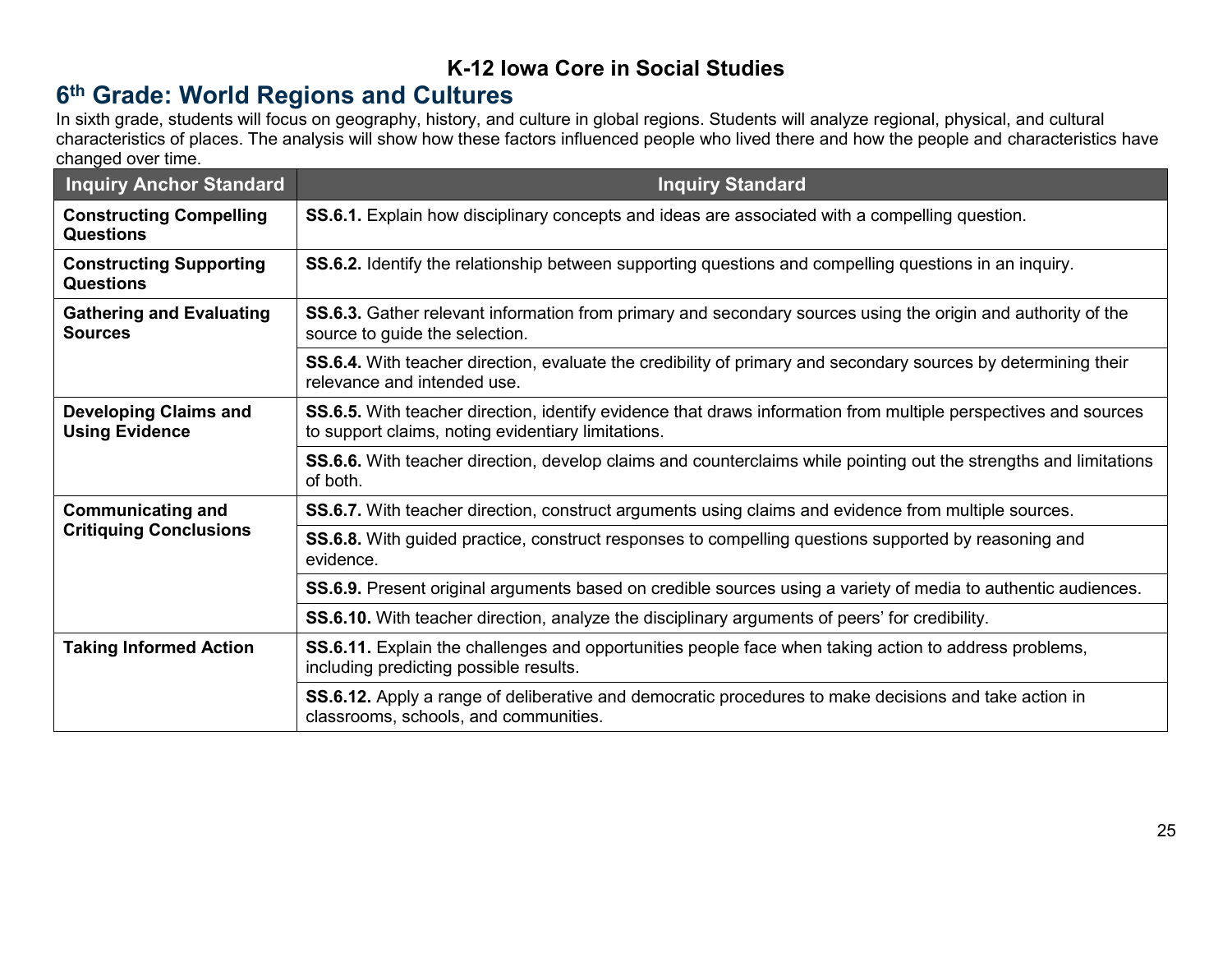| <b>Content Anchor</b><br><b>Standard</b>                                                             | 6th Grade: World Regions and Cultures                                                                                                                                       |
|------------------------------------------------------------------------------------------------------|-----------------------------------------------------------------------------------------------------------------------------------------------------------------------------|
| <b>Examine Factors that Led</b><br>to Continuity and Change<br>in Human and Group<br><b>Behavior</b> | SS.6.13. Identify what makes up a culture and examine how people acquire their cultural beliefs and value<br>systems.                                                       |
| <b>Recognize the Interaction</b><br><b>Between Individuals and</b><br><b>Various Groups</b>          | SS.6.14. Explain how groups form in our society, and how groups, as well as the individuals within those groups,<br>can influence each other.                               |
| <b>Assess the Global</b><br><b>Economy</b>                                                           | <b>SS.6.15.</b> Distinguish how varying economic systems impact a nation and its citizens.                                                                                  |
| <b>Create Geographic</b><br><b>Representations</b>                                                   | SS.6.16. Utilize and construct geographic representations to explain and analyze regional, environmental, and<br>cultural characteristics.                                  |
| <b>Evaluate Human</b><br><b>Environment Interaction</b>                                              | SS.6.17. Analyze and explain the cultural, physical, and environmental characteristics of places and regions and<br>how this affects the life of the people who live there. |
| <b>Analyze Human</b><br><b>Population Movements</b><br>and Patterns                                  | SS.6.18. Explain how changes in transportation, communication, and technology influence the movement of<br>people, goods, and ideas in various countries.                   |
| <b>Analyze Global</b><br><b>Interconnections</b>                                                     | SS.6.19. Explain how global changes in population distribution patterns affect changes in land use in particular<br>countries or regions.                                   |
| <b>Analyze Change,</b><br><b>Continuity, and Context</b>                                             | SS.6.20. Analyze connections among historical events and developments in various geographic and cultural<br>contexts.                                                       |
| <b>Compare Perspectives</b>                                                                          | SS.6.21. Explain how and why perspectives of people have changed throughout different historical eras.                                                                      |
| <b>Justify Causation and</b><br><b>Argumentation</b>                                                 | SS.6.22. Explain multiple causes and effects of events and developments in the past.                                                                                        |
| <b>Iowa History</b>                                                                                  | <b>SS.6.23.</b> Compare lowa's geography, natural resources and climate to other regions of the world.                                                                      |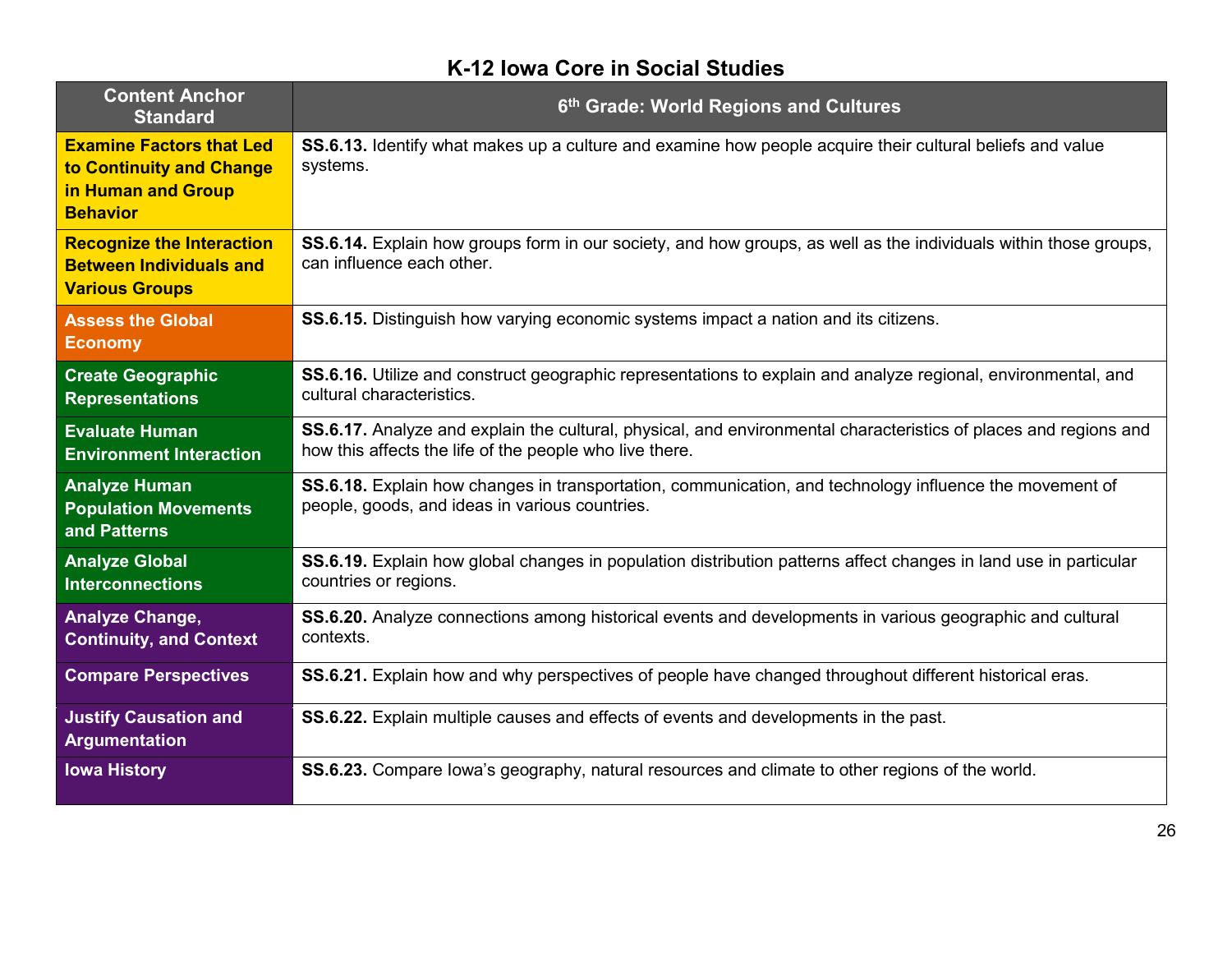| <b>Content Anchor Standard</b>                              | 6th Grade Financial Literacy                                                                                                                    |
|-------------------------------------------------------------|-------------------------------------------------------------------------------------------------------------------------------------------------|
| <b>Develop Financial and</b><br><b>Career Goals</b>         | SS.6.24. Explain how personal financial decisions are influenced by an individual's interpretation of needs and<br>wants. (21st century skills) |
| <b>Create a Saving and</b><br><b>Spending Plan</b>          | <b>SS.6.25.</b> Demonstrate how to allocate income for spending, saving and giving. (21st century skills)                                       |
| <b>Analyze Credit and Debt</b><br><b>Levels</b>             | <b>SS.6.26.</b> Explain how debit cards differ from credit cards, gift cards, and savings accounts. (21st century skills)                       |
| <b>Evaluate Savings and</b><br><b>Long Term Investments</b> | <b>SS.6.27.</b> Identify the advantages and disadvantages of various savings tools. (21st century skills)                                       |
| <b>Measure Risk</b><br><b>Management Tools</b>              | SS.6.28. Describe how to protect one's identity from common threats. (21st century skills)                                                      |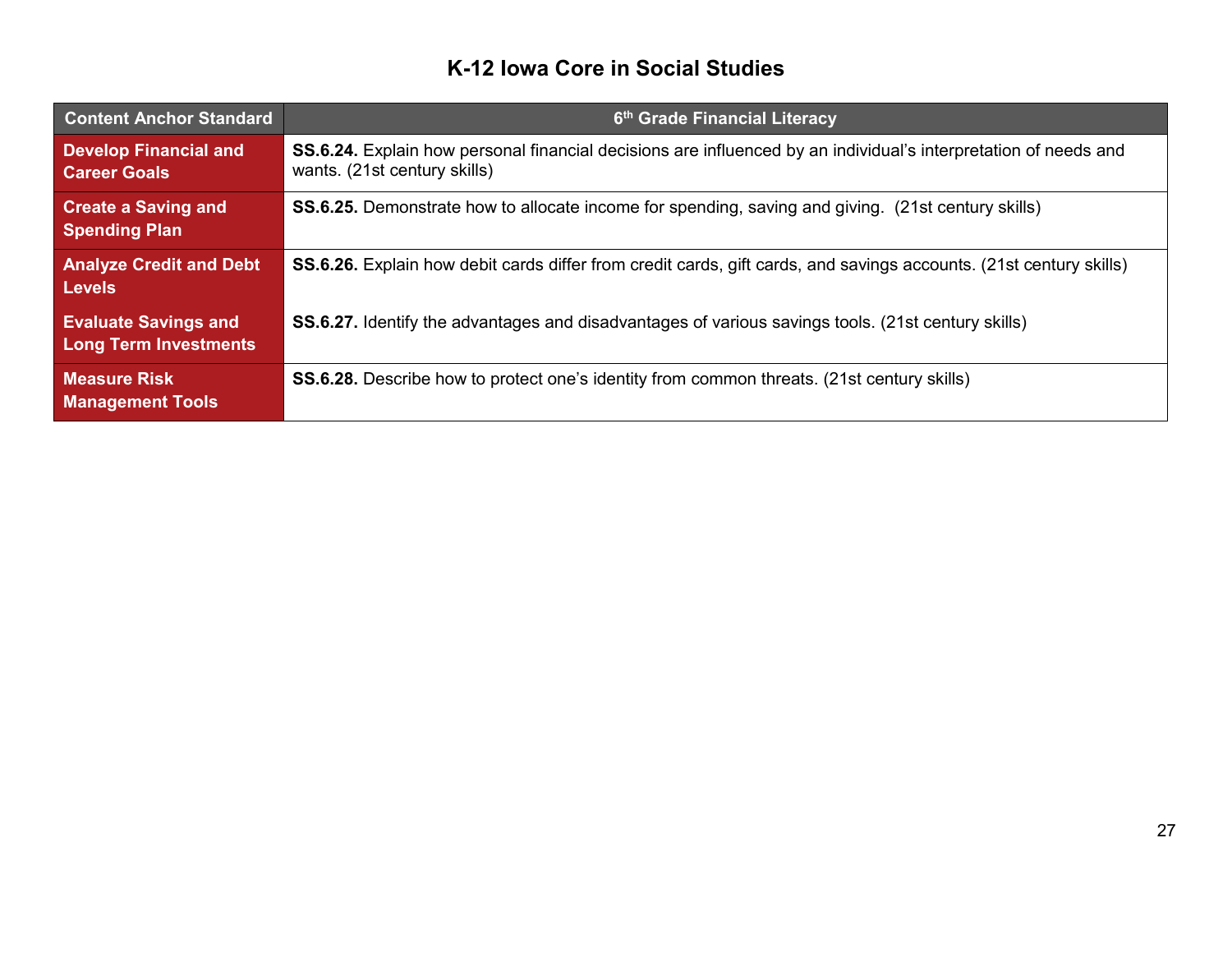## <span id="page-28-0"></span>**7 th Grade: Contemporary Global Studies**

In seventh grade, students will explore global perspectives on contemporary issues and worldwide interdependence. The interconnected world we live in today requires that Iowa students be well-educated about worldwide issues to cultivate diplomacy, effective citizenship, and global competitiveness. Students could examine challenges facing the world community such as hunger, population, conflict, global environmental challenges, human rights, poverty, energy scarcity, global health, education, immigration, globalization, and other political, economic, social, and ecological concerns.

| <b>Inquiry Anchor Standard</b>                            | <b>Inquiry Standard</b>                                                                                                                                              |
|-----------------------------------------------------------|----------------------------------------------------------------------------------------------------------------------------------------------------------------------|
| <b>Constructing Compelling</b><br><b>Questions</b>        | SS.7.1. Compare disciplinary concepts and ideas associated with a compelling question.                                                                               |
| <b>Constructing Supporting</b><br><b>Questions</b>        | SS.7.2. Create supporting questions to help answer the compelling question in an inquiry.                                                                            |
| <b>Gathering and Evaluating</b><br><b>Sources</b>         | SS.7.3. Gather relevant information from primary and secondary sources using the origin, authority, structure,<br>and context of the sources to guide the selection. |
|                                                           | SS.7.4. With guided practice, evaluate the credibility of primary and secondary sources by determining their<br>relevance and intended use.                          |
| <b>Developing Claims and</b><br><b>Using Evidence</b>     | SS.7.5. With guided practice, identify evidence that draws information from multiple perspectives and sources to<br>support claims, noting evidentiary limitations.  |
|                                                           | SS.7.6. With guided practice, develop claims and counterclaims while pointing out the strengths and limitations of<br>both.                                          |
| <b>Communicating and</b><br><b>Critiquing Conclusions</b> | <b>SS.7.7.</b> With guided practice, construct arguments using claims and evidence from multiple sources.                                                            |
|                                                           | SS.7.8. Independently construct responses to compelling questions supported by reasoning and evidence.                                                               |
|                                                           | SS.7.9. Present original arguments based on credible sources using a variety of media to authentic audiences.                                                        |
|                                                           | <b>SS.7.10.</b> With guided practice, analyze disciplinary arguments of peers for credibility.                                                                       |
| <b>Taking Informed Action</b>                             | SS.7.11. Explain the challenges people face and opportunities they create in addressing local, regional, and<br>global problems at various times and places.         |
|                                                           | SS.7.12. Apply a range of deliberative and democratic procedures to make decisions and take action in<br>classrooms, schools, and communities.                       |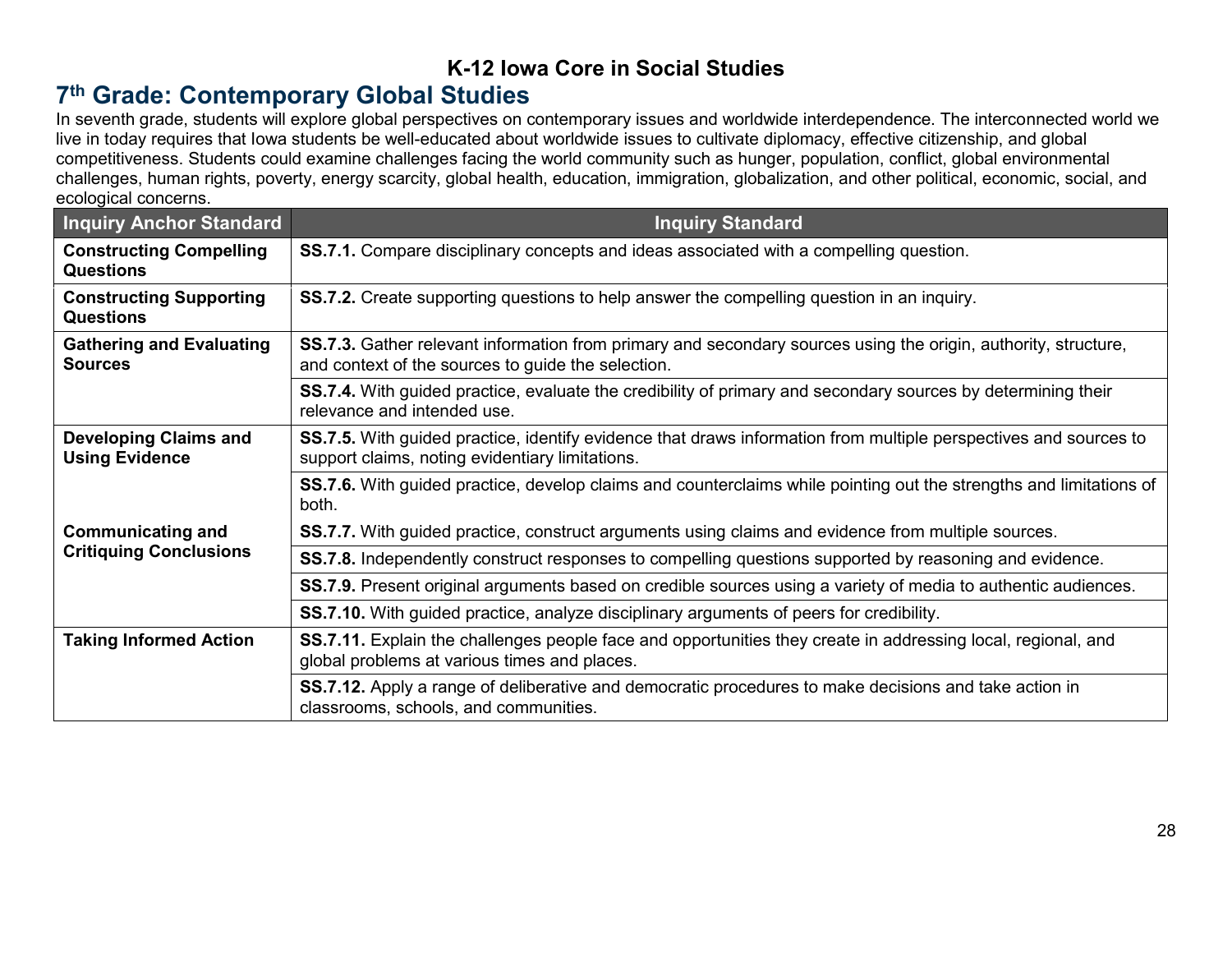| <b>Content Anchor</b><br><b>Standard</b>                                                                           | 7 <sup>th</sup> grade: Contemporary Global Studies                                                                                                                                                   |
|--------------------------------------------------------------------------------------------------------------------|------------------------------------------------------------------------------------------------------------------------------------------------------------------------------------------------------|
| <b>Examine Factors that</b><br><b>Led to Continuity and</b><br><b>Change in Human and</b><br><b>Group Behavior</b> | SS.7.13. Identify social, political and economic factors that can influence our thoughts and behavior.                                                                                               |
| <b>Recognize the</b><br><b>Interaction Between</b><br><b>Individuals and Various</b><br><b>Groups</b>              | SS.7.14. Examine what causes inequalities and how they exist within a society.                                                                                                                       |
| <b>Analyze Civic and</b><br><b>Political Institutions</b>                                                          | SS.7.15. Distinguish and apply the powers and responsibilities of global citizens, interest groups and the media in a<br>variety of governmental and nongovernmental contexts. (21st century skills) |
|                                                                                                                    | SS.7.16. Examine the origins, purposes, and impact of laws, treaties, and international agreements. (21st century<br>skills)                                                                         |
|                                                                                                                    | SS.7.17. Describe the roles of political, civil, and economic organizations in shaping people's lives. (21st century<br>skills)                                                                      |
| <b>Engage in Economic</b><br><b>Decision Making</b>                                                                | SS.7.18. Explain and evaluate how economic decisions affect the wellbeing of individuals, businesses, and society.                                                                                   |
| <b>Critique Exchange and</b><br><b>Markets</b>                                                                     | SS.7.19. Explain how external benefits, costs, supply and demand, and competition influence market prices,<br>wages, and outcomes.                                                                   |
| <b>Assess the Global</b><br><b>Economy</b>                                                                         | <b>SS.7.20.</b> Investigate the impact of trade policies and barriers on a nation and its citizens.                                                                                                  |
| <b>Analyze Human</b><br><b>Population Movements</b><br>and Patterns                                                | <b>SS.7.21.</b> Evaluate the push and pull factors involved in human population movement and patterns.                                                                                               |
| <b>Analyze Global</b><br><b>Interconnections</b>                                                                   | SS.7.22. Explain how the relationship between the environmental characteristics of places and production of goods<br>influences the spatial patterns of world trade.                                 |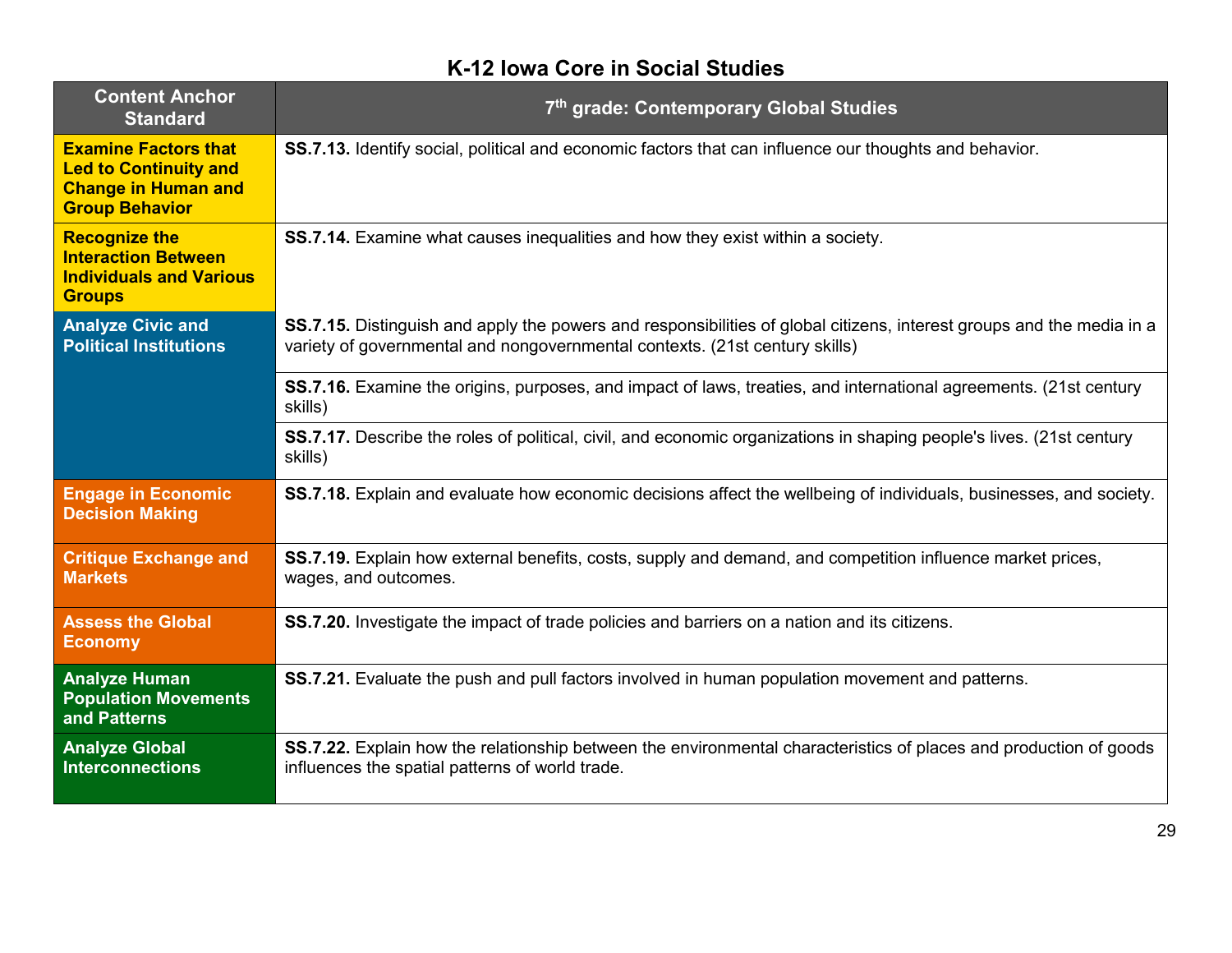| <b>Content Anchor</b><br><b>Standard</b>                 | 7th grade: Contemporary Global Studies                                                                                     |
|----------------------------------------------------------|----------------------------------------------------------------------------------------------------------------------------|
|                                                          | SS.7.23. Explain how global changes in population distribution patterns affect changes in land use in particular<br>areas. |
| <b>Analyze Change,</b><br><b>Continuity, and Context</b> | SS.7.24. Analyze connections among historical events and developments in contemporary global issues.                       |
| <b>Compare Perspectives</b>                              | SS.7.25. Explain how and why perspectives on various contemporary issues have changed over time.                           |
| <b>Justify Causation and</b><br><b>Argumentation</b>     | SS.7.26. Explain multiple causes and effects of various contemporary global events and developments.                       |
| <b>Iowa History</b>                                      | <b>SS.7.27.</b> Analyze the role that lowa plays in contemporary global issues.                                            |

| <b>Content Anchor</b><br><b>Standard</b>             | 7th Grade Financial Literacy                                                                                                                             |
|------------------------------------------------------|----------------------------------------------------------------------------------------------------------------------------------------------------------|
| <b>Develop Financial and</b><br><b>Career Goals</b>  | <b>SS.7.28.</b> Predict the relationship between financial goals and achievements. (21st century skills)                                                 |
| <b>Create a Saving and</b><br><b>Spending Plan</b>   | <b>SS.7.29.</b> Analyze how external factors, such as marketing and advertising techniques, might influence spending<br>decisions. (21st century skills) |
| <b>Analyze Credit and Debt</b><br><b>Levels</b>      | <b>SS.7.30.</b> Explain an individual's rights and responsibilities as a consumer. (21st century skills)                                                 |
| <b>Evaluate Savings and</b><br>Long Term Investments | SS.7.31. Explain how an investment differs from a savings account in potential risks and returns. (21st century<br>skills)                               |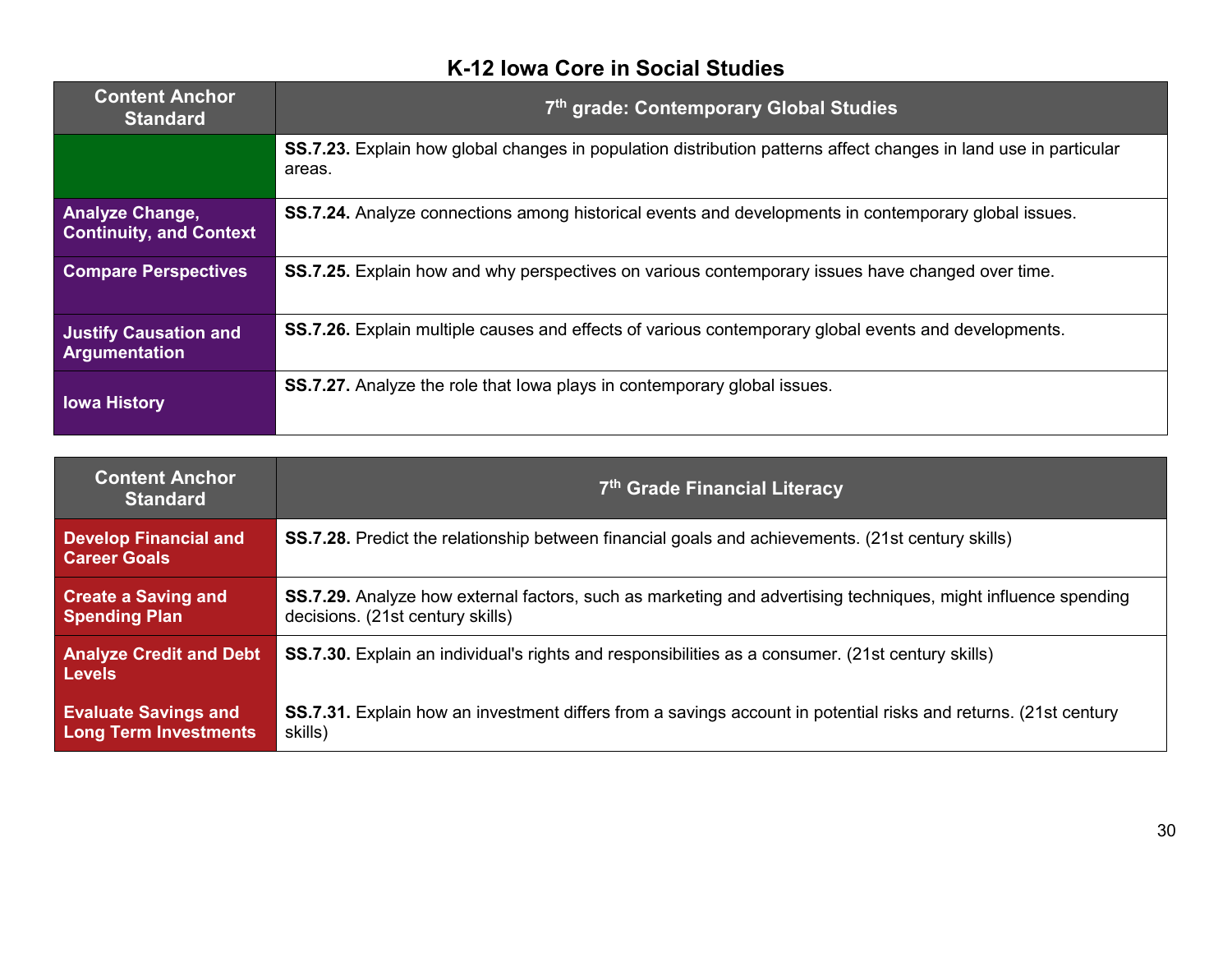## <span id="page-31-0"></span>**8 th Grade: United States History and Civic Ideals**

In eighth grade, students focus on the history of the United States including the American founding and establishment of democratic principles. Students will analyze the powers and civic responsibilities of citizens and examine the origins, functions, and structure of the U.S. government. As a result, students will gain an understanding of historical events in early American history, democratic principles, individual rights, and government institutions.

| <b>Inquiry Anchor</b><br><b>Standard</b>                  | <b>Inquiry Standard</b>                                                                                                                                                                                                                                      |
|-----------------------------------------------------------|--------------------------------------------------------------------------------------------------------------------------------------------------------------------------------------------------------------------------------------------------------------|
| <b>Constructing Compelling</b><br><b>Questions</b>        | SS.8.1. Explain points of agreement and disagreement of disciplinary concepts and ideas associated with a<br>compelling question.                                                                                                                            |
| <b>Constructing Supporting</b><br><b>Questions</b>        | <b>SS.8.2.</b> Construct supporting questions that demonstrate the relationship between them and the compelling<br>question in an inquiry.                                                                                                                   |
| <b>Gathering and Evaluating</b><br><b>Sources</b>         | SS.8.3. Gather relevant information from multiple sources using the origin, authority, structure, context, and<br>corroborative value of the sources to guide the selection.                                                                                 |
|                                                           | SS.8.4. Independently, evaluate the credibility of primary and secondary sources by determining their relevance<br>and intended use.                                                                                                                         |
| <b>Developing Claims and</b>                              | SS.8.5. Independently, identify evidence that draws information from multiple perspectives and sources to support<br>claims, noting evidentiary limitations.                                                                                                 |
| <b>Using Evidence</b>                                     | SS.8.6. Independently, develop claims and counterclaims while pointing out the strengths and limitations of both.                                                                                                                                            |
|                                                           | SS.8.7. Independently, construct arguments using claims and evidence from multiple sources.                                                                                                                                                                  |
| <b>Communicating and</b><br><b>Critiquing Conclusions</b> | SS.8.8. Construct responses to compelling questions supported by reasoning and evidence while acknowledging<br>the strengths and weaknesses of the explanations.                                                                                             |
|                                                           | SS.8.9. Present original arguments based on credible sources using a variety of media to authentic audiences.                                                                                                                                                |
|                                                           | SS.8.10. Independently, analyze disciplinary arguments of peers for credibility.                                                                                                                                                                             |
| <b>Taking Informed Action</b>                             | <b>SS.8.11.</b> Analyze how a specific problem can manifest itself at the local, regional, and global levels over time,<br>identifying its characteristics and causes, and the challenges and opportunities faced by those trying to address<br>the problem. |
|                                                           | SS.8.12. Apply a range of deliberative and democratic procedures to make decisions and take action in<br>classrooms, schools, and communities.                                                                                                               |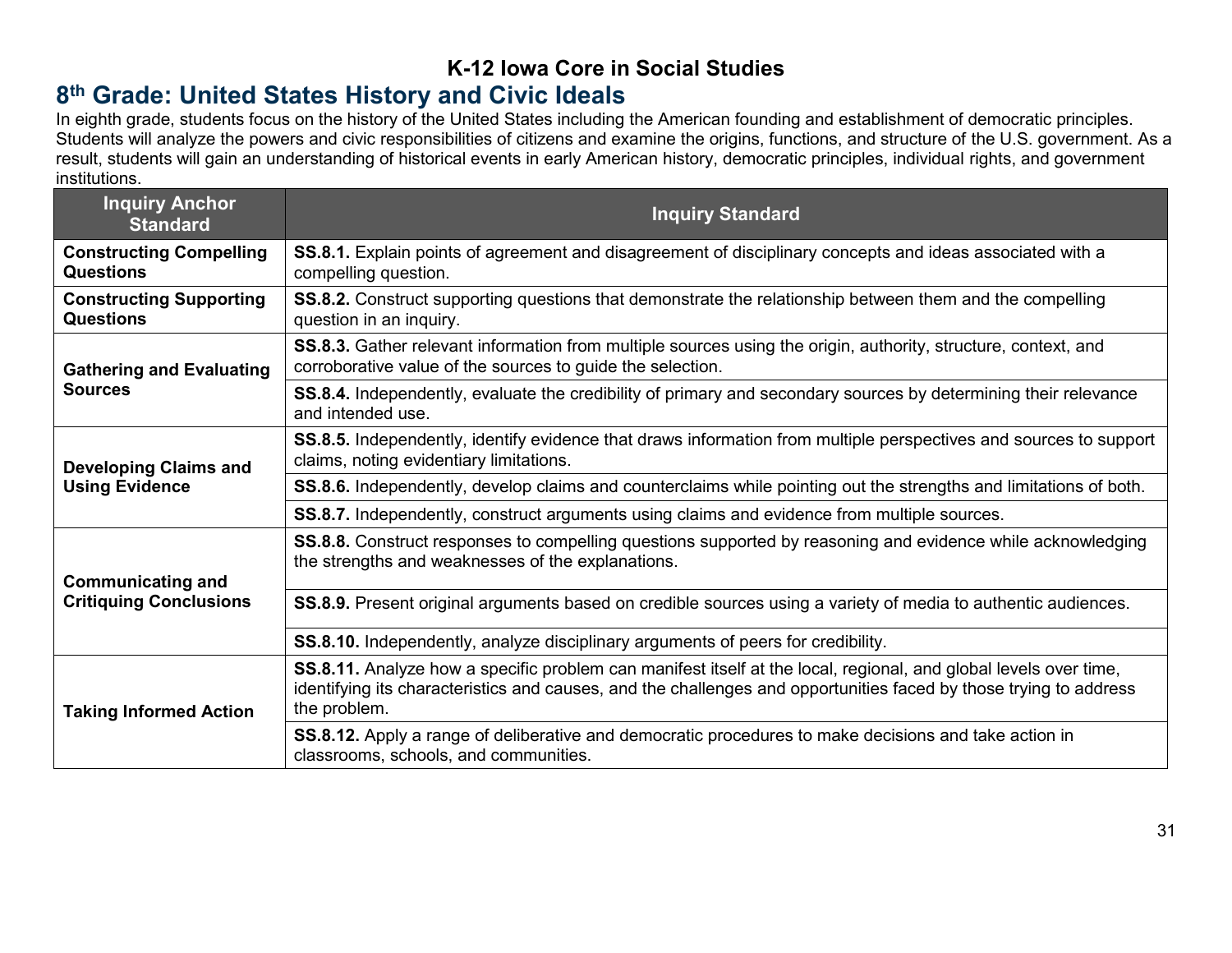| <b>Content Anchor</b><br><b>Standard</b>                            | 8 <sup>th</sup> Grade: US History and Civic Ideals                                                                                                                                                                                                                          |
|---------------------------------------------------------------------|-----------------------------------------------------------------------------------------------------------------------------------------------------------------------------------------------------------------------------------------------------------------------------|
| <b>Analyze Civic and</b><br><b>Political Institutions</b>           | <b>SS.8.13.</b> Explain the powers and responsibilities of citizens, political parties, and the media in a variety of<br>governmental and nongovernmental contexts. (21st century skills)                                                                                   |
|                                                                     | SS.8.14. Examine and explain the origins, functions and structure of government with reference to the US<br>Constitution and other founding documents, branches of government, bureaucracies, and other systems and its<br>effectiveness on citizens. (21st century skills) |
| <b>Engage in Economic</b><br><b>Decision Making</b>                 | SS.8.15. Evaluate how economic decisions affect the wellbeing of individuals, businesses, and society.                                                                                                                                                                      |
| <b>Critique Exchange and</b><br><b>Markets</b>                      | SS.8.16. Analyze the role of innovation and entrepreneurship in institutions throughout early American history in a<br>market economy.                                                                                                                                      |
| <b>Evaluate the National</b><br><b>Economy</b>                      | SS.8.17. Use historical evidence to evaluate the state of regional economies throughout early American history.                                                                                                                                                             |
| <b>Evaluate Human</b><br><b>Environment Interaction</b>             | SS.8.18. Explain how the physical and human characteristics of places and regions influence culture.                                                                                                                                                                        |
| <b>Analyze Human</b><br><b>Population Movements</b><br>and Patterns | SS.8.19. Explain how push and pull factors contributed to immigration and migration in early American history.                                                                                                                                                              |
| <b>Analyze Global</b><br><b>Interconnections</b>                    | SS.8.20. Explain how global interconnections influenced early American history.                                                                                                                                                                                             |
| <b>Analyze Change,</b><br><b>Continuity, and Context</b>            | SS.8.21. Analyze connections among early American historical events and developments in broader historical<br>contexts.                                                                                                                                                     |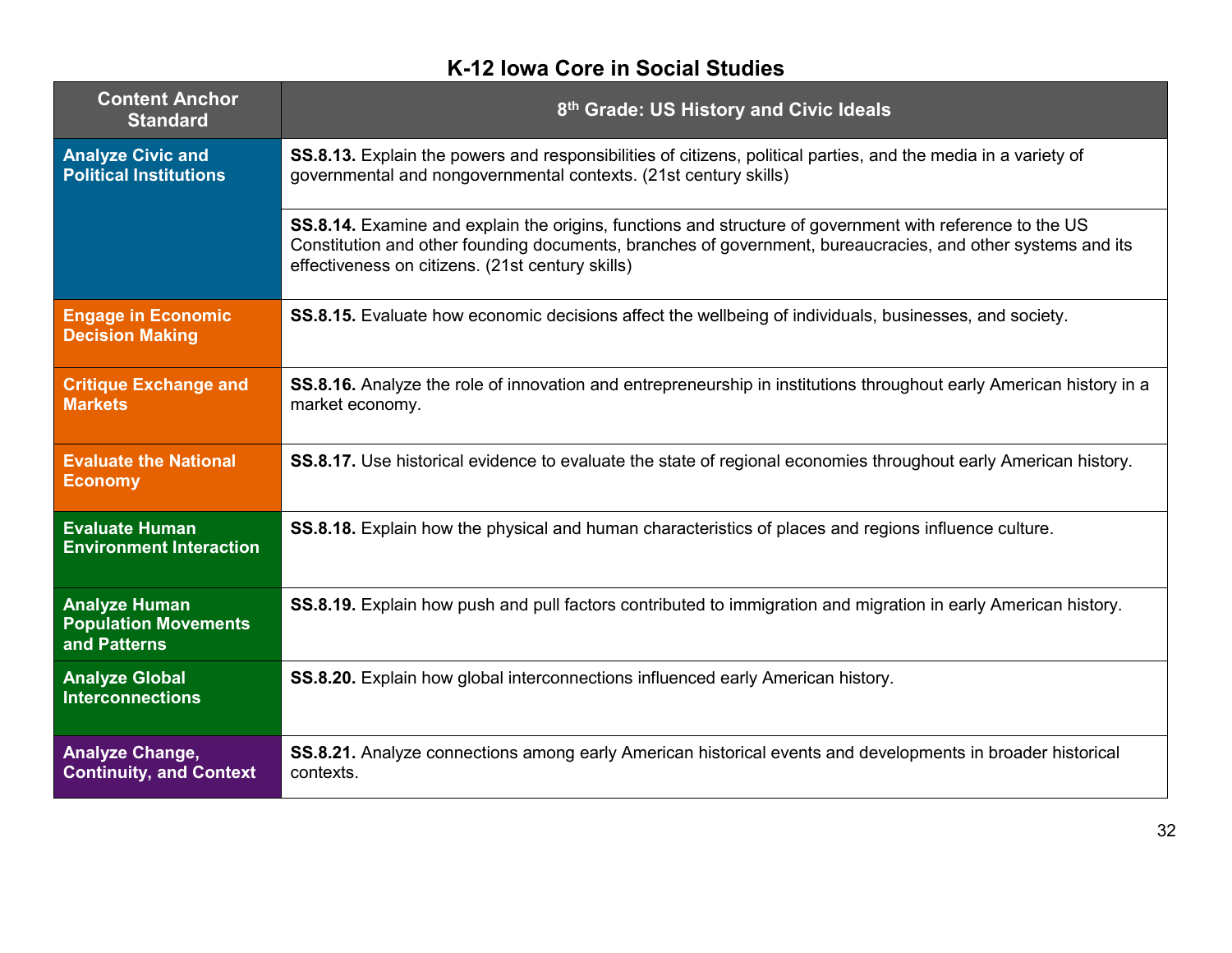| <b>Content Anchor</b><br><b>Standard</b>                  | 8 <sup>th</sup> Grade: US History and Civic Ideals                                                                                                                                                                                                                                                                                                                                                                             |
|-----------------------------------------------------------|--------------------------------------------------------------------------------------------------------------------------------------------------------------------------------------------------------------------------------------------------------------------------------------------------------------------------------------------------------------------------------------------------------------------------------|
| <b>Compare Perspectives</b>                               | SS.8.22. Explain how and why prevailing social, cultural, and political perspectives changed during early American<br>history.                                                                                                                                                                                                                                                                                                 |
| <b>Justify Causation and</b><br>Argumentation             | <b>SS.8.23.</b> Explain multiple causes and effects of events and developments in early American history.                                                                                                                                                                                                                                                                                                                      |
| <b>Critique Historical</b><br><b>Sources and Evidence</b> | SS.8.24. Critique primary and secondary sources of information with attention to the source of the document, its<br>context, accuracy, and usefulness such as the Declaration of Independence, the Bill of Rights, the Constitution,<br>Washington's Farewell address, the Louisiana Purchase treaty, Monroe Doctrine, Indian Removal Act, Missouri<br>Compromise, Dred Scott v. Sanford, and the Treaty of Guadalupe-Hidalgo. |
| <b>Iowa History</b>                                       | <b>SS.8.25.</b> Examine the evolution of the function and structure of government in lowa.                                                                                                                                                                                                                                                                                                                                     |

| <b>Content Anchor</b><br><b>Standard</b>                    | 8 <sup>th</sup> Grade Financial Literacy                                                                                             |
|-------------------------------------------------------------|--------------------------------------------------------------------------------------------------------------------------------------|
| <b>Create a Saving and</b><br><b>Spending Plan</b>          | SS.8.26. Discuss the components of a personal spending plan, including income, planned saving and expenses.<br>(21st century skills) |
| <b>Analyze Credit and Debt</b><br><b>Levels</b>             | <b>SS.8.27.</b> Calculate the cost of borrowing money for different types of goods. (21st century skills)                            |
| <b>Evaluate Savings and</b><br><b>Long Term Investments</b> | SS.8.28. Explain how investing may build wealth and help meet financial goals. (21st century skills)                                 |
| <b>Measure Risk</b><br><b>Management Tools</b>              | SS.8.29. Identify ways insurance may minimize personal financial risk. (21st century skills)                                         |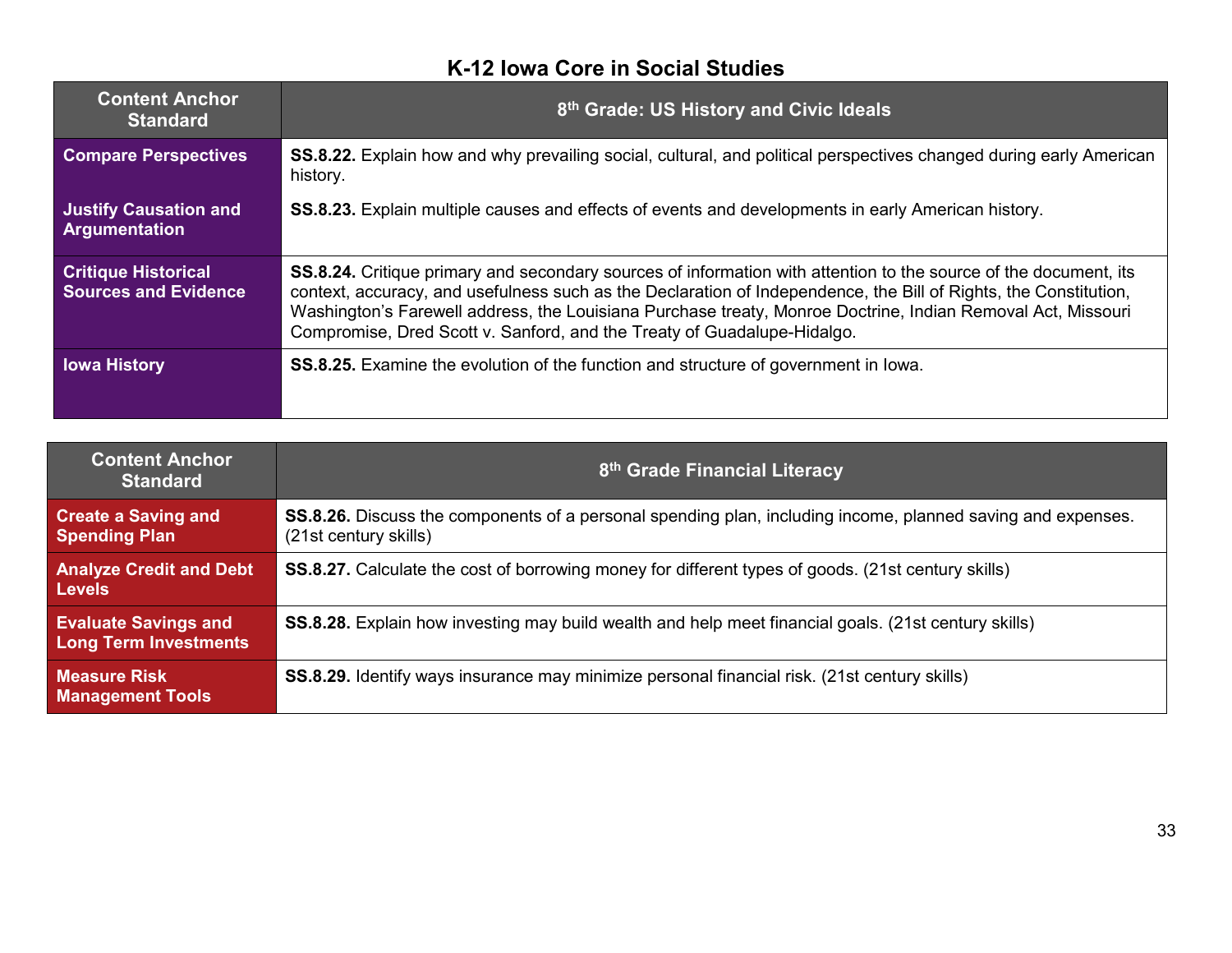# <span id="page-34-0"></span>**9-12 Social Studies Standards**

| <b>Inquiry Anchor</b><br><b>Standard</b>                  | <b>Inquiry Standard</b>                                                                                                                                                                                                                                                                                      |
|-----------------------------------------------------------|--------------------------------------------------------------------------------------------------------------------------------------------------------------------------------------------------------------------------------------------------------------------------------------------------------------|
| Constructing<br><b>Compelling Questions</b>               | SS.9-12.1. Create compelling questions representing key ideas within the disciplines.                                                                                                                                                                                                                        |
| <b>Constructing</b><br><b>Supporting Questions</b>        | SS.9-12.2. Develop supporting questions that contribute to an inquiry and demonstrate how, through engaging<br>source work, new compelling and supporting questions emerge.                                                                                                                                  |
| <b>Gathering and</b><br><b>Evaluating Sources</b>         | SS.9-12.3. Gather relevant information from multiple sources representing a wide range of views while using the<br>origin, authority, structure, context, and corroborative value of the sources to guide the selection.                                                                                     |
|                                                           | SS.9-12.4. Evaluate the credibility of a source by examining how experts value the source.                                                                                                                                                                                                                   |
| <b>Developing Claims and</b><br><b>Using Evidence</b>     | SS.9-12.5. Identify evidence that draws information directly and substantively from multiple sources to detect<br>inconsistencies in evidence in order to revise or strengthen claims.                                                                                                                       |
|                                                           | SS.9-12.6. Refine claims and counterclaims attending to precision, significance, and knowledge conveyed through<br>the claim while pointing out the strengths and limitations of both.                                                                                                                       |
| <b>Communicating and</b><br><b>Critiquing Conclusions</b> | SS.9-12.7. Construct arguments using precise and knowledgeable claims, with evidence from multiple sources,<br>while acknowledging counterclaims and evidentiary weaknesses.                                                                                                                                 |
|                                                           | SS.9-12.8. Construct explanations using reasoning, correct sequence, examples, and details with significant and<br>pertinent information and data, while acknowledging the strengths and weaknesses of the explanations given its<br>purpose.                                                                |
|                                                           | SS.9-12.9. Present adaptations of arguments and explanations that feature evocative ideas and perspectives on<br>issues and topics to reach a range of audiences and venues outside the classroom using print and oral<br>technologies and digital technologies.                                             |
|                                                           | SS.9-12.10. Critique the use of claims and evidence in arguments for credibility.                                                                                                                                                                                                                            |
| <b>Taking Informed Action</b>                             | SS.9-12.11. Use disciplinary and interdisciplinary lenses to understand the characteristics and causes of local,<br>regional, and global problems; instances of such problems in multiple contexts; and challenges and opportunities<br>faced by those trying to address these problems over time and place. |
|                                                           | SS.9-12.12. Apply a range of deliberative and democratic strategies and procedures to make decisions and take<br>action in their classrooms, schools, and out-of-school contexts.                                                                                                                            |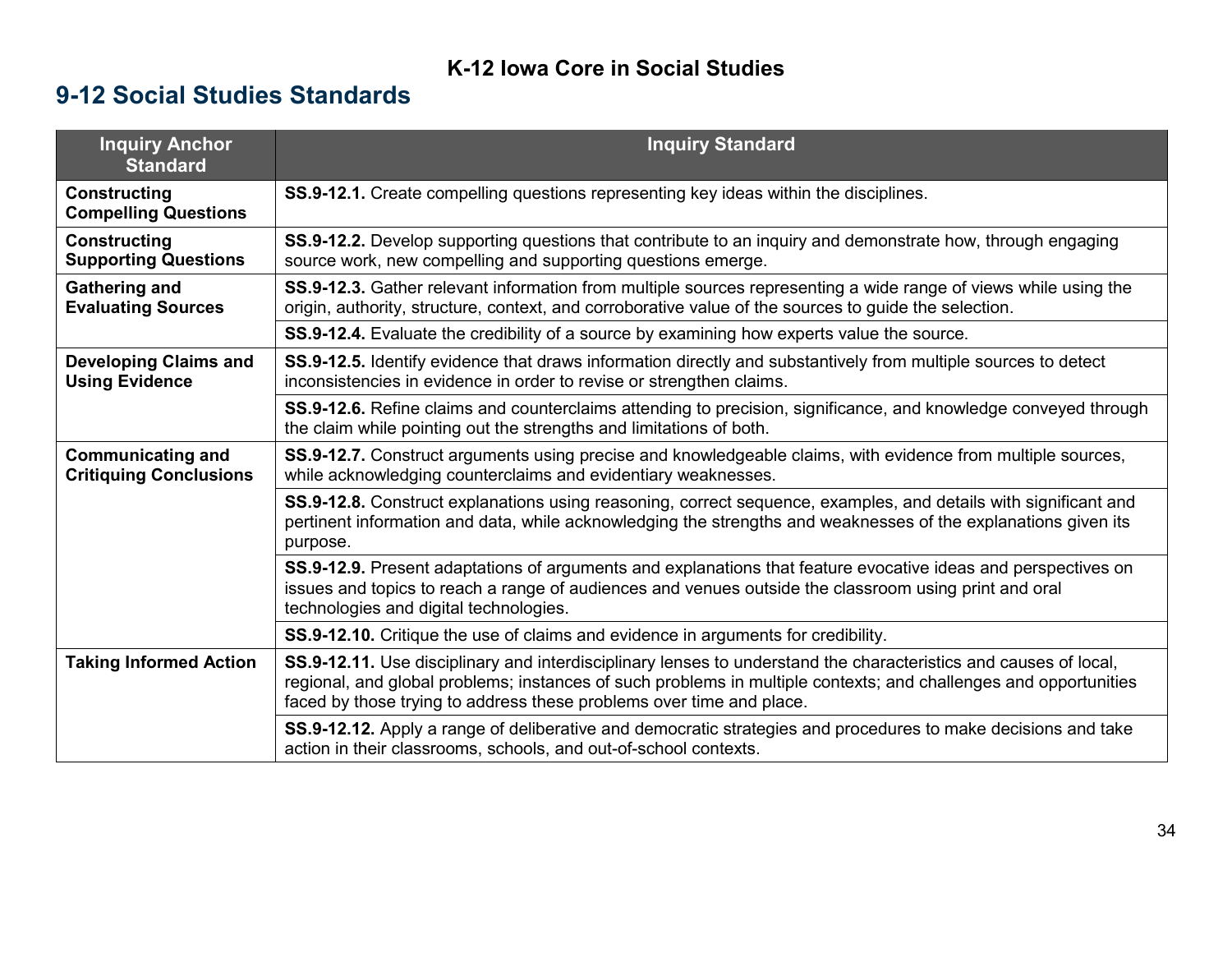#### <span id="page-35-0"></span>**9-12 Behavioral Sciences**

The behavioral sciences standards are laid out into two strands- psychology and sociology, giving districts flexibility to choose to focus on one or both strands. The goal is to encourage students to see, think, and act, in ways that reflect the paradigm of behavioral scientists. In addition, these standards provide a rigorous framework to prepare students for work in the behavioral sciences.

| <b>Content Anchor</b><br><b>Standard</b>                                                                     | 9-12 Psychology Strand                                                                                                                                          | 9-12 Sociology Strand                                                                                                                                      |
|--------------------------------------------------------------------------------------------------------------|-----------------------------------------------------------------------------------------------------------------------------------------------------------------|------------------------------------------------------------------------------------------------------------------------------------------------------------|
| <b>Recognize the Interaction</b><br>and Influence Between<br><b>Individuals and Various</b><br><b>Groups</b> | SS.Psy.9-12.13. Explain how social, cultural, gender,<br>and economic factors influence behavior and human<br>interactions in societies around the world.       | SS.Soc.9-12.13. Explain the formation of groups and<br>the creation and development of societal norms and<br>values.                                       |
|                                                                                                              | SS.Psy.9-12.14. Examine how an individual's<br>involvement in a collective group can influence their<br>individual thoughts and behaviors.                      | SS.Soc.9-12.14. Identify characteristics of groups,<br>and the influences that groups and individuals have<br>on each other.                               |
|                                                                                                              | SS.Psy.9-12.15. Analyze the influence different<br>individual members of a group can have on the<br>collective thought and behavior of the group as a<br>whole. | SS.Soc.9-12.15. Distinguish patterns and causes of<br>stratification that lead to social inequalities, and their<br>impact on both individuals and groups. |
|                                                                                                              |                                                                                                                                                                 | SS.Soc.9-12.16. Examine and evaluate reactions to<br>social inequalities, including conflict, and propose<br>alternative responses.                        |
| <b>Examine Factors that Led</b><br>to Continuity and Change<br>in Human and Group<br><b>Behavioral</b>       | SS.Psy.9-12.16. Investigate human behavior from<br>biological, cognitive, behavioral, and sociocultural<br>perspectives.                                        | SS.Soc.9-12.17. Analyze the development of<br>sociological perspectives over the course of time,<br>and how those perspectives are used today.             |
|                                                                                                              | SS.Psy.9-12.17. Demonstrate a basic understanding<br>of the scientific methods that are at the core of<br>psychology.                                           | <b>SS.Soc.9-12.18.</b> Utilize various scientific methods to<br>interpret behavior and events through the lens of a<br>sociologist.                        |
|                                                                                                              | SS.Psy.9-12.18. Evaluate and utilize theories and<br>methodologies, necessary to plan, conduct, and<br>especially interpret research results.                   | <b>SS.Soc.9-12.19.</b> Determine ethical issues and<br>necessary guidelines for conducting and analyzing<br>behavioral science research.                   |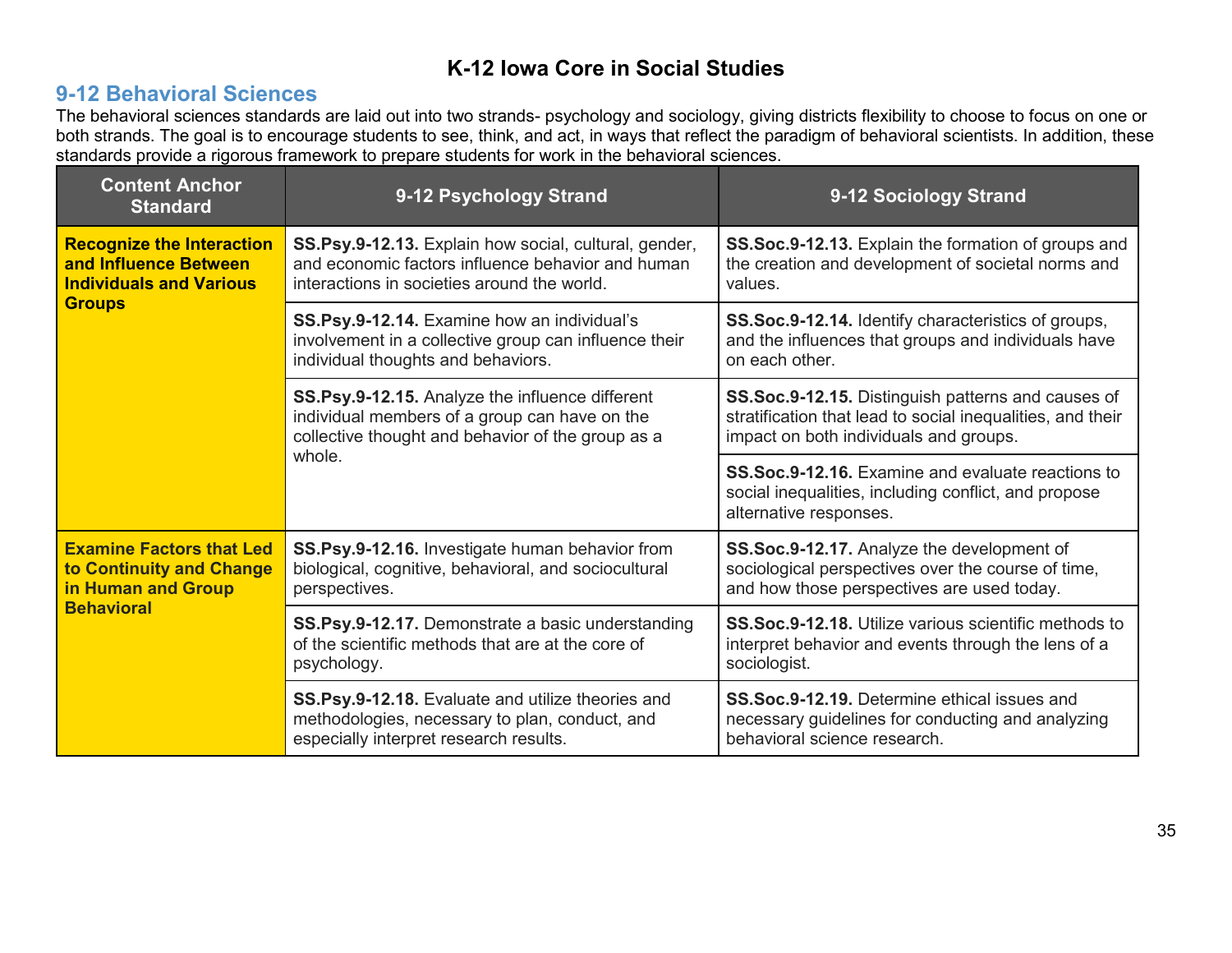| <b>Content Anchor</b><br><b>Standard</b>                                                                        | 9-12 Psychology Strand                                                                                                                                                                         | 9-12 Sociology Strand                                                                                                            |
|-----------------------------------------------------------------------------------------------------------------|------------------------------------------------------------------------------------------------------------------------------------------------------------------------------------------------|----------------------------------------------------------------------------------------------------------------------------------|
|                                                                                                                 | SS.Psy.9-12.19. Adhere to and consider the impact of<br>American Psychological Association and federal<br>guidelines for the ethical treatment of human and<br>nonhuman research participants. | SS.Soc.9-12.20. Apply appropriate research<br>methods to collect and analyze data designed to<br>answer a sociological question. |
|                                                                                                                 | SS.Psy.9-12.20. Collect and analyze data designed to<br>answer a psychological question using basic<br>descriptive and inferential statistics.                                                 |                                                                                                                                  |
| <b>Apply Appropriate</b><br><b>Research Procedures and</b><br><b>Skills of a Behavioral</b><br><b>Scientist</b> | SS.Psy.9-12.21./SS.Soc.9-12.21. Explain how the validity and reliability of observations and measurements<br>relate to data analysis.                                                          |                                                                                                                                  |
|                                                                                                                 | SS.Psy.9-12.22./SS.Soc.9-12.22. Apply the major theoretical approaches and perspectives in behavioral<br>science to our daily lives and civic engagement.                                      |                                                                                                                                  |
|                                                                                                                 | SS.Psy.9-12.23./SS.Soc.9-12.23. Assess issues and problems within our society using behavioral science<br>knowledge, and develop ethical solutions to address those issues.                    |                                                                                                                                  |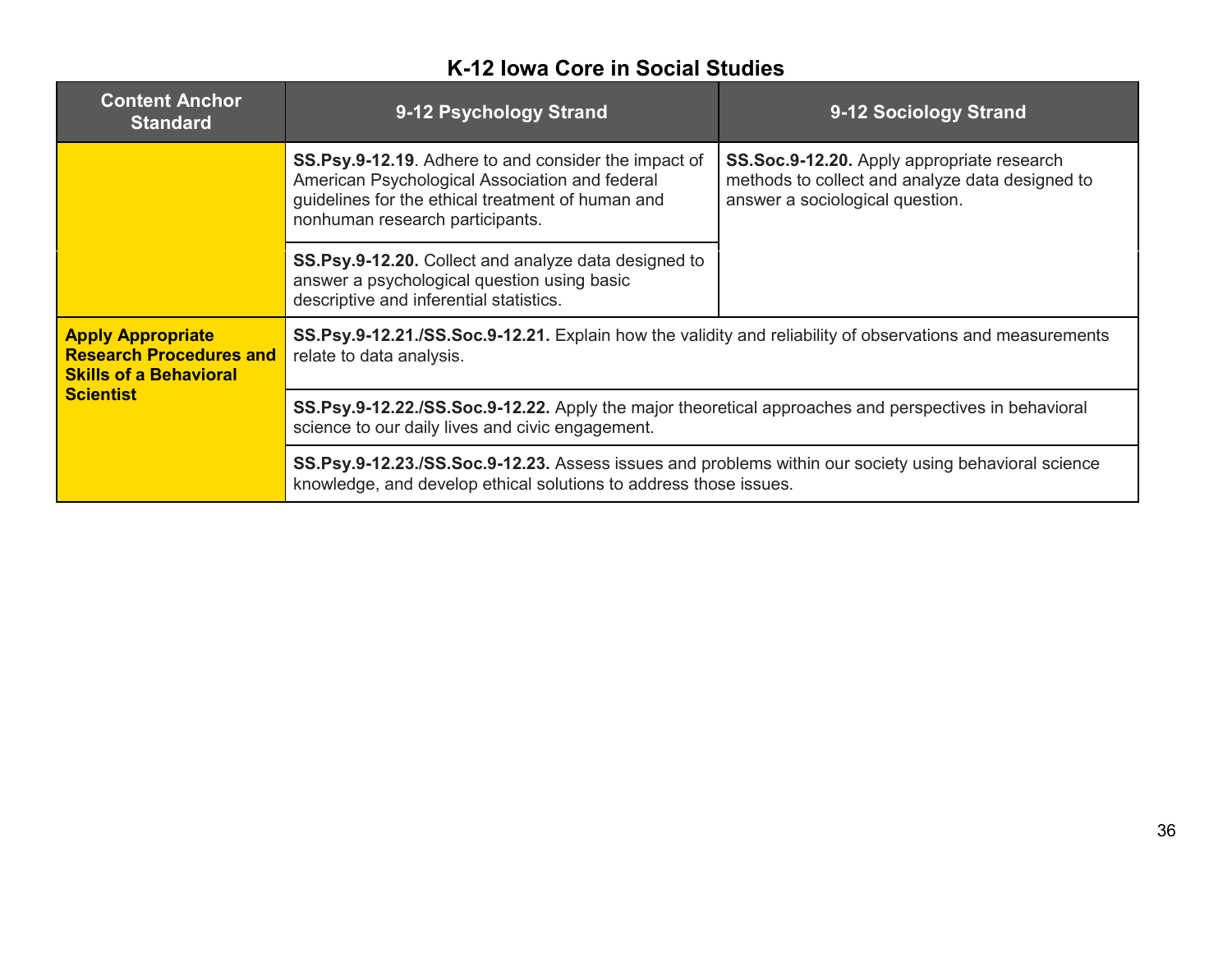#### <span id="page-37-0"></span>**9-12 Civics and Government**

The civics and government standards promote knowledge of the historical foundations and principles of American democracy and emphasize productive civic engagement. Additionally, the standards focus on understanding the unique processes of local, state, and national institutions.

| <b>Content Anchor</b><br><b>Standard</b>                       | 9-12 Civics and Government                                                                                                                                                                                                                                                                                                                    |
|----------------------------------------------------------------|-----------------------------------------------------------------------------------------------------------------------------------------------------------------------------------------------------------------------------------------------------------------------------------------------------------------------------------------------|
|                                                                | SS-Gov.9-12.13. Evaluate the powers and responsibilities of local, state, tribal, national, and international civic<br>and political institutions, how they interact and the role of government in maintaining order. (21st century skills)                                                                                                   |
|                                                                | SS-Gov.9-12.14. Analyze the role of citizens in the U.S. political system, with attention to the definition of who<br>is a citizen, expansion of that definition over time, and changes in participation over time. (21st century skills)                                                                                                     |
|                                                                | SS-Gov.9-12.15. Analyze the origins of government with attention to the purpose(s) of government, various<br>theories of democracy, rule of law, and alternative models from other nations and groups. (21st century skills)                                                                                                                  |
| <b>Analyze Civic and</b><br><b>Political Institutions</b>      | SS-Gov.9-12.16. Evaluate how the U.S. Constitution establishes the Rule of Law, governmental powers and<br>responsibilities, as well as limits to a government. (21st century skills)                                                                                                                                                         |
|                                                                | SS-Gov.9-12.17. Evaluate and explain the relationships among the branches of government, including<br>federalism, separation of powers, the supremacy clause, the necessary and proper clause, judicial review,<br>executive privilege, pocket veto, executive orders, quorum, filibuster, and other related topics. (21st century<br>skills) |
|                                                                | SS-Gov.9-12.18. Critique the influence of intermediary institutions on government and policy such as, interest<br>groups, political parties, the mass media, campaigns, caucuses, elections, PACs, and local, state, tribal, and<br>international organizations. (21st century skills)                                                        |
| <b>Apply Civic Virtues and</b><br><b>Democratic Principles</b> | SS-Gov.9-12.19. Evaluate the effectiveness of political action in changing government and policy, such as<br>voting, debate, contacting officials, campaign contributions, protest, civil disobedience, and any alternative<br>methods to participation. (21st century skills)                                                                |
|                                                                | SS-Gov.9-12.20. Explain the significance of civic values to a well-functioning democracy including concepts<br>such as conviction vs. compromise, majority rule vs. minority rights, state interests vs. individual interests,<br>rights vs. responsibilities, and other related topics. (21st century skills)                                |
|                                                                | SS-Gov.9-12.21. Explain the mechanisms of political socialization in American democracy such as the effects<br>of the family, school, community, and media in influencing one's political decisions. (21st century skills)                                                                                                                    |
|                                                                | SS-Gov.9-12.22. Identify and evaluate the contributions of lowans who have played a role in promoting civic<br>and democratic principles. (21st century skills)                                                                                                                                                                               |
| <b>Interpret Processes,</b><br><b>Rules and Laws</b>           | SS-Gov.9-12.23. Evaluate multiple procedures for making governmental decisions at the local, state, national,<br>and international levels. (21st century skills)                                                                                                                                                                              |
|                                                                | SS-Gov.9-12.24. Analyze how people use and challenge public policies through formal and informal means                                                                                                                                                                                                                                        |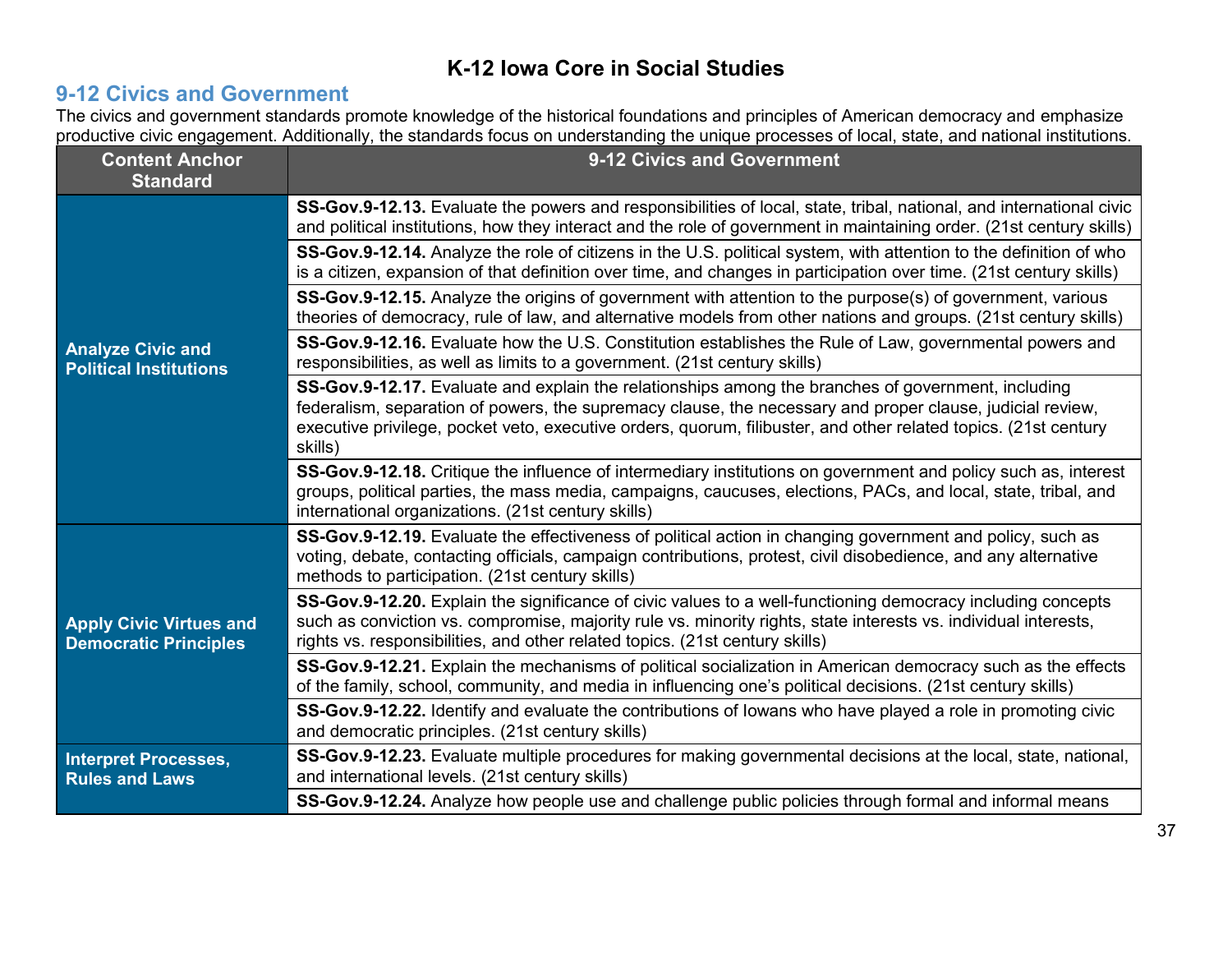| <b>Content Anchor</b><br><b>Standard</b> | 9-12 Civics and Government                                                                                                                                                                                                                                                           |
|------------------------------------------|--------------------------------------------------------------------------------------------------------------------------------------------------------------------------------------------------------------------------------------------------------------------------------------|
|                                          | with attention to important judicial processes and landmark court cases. (21st century skills)                                                                                                                                                                                       |
|                                          | SS-Gov.9-12.25. Evaluate the intended and unintended consequences of the implementation of public policy,<br>specifically looking at the bureaucracy, citizen feedback, public opinion polls, interest groups, media coverage,<br>and other related topics. (21st century skills)    |
|                                          | SS-Gov.9-12.26. Analyze the historical, contemporary, and emerging patterns of political action and activism<br>including voter demographics, party trends over time, polling data, campaign strategies and trends, and<br>alternative means of participating. (21st century skills) |
| <b>Iowa History</b>                      | SS-Gov.9-12.27. Compare and contrast the institutions and systems of lowa government and politics that are<br>unique to the state including but not limited to lowa's unique role in presidential selection and in the special<br>status of Meskwaki lands as non-reservation lands. |
|                                          | SS-Gov.9-12.28. Identify local and state issues in lowa and evaluate formal or informal courses of action used<br>to affect policy.                                                                                                                                                  |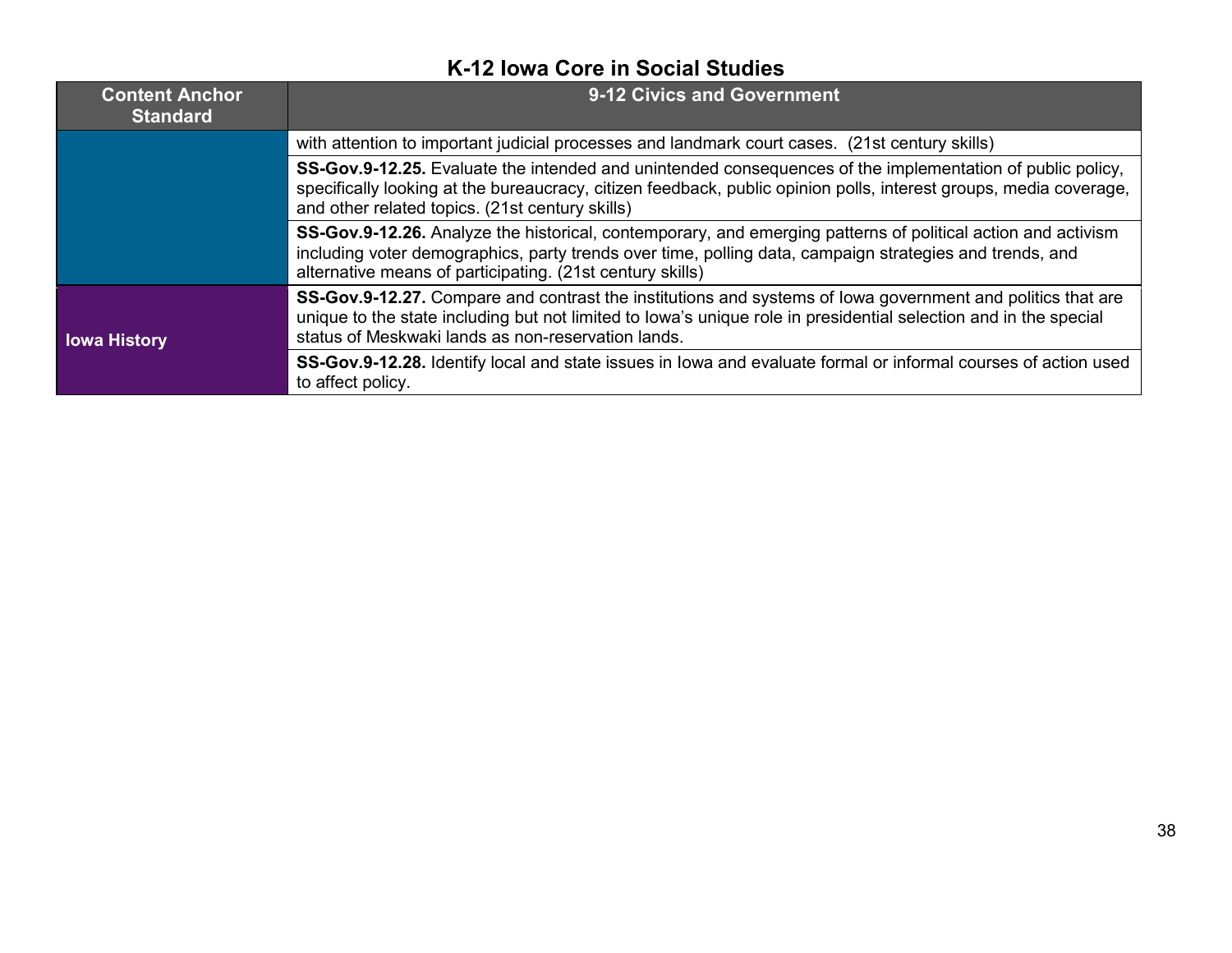#### <span id="page-39-0"></span>**9-12 Economics**

The economics standards promote the concepts and tools necessary for economic decision making in order to help understand the interaction between buyers and sellers in markets, workings of the national economy, and interactions within the global marketplace.

| <b>Content Anchor</b><br><b>Standard</b>       | 9-12 Economics                                                                                                                                                                                                    |
|------------------------------------------------|-------------------------------------------------------------------------------------------------------------------------------------------------------------------------------------------------------------------|
| <b>Engage in Economic</b>                      | <b>SS-Econ.9-12.13.</b> Apply the concept of scarcity when making economic decisions.                                                                                                                             |
| <b>Decision Making</b>                         | SS-Econ.9-12.14. Use cost-benefit analysis to argue for or against an economic decision.                                                                                                                          |
| <b>Explain Exchange and</b><br><b>Markets</b>  | SS-Econ.9-12.15. Analyze what goes into determining, and who determines, what is produced and distributed in<br>a market system.                                                                                  |
|                                                | SS-Econ.9-12.16. Describe how changes in the level of competition can affect price and output levels in specific<br>markets.                                                                                      |
|                                                | SS-Econ.9-12.17. Explain how changes in supply and demand cause changes of goods and services, labor,<br>credit, and foreign currencies.                                                                          |
|                                                | <b>SS-Econ.9-12.18.</b> Evaluate the effectiveness of government policies altering market outcomes.                                                                                                               |
|                                                | SS-Econ.9-12.19. Describe the roles of institutions such as clearly defined property rights and the rule of law in<br>a market economy.                                                                           |
| <b>Evaluate the National</b><br><b>Economy</b> | <b>SS-Econ.9-12.20.</b> Use economic indicators to evaluate economic conditions.                                                                                                                                  |
|                                                | SS-Econ.9-12.21. Explain why advancements in technology and investments in capital goods and human<br>capital increase economic growth and standards of living.                                                   |
| <b>Assess the Global</b><br><b>Economy</b>     | SS-Econ.9-12.22. Explain the role of specialization in trade.                                                                                                                                                     |
|                                                | SS-Econ.9-12.23. Explain how globalization has impacted various aspects of economic growth, labor markets,<br>and rights of citizens, the environment, and resource and income distribution in different nations. |
| <b>Iowa History</b>                            | SS-Econ.9-12.24. Analyze how national and global economic issues and systems impact lowa's economy.                                                                                                               |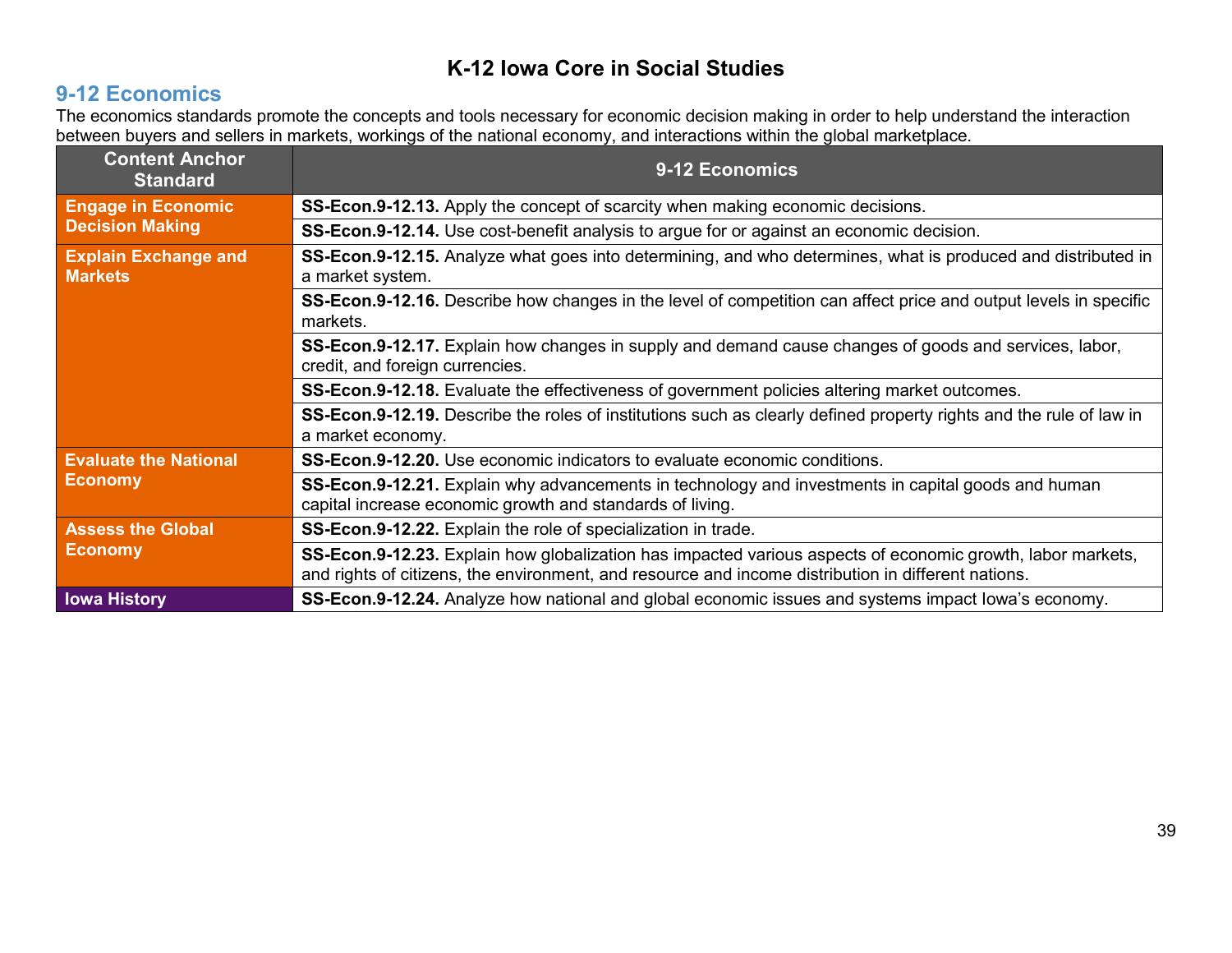#### <span id="page-40-0"></span>**9-12 Financial Literacy**

The financial literacy standards promote the goal of financial capability. The standards focus on setting goals, saving and spending, credit and debt, investing, and measuring financial risk.

| <b>Content Anchor</b><br><b>Standard</b>                    | 9-12 Financial Literacy                                                                                                     |
|-------------------------------------------------------------|-----------------------------------------------------------------------------------------------------------------------------|
| <b>Develop Financial and</b><br><b>Career Goals</b>         | <b>SS-FL.9-12.13.</b> Develop short- and long-term financial goals. (21st century skills)                                   |
|                                                             | SS-FL.9-12.14. Evaluate entrepreneurship, career choices and the effect on the standard of living. (21st century<br>skills) |
| <b>Create a Saving and</b>                                  | SS-FL.9-12.15. Evaluate the effect of taxes and other factors on income. (21st century skills)                              |
| <b>Spending Plan</b>                                        | <b>SS-FL.9-12.16.</b> Develop a saving and spending, using a financial recordkeeping tool. (21st century skills)            |
|                                                             | <b>SS-FL.9-12.17.</b> Apply consumer skills to spending and spending decisions. (21st century skills)                       |
| <b>Analyze Credit and Debt</b>                              | SS-FL.9-12.18. Analyze the cost and benefits of different types of credit and debt. (21st century skills)                   |
| <b>Levels</b>                                               | <b>SS-FL.9-12.19.</b> Summarize a borrower's rights and responsibilities. (21st century skills)                             |
|                                                             | <b>SS-FL.9-12.20.</b> Investigate strategies to avoid and manage debt effectively. (21st century skills)                    |
| <b>Evaluate Savings and</b><br><b>Long Term Investments</b> | <b>SS-FL.9-12.21.</b> Evaluate short-term savings tools. (21st century skills)                                              |
|                                                             | <b>SS-FL.9-12.22.</b> Apply investment tools to meet financial goals. (21st century skills)                                 |
| <b>Measure Risk</b><br><b>Management Tools</b>              | <b>SS-FL.9-12.23.</b> Justify reasons to use various forms of insurance. (21st century skills)                              |
|                                                             | SS-FL.9-12.24. Establish strategies for protection of personal identity and other forms of fraud. (21st century<br>skills)  |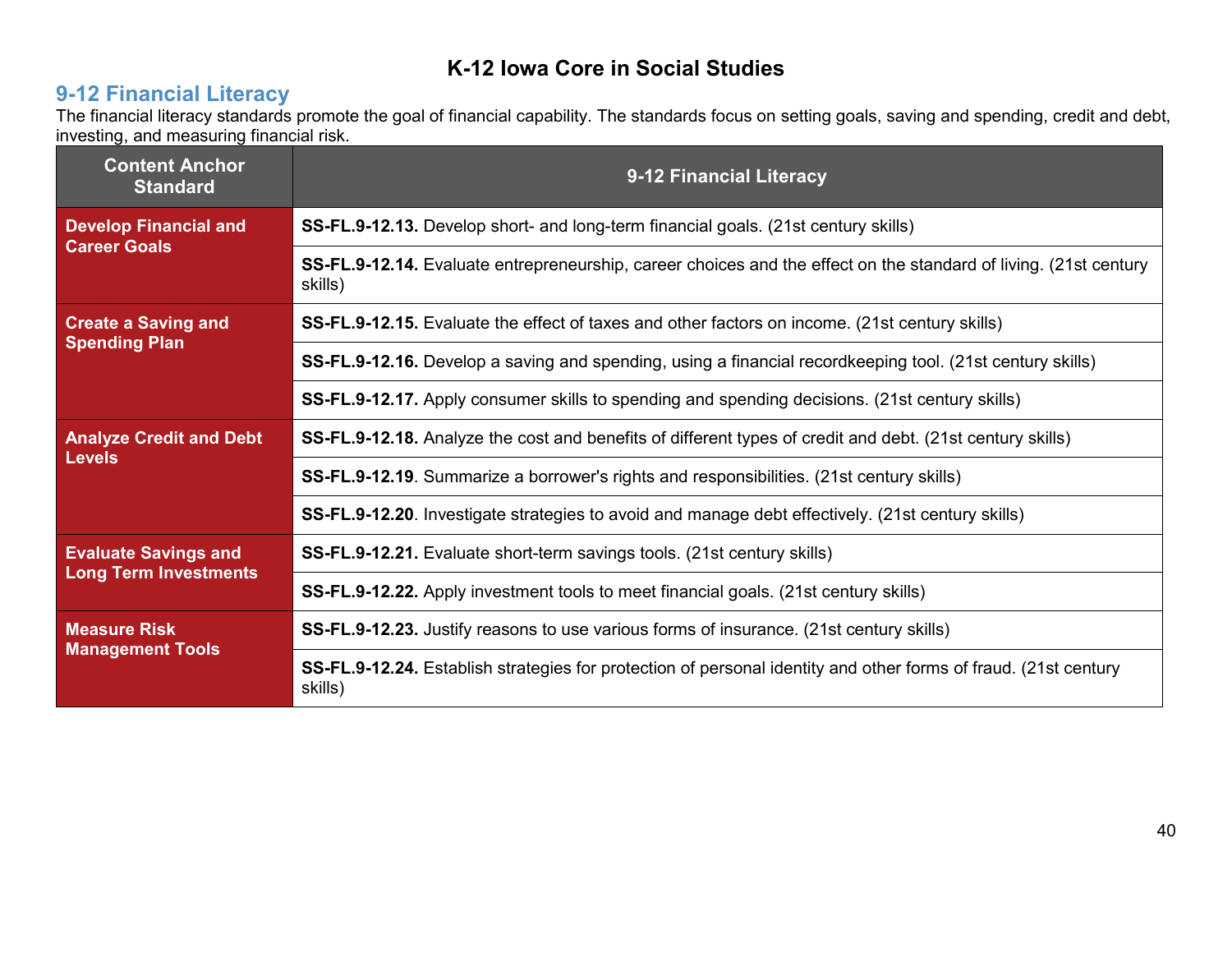#### <span id="page-41-0"></span>**9-12 Geography**

The geography standards emphasize the human and physical characteristics of geography. The standards promote the use of multiple geographic tools in order to frame issues and solve problems in both a local and global context.

| <b>Content Anchor</b><br><b>Standard</b>                | 9-12 Geography                                                                                                                                                                                  |
|---------------------------------------------------------|-------------------------------------------------------------------------------------------------------------------------------------------------------------------------------------------------|
| <b>Create Geographic</b><br><b>Representations</b>      | SS-Geo.9-12.13. Employ maps to display and explain the spatial patterns of human and environmental<br>characteristics.                                                                          |
|                                                         | SS-Geo.9-12.14. Integrate multiple geographic representations to explain relationships between the locations of<br>places and regions and their political, cultural, and economic dynamics.     |
|                                                         | SS-Geo.9-12.15. Use geographic data to analyze variations in the spatial patterns of human and/or<br>environmental characteristics at multiple scales.                                          |
| <b>Evaluate Human</b><br><b>Environment Interaction</b> | SS-Geo.9-12.16. Analyze relationships and interactions within and between human and physical systems to<br>explain reciprocal influences.                                                       |
|                                                         | SS-Geo.9-12.17. Analyze how environmental and cultural characteristics of various places and regions influence<br>political and economic decisions.                                             |
|                                                         | SS-Geo.9-12.18. Evaluate the impact of human settlement activities on the environmental and cultural<br>characteristics of specific places and regions.                                         |
| <b>Analyze Human</b><br><b>Population Movement and</b>  | SS-Geo.9-12.19. Analyze the reciprocal relationship between historical events and the spatial diffusion of ideas,<br>technologies, cultural practices and the distribution of human population. |
| <b>Patterns</b>                                         | SS-Geo.9-12.20. Assess the impact of economic activities and political decisions on urban, suburban, and rural<br>regions.                                                                      |
| <b>Analyze Global</b><br><b>Interconnections</b>        | SS-Geo.9-12.21. Analyze how changes in the environmental and cultural characteristics of a place or region<br>influence spatial patterns of trade and land use.                                 |
|                                                         | SS-Geo.9-12.22. Evaluate how economic globalization and the expanding use of scarce resources contribute to<br>conflict and cooperation within and among countries.                             |
|                                                         | SS-Geo.9-12.23. Analyze the consequences of human-made and natural catastrophes on global trade, politics,<br>and human migration.                                                              |
| <b>Iowa History</b>                                     | SS-Geo.9-12.24. Identify and evaluate lowans or groups of lowans who have influenced lowa's environmental or<br>cultural geography.                                                             |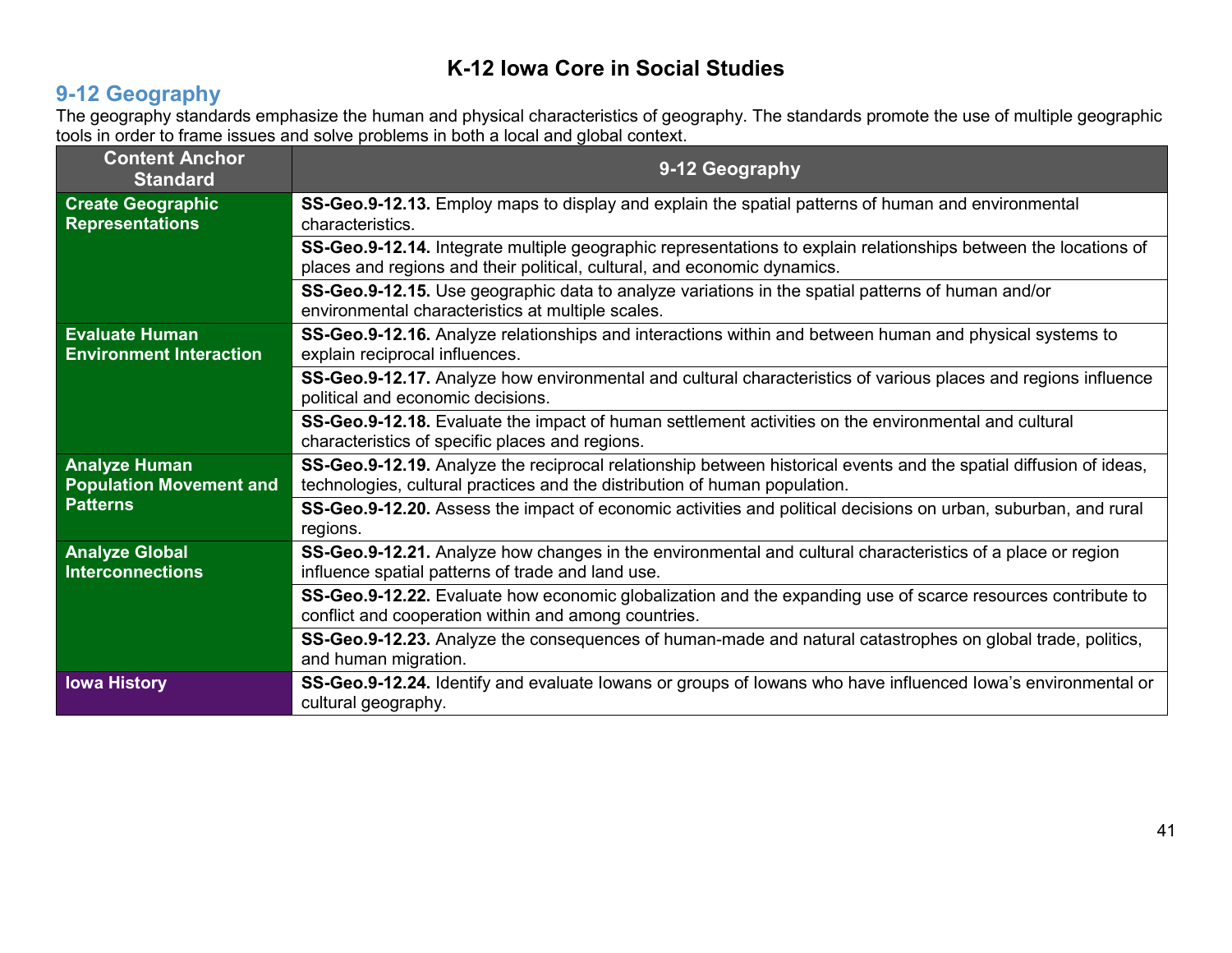#### <span id="page-42-0"></span>**9-12 United States History**

The U.S. history standards promote both historical content and historical thinking skills to prepare students with a strong foundation in significant historical content and with the skills necessary to apply historical thinking to any historical context. These are the skills required not only for college and career success, but for effective democratic citizenship.

| <b>Content Anchor</b><br><b>Standard</b>                                                             | 9-12 United States History                                                                                                                                                                                                                                                                                                    |
|------------------------------------------------------------------------------------------------------|-------------------------------------------------------------------------------------------------------------------------------------------------------------------------------------------------------------------------------------------------------------------------------------------------------------------------------|
| <b>Examine Factors that Led</b><br>to Continuity and Change<br>in Human and Group<br><b>Behavior</b> | SS-US.9-12.13. Analyze how diverse ideologies impacted political and social institutions during eras such as<br>Reconstruction, the Progressive Era, and the Civil Rights movement.                                                                                                                                           |
| <b>Recognize the Interaction</b><br><b>Between Individuals and</b><br><b>Various Groups</b>          | SS-US.9-12.14. Evaluate the impact of gender roles on economic, political, and social life in the U.S.                                                                                                                                                                                                                        |
| <b>Apply Civic Virtues and</b><br><b>Democratic Principles</b>                                       | SS-US.9-12.15. Assess the impact of individuals and reform movements on changes to civil rights and liberties.<br>(21st century skills)                                                                                                                                                                                       |
| <b>Evaluate the National</b><br><b>Economy</b>                                                       | SS-US.9-12.16. Examine labor and governmental efforts to reform and/or maintain a capitalistic economic system<br>in the Great Depression.                                                                                                                                                                                    |
| <b>Analyze Human</b><br><b>Population Movement</b><br>and Patterns                                   | SS-US.9-12.17. Explain the patterns of and responses to immigration on the development of American culture and<br>law.                                                                                                                                                                                                        |
|                                                                                                      | SS-US.9-12.18. Analyze the effects of urbanization, segregation, and voluntary and forced migration within<br>regions of the U.S. on social, political, and economic structures.                                                                                                                                              |
| <b>Analyze Global</b><br><b>Interconnections</b>                                                     | SS-US.9-12.19. Examine how imperialism changed the role of the United States on the world stage prior to World<br>War I.                                                                                                                                                                                                      |
|                                                                                                      | SS-US.9-12.20. Analyze the growth of and challenges to U.S. involvement in the world in the post-World War II<br>era.                                                                                                                                                                                                         |
| <b>Analyze Change,</b>                                                                               | SS-US.9-12.21. Analyze change, continuity and context across eras and places of study from civil war to modern<br>America.                                                                                                                                                                                                    |
| <b>Continuity, and Context</b>                                                                       | SS-US.9-12.22. Evaluate the impact of inventions and technological innovations on the American society and<br>culture.                                                                                                                                                                                                        |
|                                                                                                      | SS-US.9-12.23. Analyze the relationship between historical sources and the secondary interpretations made from<br>them.                                                                                                                                                                                                       |
| <b>Critique Historical</b><br><b>Sources and Evidence</b>                                            | SS-US.9-12.24. Critique primary and secondary sources of information with attention to the source of the<br>document, its context, accuracy, and usefulness such as the Reconstruction amendments, Emancipation<br>Proclamation, Treaty of Fort Laramie, Chinese Exclusion Act, Roosevelt's Corollary to the Monroe Doctrine, |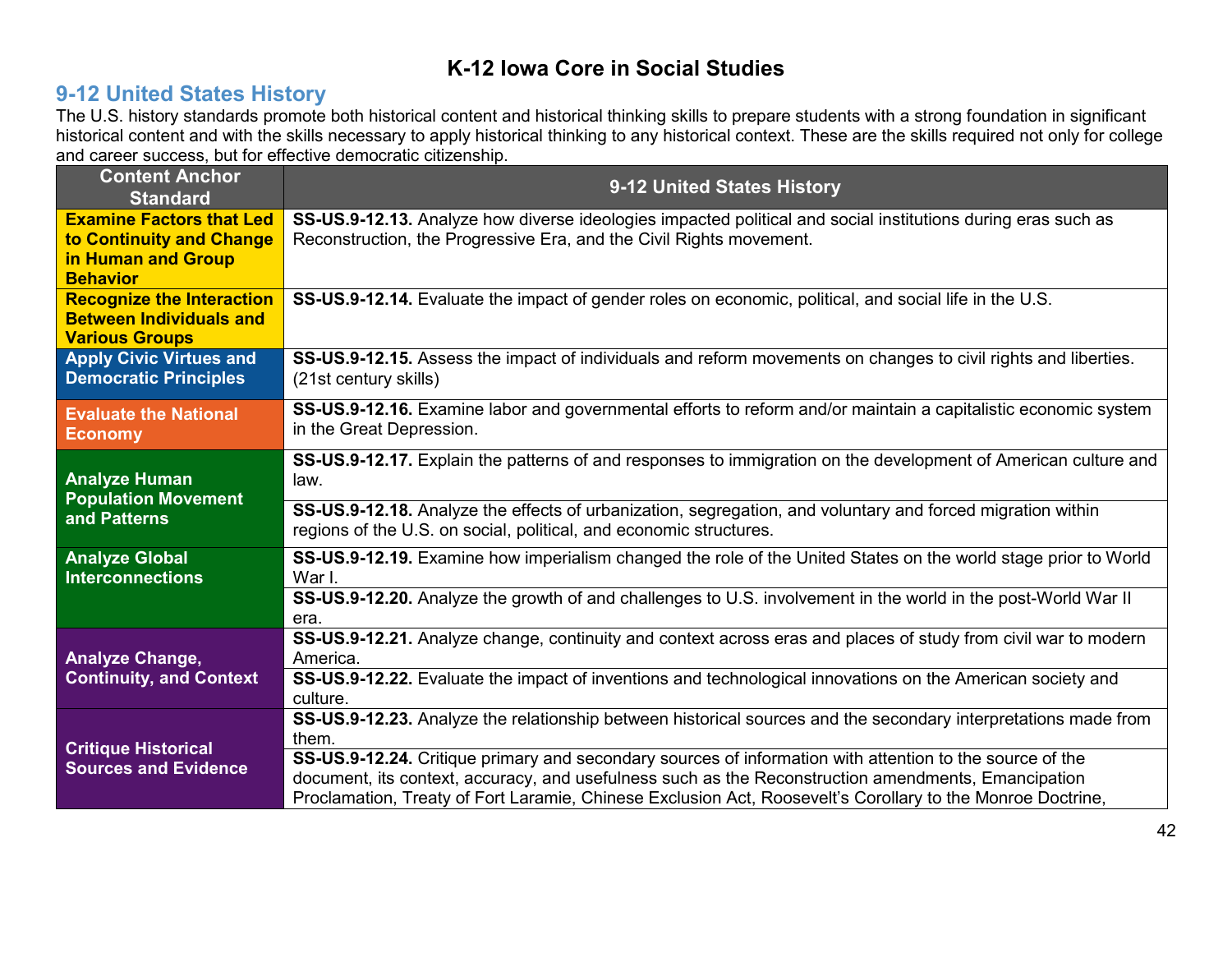| <b>Content Anchor</b><br><b>Standard</b> | 9-12 United States History                                                                                   |
|------------------------------------------|--------------------------------------------------------------------------------------------------------------|
|                                          | Wilson's Fourteen Points, New Deal Program Acts, Roosevelt's Declaration of War, Executive Order 9066,       |
|                                          | Truman Doctrine, Eisenhower's Farewell Speech, Gulf of Tonkin Resolution, Test Ban Treaty of 1963, Brown vs. |
|                                          | Board of Education decision, Letter from a Birmingham Jail, and the Voting Act of 1965.                      |
| <b>Compare Perspectives</b>              | SS-US.9-12.25. Analyze how regional, racial, ethnic and gender perspectives influenced American history and  |
|                                          | culture.                                                                                                     |
| <b>Justify Causation and</b>             | SS-US.9-12.26. Determine multiple and complex causes and effects of historical events in American history    |
| <b>Argumentation</b>                     | including, but not limited to, the Civil War, World War I and II, the Korean War and the Vietnam War.        |
| <b>Iowa History</b>                      | SS-US.9-12.27. Evaluate lowans or groups of lowans who have influenced U.S. History.                         |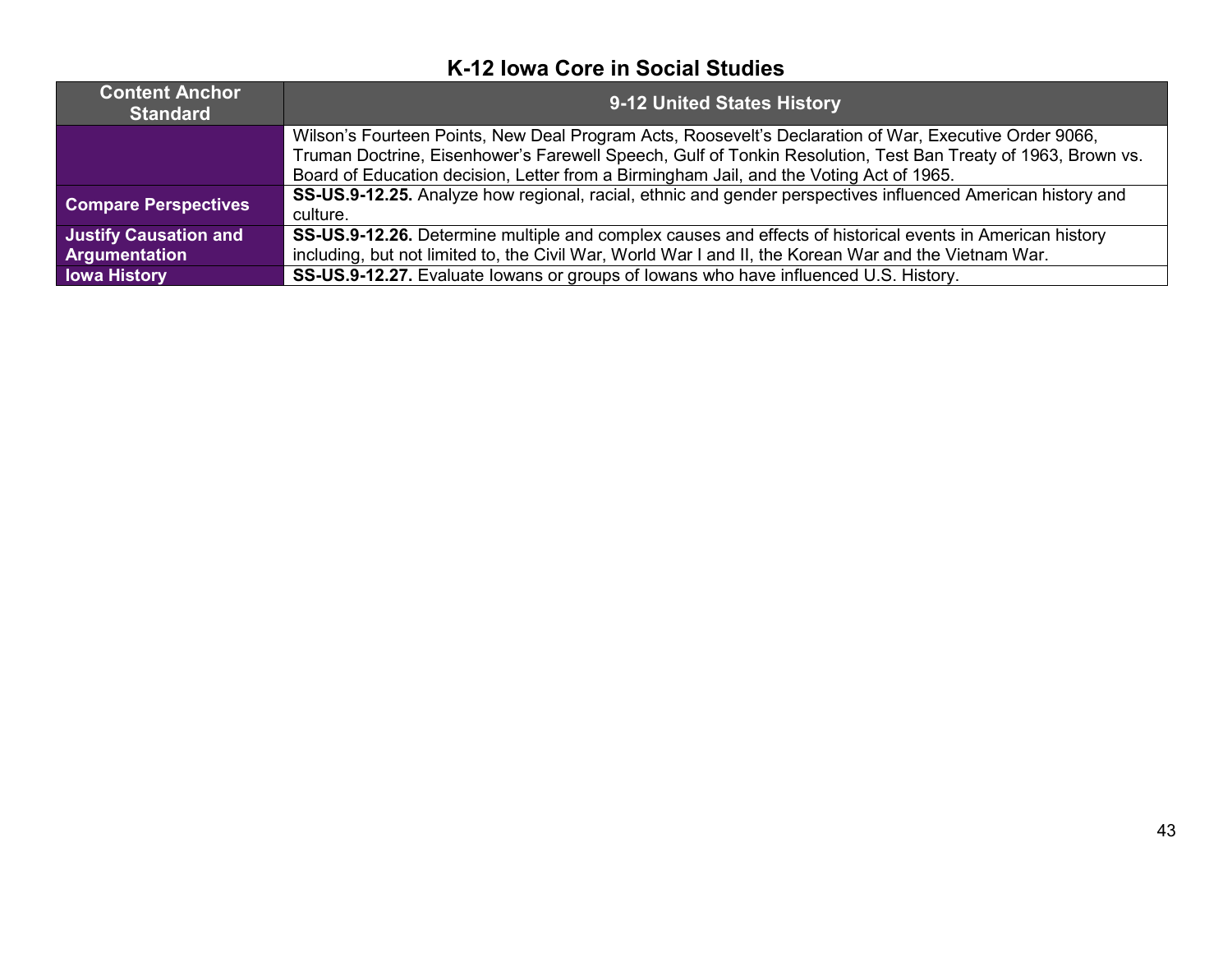#### <span id="page-44-0"></span>**9-12 World History**

The world history standards promote an emphasis on both historical content and historical thinking skills to prepare students with a strong foundation in significant history content, and with the skills necessary to apply historical thinking to any historical context. These are the skills required not only for college and career success, but for effective global citizenship.

| <b>Content Anchor</b><br><b>Standard</b>                                                    | 9-12 World History                                                                                                                                                                                                  |
|---------------------------------------------------------------------------------------------|---------------------------------------------------------------------------------------------------------------------------------------------------------------------------------------------------------------------|
| <b>Recognize the Interaction</b><br><b>Between Individuals and</b><br><b>Various Groups</b> | <b>SS-WH.9-12.13.</b> Describe the impact of culture and institutions on societies.                                                                                                                                 |
| <b>Analyze Civic and</b><br><b>Political Institutions</b>                                   | <b>SS-WH.9-12.14.</b> Compare various systems of government, such as monarchies, democracies/republics, empires,<br>and dictatorships, and their methods of maintaining order and/or control. (21st century skills) |
| <b>Assess the Global</b><br><b>Economy</b>                                                  | SS-WH.9-12.15. Compare and contrast various economic and labor systems within and across societies.                                                                                                                 |
|                                                                                             | SS-WH.9-12.16. Examine the ways in which trade, commerce, and industrialization affected societies.                                                                                                                 |
| <b>Analyze Global</b><br><b>Interconnections</b>                                            | SS-WH.9-12.17. Evaluate the consequences of human made and natural catastrophes on global trade, politics,<br>and human migration.                                                                                  |
|                                                                                             | SS-WH.9-12.18. Assess impact of conflict and diplomacy on international relations.                                                                                                                                  |
| <b>Analyze Human</b><br><b>Population Movement</b><br>and Patterns                          | SS-WH.9-12.19. Explain the influence of human migrations on patterns of settlement and culture.                                                                                                                     |
| <b>Analyze Change,</b><br><b>Continuity, and Context</b>                                    | SS-WH.9-12.20. Evaluate methods used to change or expand systems of power and/or authority.                                                                                                                         |
|                                                                                             | SS-WH.9-12.21. Investigate cultural advancements within societies with attention to belief systems, ideologies,<br>the arts, science and technology.                                                                |
|                                                                                             | SS-WH.9-12.22. Analyze the influence of social, political and economic developments on gender roles and social<br>status.                                                                                           |
| <b>Critique Historical</b><br><b>Sources and Evidence</b>                                   | SS-WH.9-12.23. Critique primary and secondary sources of information with attention to the source of the<br>document, its context, accuracy, and usefulness of sources throughout world history.                    |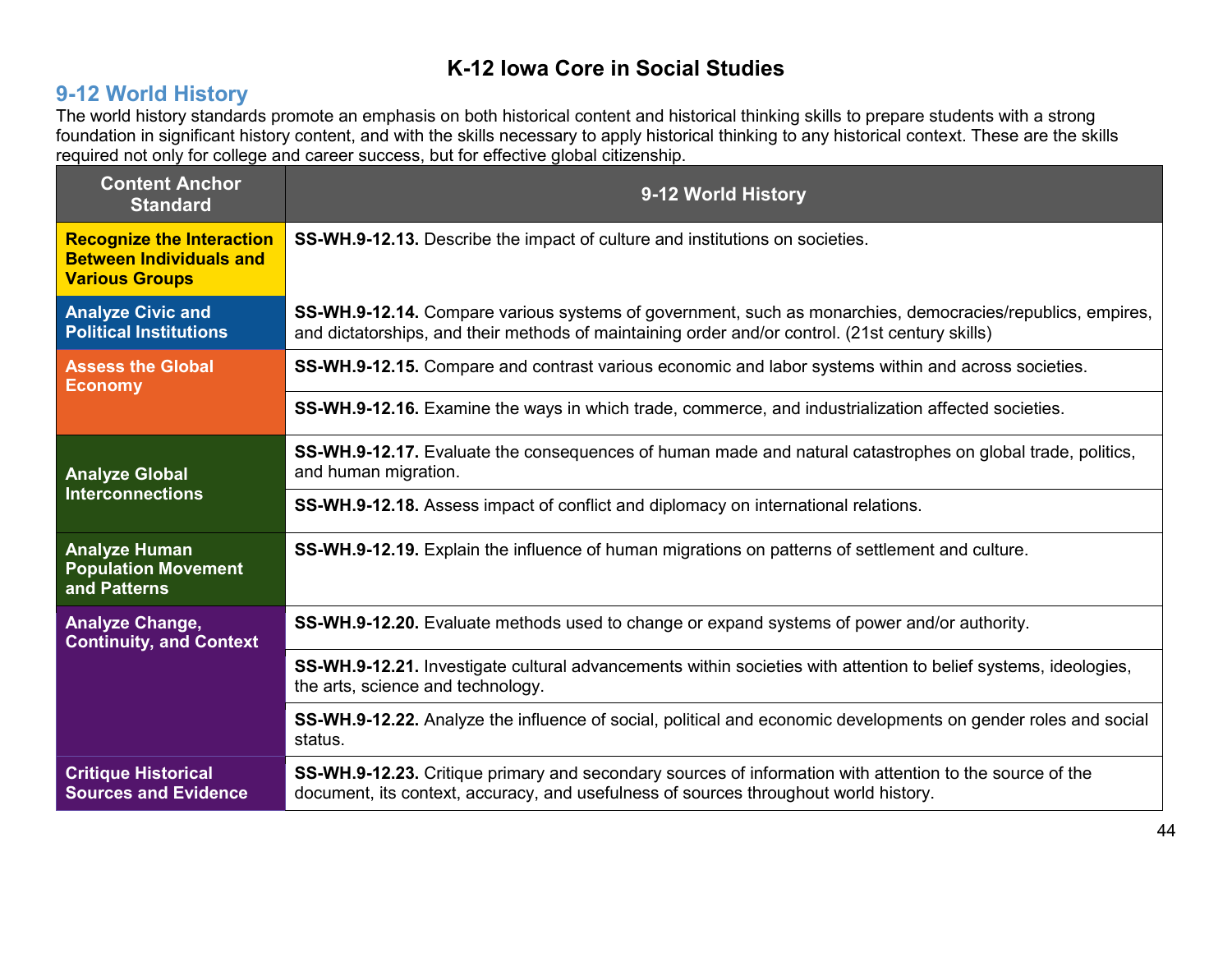| <b>Content Anchor</b><br><b>Standard</b>             | 9-12 World History                                                                                          |
|------------------------------------------------------|-------------------------------------------------------------------------------------------------------------|
| <b>Compare Perspectives</b>                          | SS-WH.9-12.24. Examine and explain how the perspectives of individuals and societies impact world history.  |
| <b>Justify Causation and</b><br><b>Argumentation</b> | SS-WH.9-12.25. Determine multiple and complex causes and effects of historical events within world history. |
| <b>Iowa History</b>                                  | <b>SS-WH.9-12.26.</b> Assess lowans or groups of lowans who have influenced world history.                  |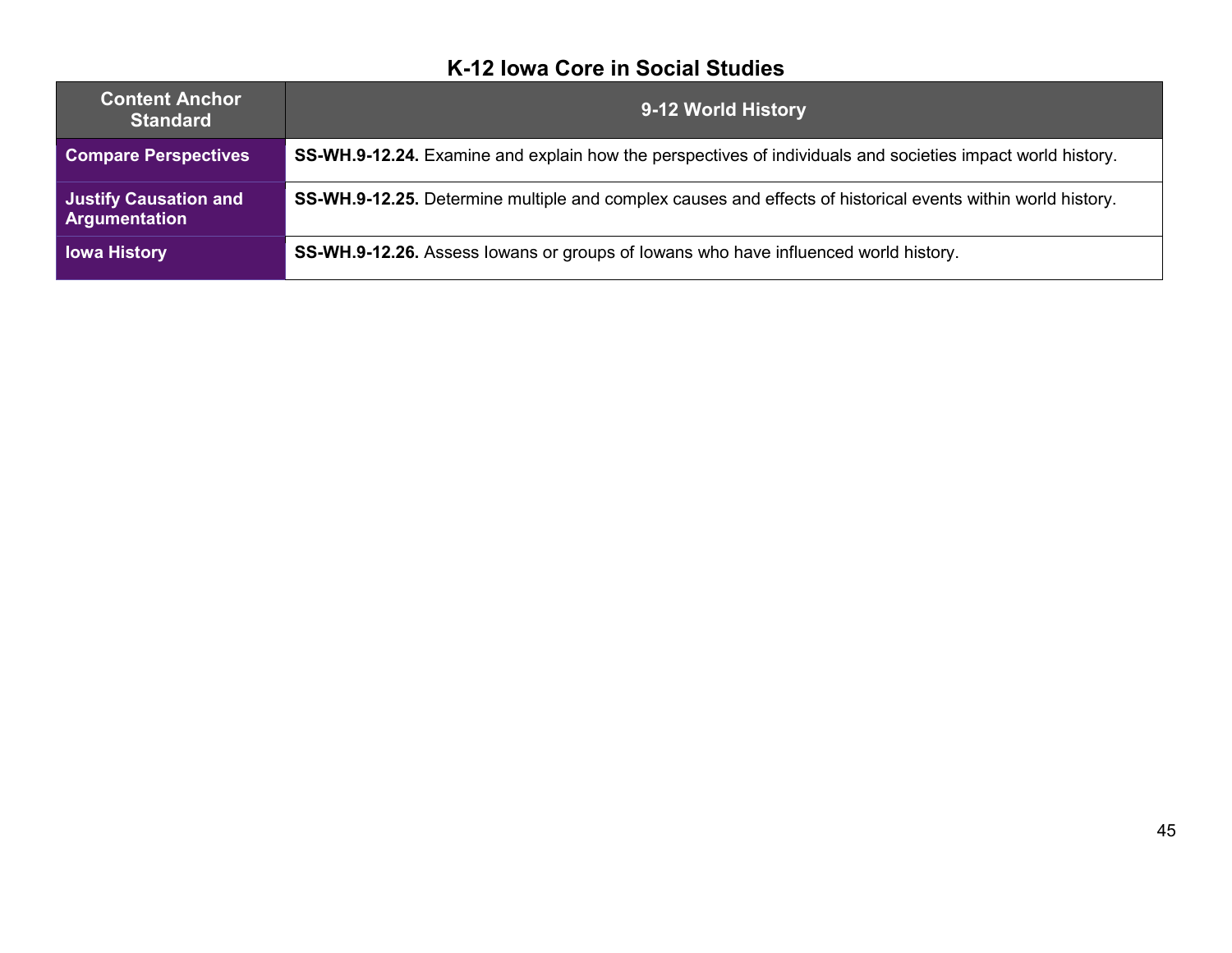## <span id="page-46-0"></span>**K-12 Iowa Core in Social Studies Appendix – Literacy Standards for History/Social Studies, 6-12**

#### **Reading Standards for Literacy in History/Social Studies 6-12**

The grades 6–12 Reading Standards for Literacy in History/Social Studies define what students should know and be able to do by the end of each grade span. Note: These standards are also listed in the Iowa Core English Language Arts & Literacy in History/Social Studies, Science, and Technical Subjects document.

| <b>Grade 6-8 students:</b>                                                                                                                                                              | <b>Grade 9-10 students:</b>                                                                                                                                                                       | <b>Grade 11-12 students:</b>                                                                                                                                                                                                                        |
|-----------------------------------------------------------------------------------------------------------------------------------------------------------------------------------------|---------------------------------------------------------------------------------------------------------------------------------------------------------------------------------------------------|-----------------------------------------------------------------------------------------------------------------------------------------------------------------------------------------------------------------------------------------------------|
| <b>Key Ideas and Details</b>                                                                                                                                                            |                                                                                                                                                                                                   |                                                                                                                                                                                                                                                     |
| Cite specific textual evidence to support<br>analysis of primary and secondary sources.<br>$(RH.6-8.1)$                                                                                 | Cite specific textual evidence to support<br>analysis of primary and secondary sources,<br>attending to such features as the date and<br>origin of the information. (RH.9-10.1)                   | Cite specific textual evidence to support<br>analysis of primary and secondary sources,<br>connecting insights gained from specific details<br>to an understanding of the text as a whole.<br>$(RH.11-12.1)$                                        |
| Determine the central ideas or information of a<br>primary or secondary source; provide an<br>accurate summary of the source distinct from<br>prior knowledge or opinions. (RH.6-8.2)   | Determine the central ideas or information of a<br>primary or secondary source; provide an<br>accurate summary of how key events or ideas<br>develop over the course of the text. (RH.9-<br>10.2) | Determine the central ideas or information of a<br>primary or secondary source; provide an<br>accurate summary that makes clear the<br>relationships among the key details and ideas.<br>$(RH.11-12.2)$                                             |
| Identify key steps in a text's description of a<br>process related to history/social studies (e.g.,<br>how a bill becomes law, how interest rates are<br>raised or lowered). (RH.6-8.3) | Analyze in detail a series of events described<br>in a text; determine whether earlier events<br>caused later ones or simply preceded them.<br>$(RH.9-10.3)$                                      | Evaluate various explanations for actions or<br>events and determine which explanation best<br>accords with textual evidence, acknowledging<br>where the text leaves matters uncertain.<br>$(RH.11-12.3)$                                           |
| <b>Craft and Structure</b>                                                                                                                                                              |                                                                                                                                                                                                   |                                                                                                                                                                                                                                                     |
| Determine the meaning of words and phrases<br>as they are used in a text, including vocabulary<br>specific to domains related to history/social<br>studies. (RH.6-8.4)                  | Determine the meaning of words and phrases<br>as they are used in a text, including vocabulary<br>describing political, social, or economic<br>aspects of history/social studies. (RH.9-10.4)     | Determine the meaning of words and phrases<br>as they are used in a text, including analyzing<br>how an author uses and refines the meaning of<br>a key term over the course of a text (e.g., how<br>Madison defines faction in Federalist No. 10). |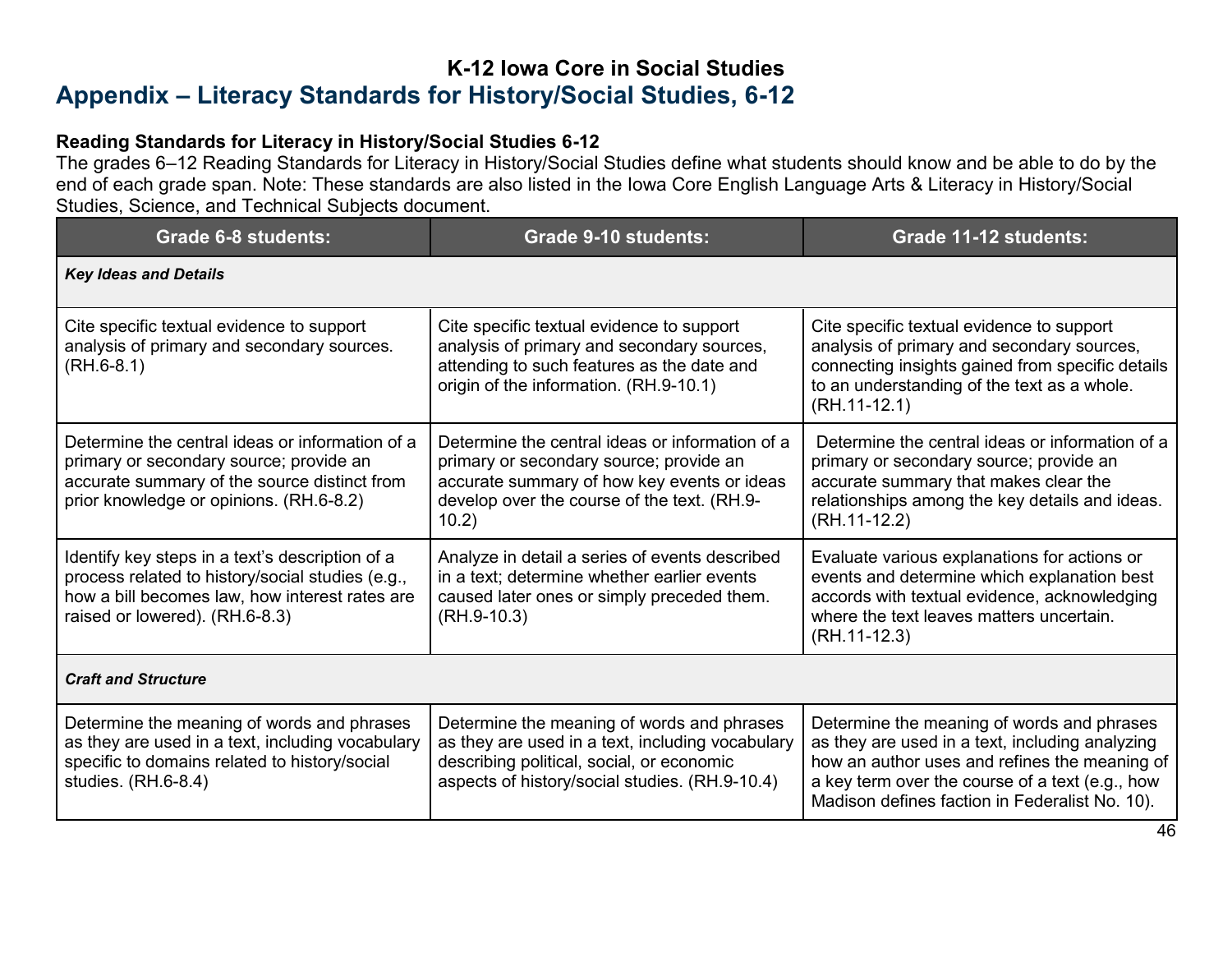| <b>Grade 6-8 students:</b>                                                                                                                                           | <b>Grade 9-10 students:</b>                                                                                                                                                                               | Grade 11-12 students:                                                                                                                                                                                                           |  |
|----------------------------------------------------------------------------------------------------------------------------------------------------------------------|-----------------------------------------------------------------------------------------------------------------------------------------------------------------------------------------------------------|---------------------------------------------------------------------------------------------------------------------------------------------------------------------------------------------------------------------------------|--|
|                                                                                                                                                                      |                                                                                                                                                                                                           | $(RH.11-12.4)$                                                                                                                                                                                                                  |  |
| Describe how a text presents information (e.g.,<br>sequentially, comparatively, causally). (RH.6-<br>8.5)                                                            | Analyze how a text uses structure to<br>emphasize key points or advance an<br>explanation or analysis. (RH.9-10.5)                                                                                        | Analyze in detail how a complex primary<br>source is structured, including how key<br>sentences, paragraphs, and larger portions of<br>the text contribute to the whole. (RH.11-12.5)                                           |  |
| Identify aspects of a text that reveal an<br>author's point of view or purpose (e.g., loaded<br>language, inclusion or avoidance of particular<br>facts). (RH.6-8.6) | Compare the point of view of two or more<br>authors for how they treat the same or similar<br>topics, including which details they include and<br>emphasize in their respective accounts. (RH.9-<br>10.6) | Evaluate authors' differing points of view on<br>the same historical event or issue by assessing<br>the authors' claims, reasoning, and evidence.<br>(RH.11-12.6)                                                               |  |
| <b>Integration of Knowledge and Ideas</b>                                                                                                                            |                                                                                                                                                                                                           |                                                                                                                                                                                                                                 |  |
| Integrate visual information (e.g., in charts,<br>graphs, photographs, videos, or maps) with<br>other information in print and digital texts.<br>$(RH.6-8.7)$        | Integrate quantitative or technical analysis<br>(e.g., charts, research data) with qualitative<br>analysis in print or digital text. (RH.9-10.7)                                                          | Integrate and evaluate multiple sources of<br>information presented in diverse formats and<br>media (e.g., visually, quantitatively, as well as<br>in words) in order to address a question or<br>solve a problem. (RH.11-12.7) |  |
| Distinguish among fact, opinion, and reasoned<br>judgment in a text. (RH.6-8.8)                                                                                      | Assess the extent to which the reasoning and<br>evidence in a text support the author's claims.<br>$(RH.9-10.8)$                                                                                          | Evaluate an author's premises, claims, and<br>evidence by corroborating or challenging them<br>with other information. (RH.11-12.8)                                                                                             |  |
| Analyze the relationship between a primary<br>and secondary source on the same topic.<br>$(RH.6-8.9)$                                                                | Compare and contrast treatments of the same<br>topic in several primary and secondary<br>sources. (RH.9-10.9)                                                                                             | Integrate information from diverse sources,<br>both primary and secondary, into a coherent<br>understanding of an idea or event, noting<br>discrepancies among sources. (RH.11-12.9)                                            |  |
| <b>Range of Reading and Level of Text Complexity</b>                                                                                                                 |                                                                                                                                                                                                           |                                                                                                                                                                                                                                 |  |
| By the end of grade 8, read and comprehend<br>history/social studies texts in the grades 6-8                                                                         | By the end of grade 10, read and comprehend<br>history/social studies texts in the grades 9-10                                                                                                            | By the end of grade 12, read and comprehend<br>history/social studies texts in the grades 11-                                                                                                                                   |  |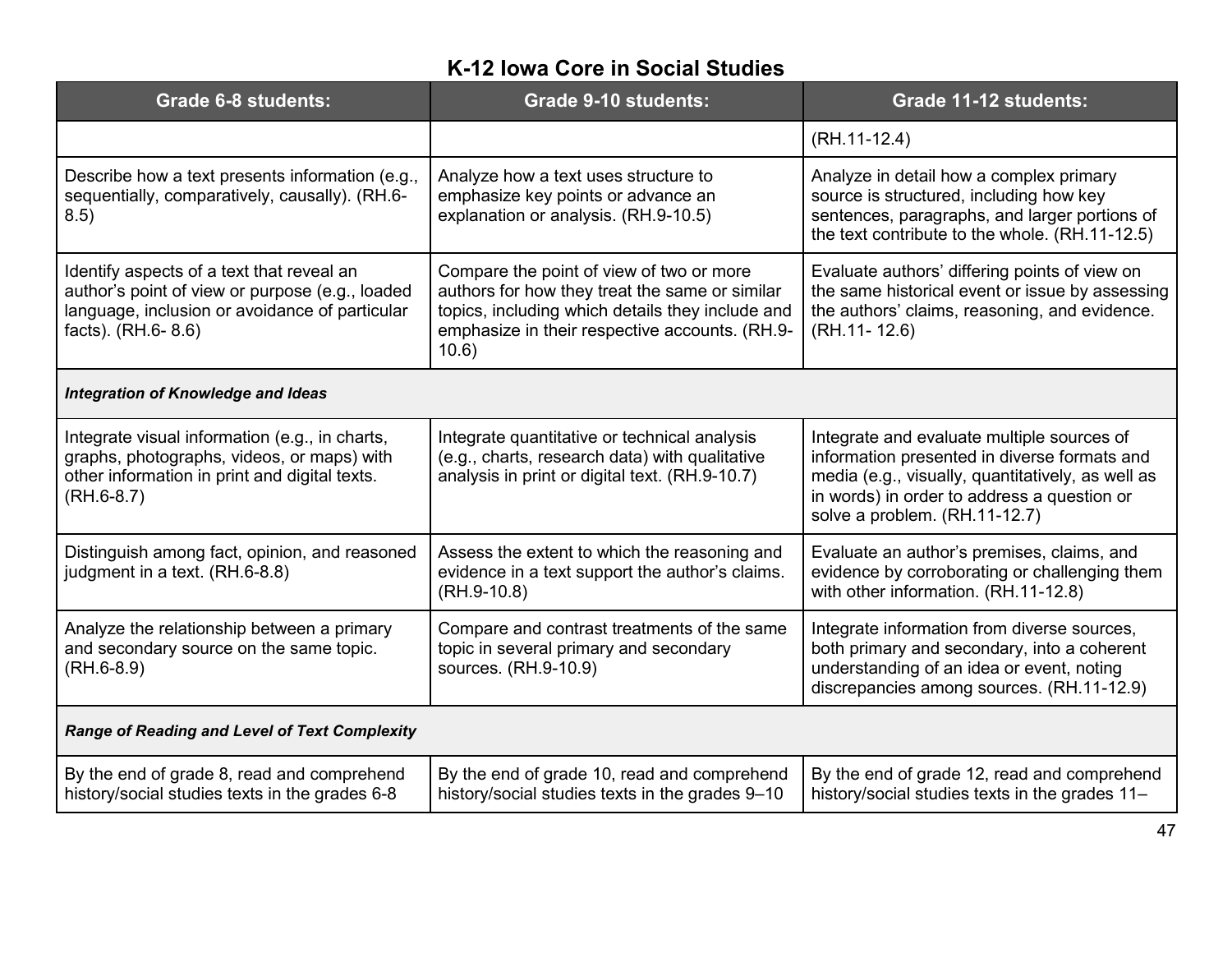| Grade 6-8 students:                    | Grade 9-10 students:                   | Grade 11-12 students:                      |
|----------------------------------------|----------------------------------------|--------------------------------------------|
| text complexity band independently and | text complexity band independently and | CCR text complexity band independently and |
| proficiently. (RH.6-8.10)              | proficiently. (RH.9-10.10)             | proficiently. (RH.11-12.10)                |

#### **Writing Standards for History/Social Studies, 6-12**

The grades 6–12 Writing Standards for Literacy in History/Social Studies define what students should know and be able to do by the end of each grade span. Note: These standards are also listed in the Iowa Core English Language Arts & Literacy in History/Social Studies, Science, and Technical Subjects document.

| Grade 6-8 students:                                                                                                                                                                                                                                                                                                                                                                                                                                                                                                                                                                                                                                                                                                                                                  | Grade 9-10 students:                                                                                                                                                                                                                                                                                                                                                                                                                                                                                                                                                                                                                                                                                                                                                                                                                 | <b>Grade 11-12 students:</b>                                                                                                                                                                                                                                                                                                                                                                                                                                                                                                                                                                                                                                                                                                                                                                                                             |
|----------------------------------------------------------------------------------------------------------------------------------------------------------------------------------------------------------------------------------------------------------------------------------------------------------------------------------------------------------------------------------------------------------------------------------------------------------------------------------------------------------------------------------------------------------------------------------------------------------------------------------------------------------------------------------------------------------------------------------------------------------------------|--------------------------------------------------------------------------------------------------------------------------------------------------------------------------------------------------------------------------------------------------------------------------------------------------------------------------------------------------------------------------------------------------------------------------------------------------------------------------------------------------------------------------------------------------------------------------------------------------------------------------------------------------------------------------------------------------------------------------------------------------------------------------------------------------------------------------------------|------------------------------------------------------------------------------------------------------------------------------------------------------------------------------------------------------------------------------------------------------------------------------------------------------------------------------------------------------------------------------------------------------------------------------------------------------------------------------------------------------------------------------------------------------------------------------------------------------------------------------------------------------------------------------------------------------------------------------------------------------------------------------------------------------------------------------------------|
| <b>Text Types and Purposes</b>                                                                                                                                                                                                                                                                                                                                                                                                                                                                                                                                                                                                                                                                                                                                       |                                                                                                                                                                                                                                                                                                                                                                                                                                                                                                                                                                                                                                                                                                                                                                                                                                      |                                                                                                                                                                                                                                                                                                                                                                                                                                                                                                                                                                                                                                                                                                                                                                                                                                          |
| Write arguments focused on discipline-specific<br>content.<br>a. Introduce claim(s) about a topic or<br>issue, acknowledge and distinguish the<br>claim(s) from alternate or opposing<br>claims, and organize the reasons and<br>evidence logically.<br>b. Support claim(s) with logical reasoning<br>and relevant, accurate data and<br>evidence that demonstrate an<br>understanding of the topic or text, using<br>credible sources.<br>c. Use words, phrases, and clauses to<br>create cohesion and clarify the<br>relationships among claim(s),<br>counterclaims, reasons, and evidence.<br>d. Establish and maintain a formal style.<br>e. Provide a concluding statement or<br>section that follows from and supports<br>the argument presented. (WHST.6-8.1) | Write arguments focused on discipline-specific<br>content.<br>a. Introduce precise claim(s), distinguish<br>the claim(s) from alternate or opposing<br>claims, and create an organization that<br>establishes clear relationships among<br>the claim(s), counterclaims, reasons,<br>and evidence.<br>Develop claim(s) and counterclaims<br>b.<br>fairly, supplying data and evidence for<br>each while pointing out the strengths<br>and limitations of both claim(s) and<br>counterclaims in a discipline-<br>appropriate form and in a manner that<br>anticipates the audience's knowledge<br>level and concerns.<br>Use words, phrases, and clauses to link<br>$C_{1}$<br>the major sections of the text, create<br>cohesion, and clarify the relationships<br>between claim(s) and reasons,<br>between reasons and evidence, and | Write arguments focused on discipline-specific<br>content.<br>Introduce precise, knowledgeable<br>a.<br>claim(s), establish the significance of<br>the claim(s), distinguish the claim(s)<br>from alternate or opposing claims, and<br>create an organization that logically<br>sequences the claim(s), counterclaims,<br>reasons, and evidence.<br>b. Develop claim(s) and counterclaims<br>fairly and thoroughly, supplying the<br>most relevant data and evidence for<br>each while pointing out the strengths<br>and limitations of both claim(s) and<br>counterclaims in a discipline-<br>appropriate form that anticipates the<br>audience's knowledge level, concerns,<br>values, and possible biases.<br>Use words, phrases, and clauses as<br>well as varied syntax to link the major<br>sections of the text, create cohesion, |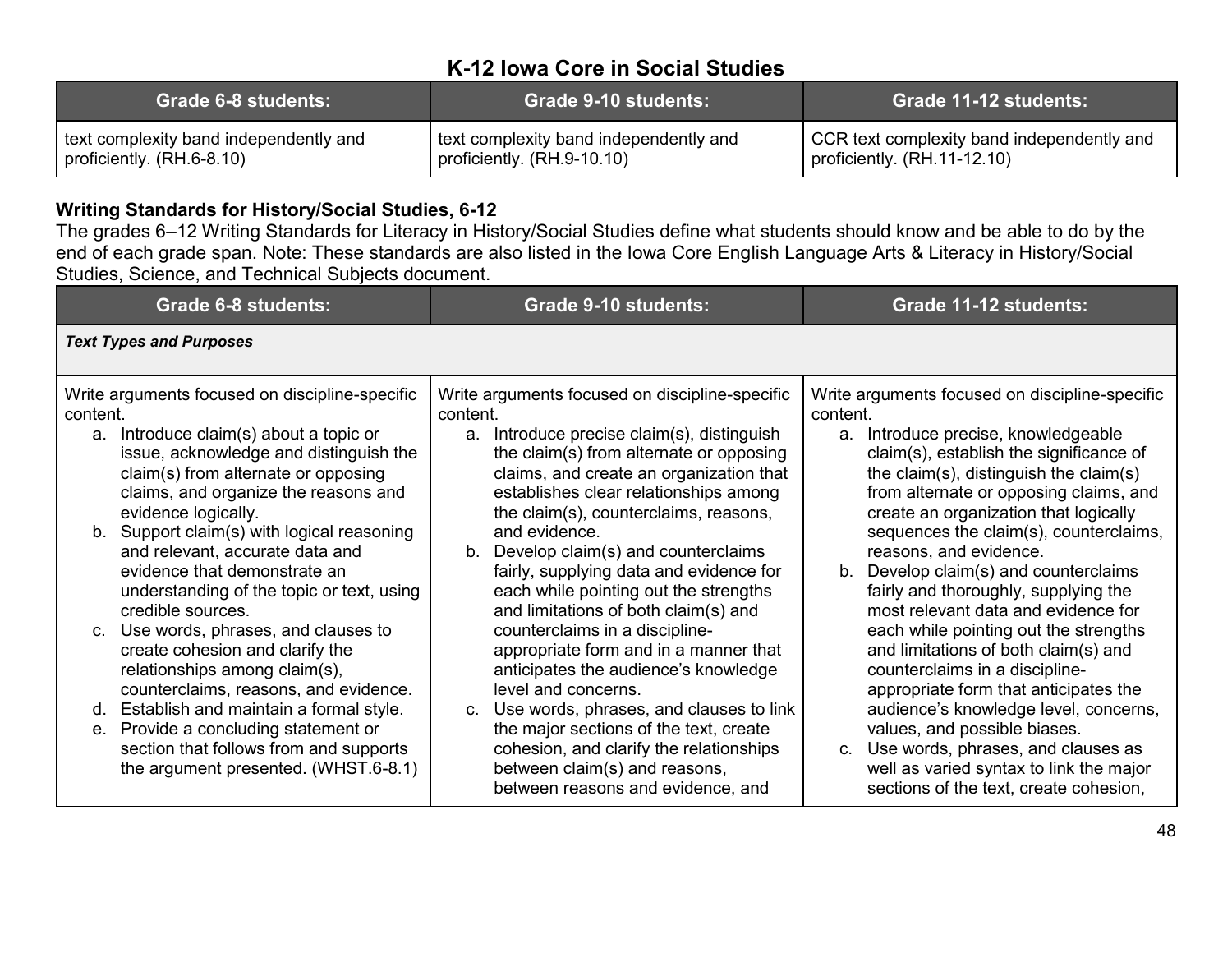| <b>Grade 6-8 students:</b>                                                                                                                                                                                                                                                                                                                                                                                                                                                                                                                                                                                                                                                                                                                                                                               | Grade 9-10 students:                                                                                                                                                                                                                                                                                                                                                                                                                                                                                                                                                                                                                                                                                                                                                                                                                            | Grade 11-12 students:                                                                                                                                                                                                                                                                                                                                                                                                                                                                                                                                                                                                                                                                                                                                                                                                  |
|----------------------------------------------------------------------------------------------------------------------------------------------------------------------------------------------------------------------------------------------------------------------------------------------------------------------------------------------------------------------------------------------------------------------------------------------------------------------------------------------------------------------------------------------------------------------------------------------------------------------------------------------------------------------------------------------------------------------------------------------------------------------------------------------------------|-------------------------------------------------------------------------------------------------------------------------------------------------------------------------------------------------------------------------------------------------------------------------------------------------------------------------------------------------------------------------------------------------------------------------------------------------------------------------------------------------------------------------------------------------------------------------------------------------------------------------------------------------------------------------------------------------------------------------------------------------------------------------------------------------------------------------------------------------|------------------------------------------------------------------------------------------------------------------------------------------------------------------------------------------------------------------------------------------------------------------------------------------------------------------------------------------------------------------------------------------------------------------------------------------------------------------------------------------------------------------------------------------------------------------------------------------------------------------------------------------------------------------------------------------------------------------------------------------------------------------------------------------------------------------------|
|                                                                                                                                                                                                                                                                                                                                                                                                                                                                                                                                                                                                                                                                                                                                                                                                          | between claim(s) and counterclaims.<br>d. Establish and maintain a formal style<br>and objective tone while attending to<br>the norms and conventions of the<br>discipline in which they are writing.<br>e. Provide a concluding statement or<br>section that follows from or supports<br>the argument presented. (WHST.9-<br>10.1)                                                                                                                                                                                                                                                                                                                                                                                                                                                                                                             | and clarify the relationships between<br>claim(s) and reasons, between reasons<br>and evidence, and between claim(s)<br>and counterclaims.<br>d. Establish and maintain a formal style<br>and objective tone while attending to<br>the norms and conventions of the<br>discipline in which they are writing.<br>e. Provide a concluding statement or<br>section that follows from or supports<br>the argument presented. (WHST.11-<br>12.1)                                                                                                                                                                                                                                                                                                                                                                            |
| Write informative/explanatory texts, including<br>the narration of historical events, scientific<br>procedures/experiments, or technical<br>processes.<br>a. Introduce a topic clearly, previewing<br>what is to follow; organize ideas,<br>concepts, and information into broader<br>categories as appropriate to achieving<br>purpose; include formatting (e.g.,<br>headings), graphics (e.g., charts,<br>tables), and multimedia when useful to<br>aiding comprehension.<br>b. Develop the topic with relevant, well-<br>chosen facts, definitions, concrete<br>details, quotations, or other information<br>and examples.<br>Use appropriate and varied transitions<br>C.<br>to create cohesion and clarify the<br>relationships among ideas and<br>concepts.<br>d. Use precise language and domain- | Write informative/explanatory texts, including<br>the narration of historical events, scientific<br>procedures/experiments, or technical<br>processes.<br>a. Introduce a topic and organize ideas,<br>concepts, and information to make<br>important connections and distinctions;<br>include formatting (e.g., headings),<br>graphics (e.g., figures, tables), and<br>multimedia when useful to aiding<br>comprehension.<br>b. Develop the topic with well-chosen,<br>relevant, and sufficient facts, extended<br>definitions, concrete details, quotations,<br>or other information and examples<br>appropriate to the audience's<br>knowledge of the topic.<br>Use varied transitions and sentence<br>$C_{\cdot}$<br>structures to link the major sections of<br>the text, create cohesion, and clarify<br>the relationships among ideas and | Write informative/explanatory texts, including<br>the narration of historical events, scientific<br>procedures/experiments, or technical<br>processes.<br>a. Introduce a topic and organize complex<br>ideas, concepts, and information so<br>that each new element builds on that<br>which precedes it to create a unified<br>whole; include formatting (e.g.,<br>headings), graphics (e.g., figures,<br>tables), and multimedia when useful to<br>aiding comprehension.<br>b. Develop the topic thoroughly by<br>selecting the most significant and<br>relevant facts, extended definitions,<br>concrete details, quotations, or other<br>information and examples appropriate<br>to the audience's knowledge of the<br>topic.<br>c. Use varied transitions and sentence<br>structures to link the major sections of |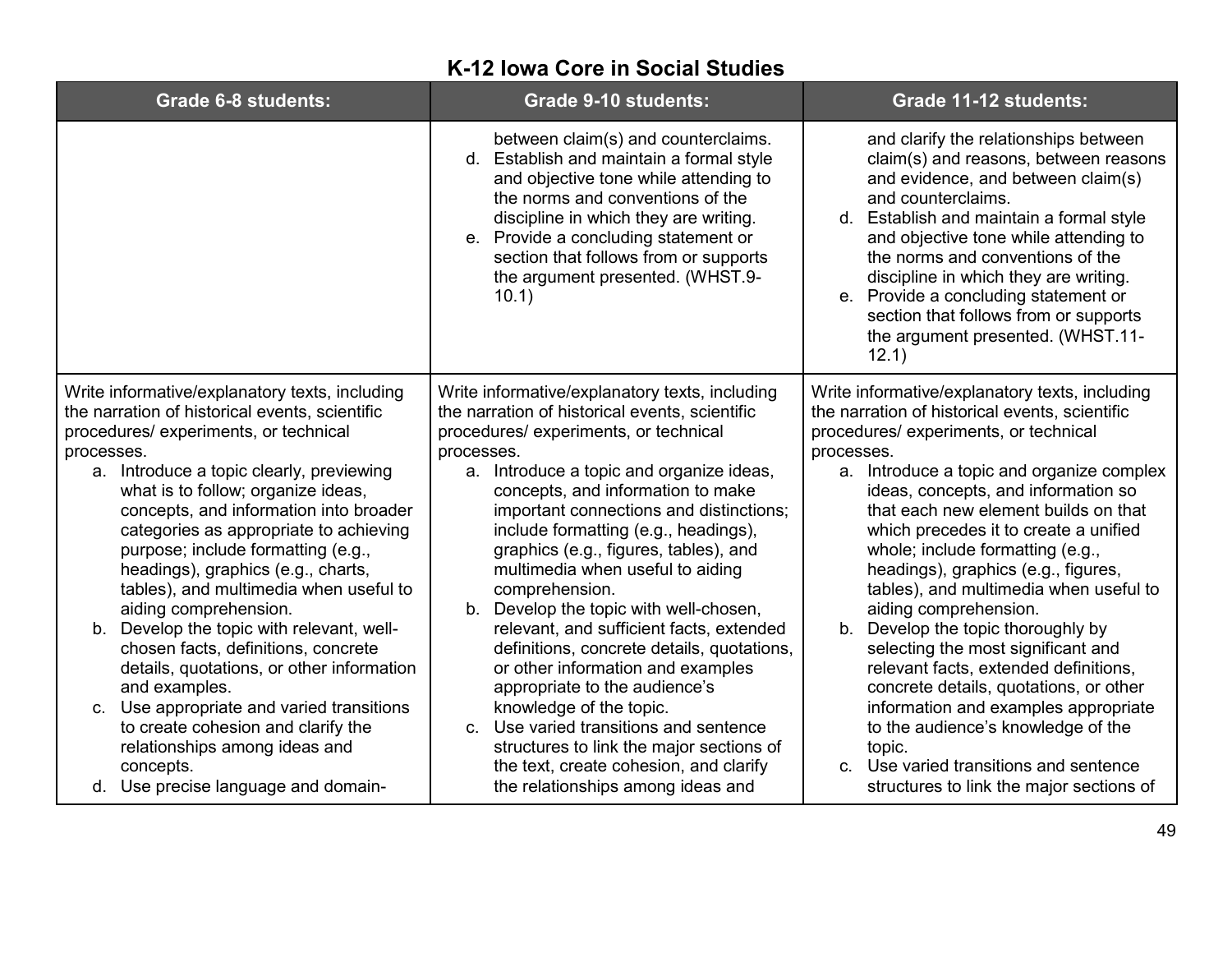| <b>Grade 6-8 students:</b>                                                                                                                                                                                                                                                                                                                                                                                                                                                                                                                                                                                                                                                                                                    | <b>Grade 9-10 students:</b>                                                                                                                                                                                                                                                                                                                                                                                                                                                                                                                                                                                                                                                                                                    | Grade 11-12 students:                                                                                                                                                                                                                                                                                                                                                                                                                                                                                                                                                                                                                                                                                                           |
|-------------------------------------------------------------------------------------------------------------------------------------------------------------------------------------------------------------------------------------------------------------------------------------------------------------------------------------------------------------------------------------------------------------------------------------------------------------------------------------------------------------------------------------------------------------------------------------------------------------------------------------------------------------------------------------------------------------------------------|--------------------------------------------------------------------------------------------------------------------------------------------------------------------------------------------------------------------------------------------------------------------------------------------------------------------------------------------------------------------------------------------------------------------------------------------------------------------------------------------------------------------------------------------------------------------------------------------------------------------------------------------------------------------------------------------------------------------------------|---------------------------------------------------------------------------------------------------------------------------------------------------------------------------------------------------------------------------------------------------------------------------------------------------------------------------------------------------------------------------------------------------------------------------------------------------------------------------------------------------------------------------------------------------------------------------------------------------------------------------------------------------------------------------------------------------------------------------------|
| specific vocabulary to inform about or<br>explain the topic. e. Establish and<br>maintain a formal style and objective<br>tone.<br>e. Provide a concluding statement or<br>section that follows from and supports<br>the information or explanation<br>presented. (WHST.6-8.2)                                                                                                                                                                                                                                                                                                                                                                                                                                                | concepts.<br>d. Use precise language and domain-<br>specific vocabulary to manage the<br>complexity of the topic and convey a<br>style appropriate to the discipline and<br>context as well as to the expertise of<br>likely readers.<br>e. Establish and maintain a formal style<br>and objective tone while attending to<br>the norms and conventions of the<br>discipline in which they are writing.<br>f. Provide a concluding statement or<br>section that follows from and supports<br>the information or explanation<br>presented (e.g., articulating implications<br>or the significance of the topic).<br>(WHST.9-10.2)                                                                                               | the text, create cohesion, and clarify<br>the relationships among complex ideas<br>and concepts.<br>d. Use precise language, domain-specific<br>vocabulary and techniques such as<br>metaphor, simile, and analogy to<br>manage the complexity of the topic;<br>convey a knowledgeable stance in a<br>style that responds to the discipline and<br>context as well as to the expertise of<br>likely readers.<br>e. Provide a concluding statement or<br>section that follows from and supports<br>the information or explanation provided<br>(e.g., articulating implications or the<br>significance of the topic). (WHST.11-<br>12.2)                                                                                          |
| (See note; not applicable as a separate<br>requirement) (WHST.6-8.3)<br>Note: Students' narrative skills continue to<br>grow in these grades. The Standards require<br>that students be able to incorporate narrative<br>elements effectively into arguments and<br>informative/explanatory texts. In history/social<br>studies, students must be able to incorporate<br>narrative accounts into their analyses of<br>individuals or events of historical import. In<br>science and technical subjects, students must<br>be able to write precise enough descriptions of<br>the step-by-step procedures they use in their<br>investigations or technical work that others can<br>replicate them and (possibly) reach the same | (See note; not applicable as a separate<br>requirement) (WHST.9-10.3)<br>Note: Students' narrative skills continue to<br>grow in these grades. The Standards require<br>that students be able to incorporate narrative<br>elements effectively into arguments and<br>informative/explanatory texts. In history/social<br>studies, students must be able to incorporate<br>narrative accounts into their analyses of<br>individuals or events of historical import. In<br>science and technical subjects, students must<br>be able to write precise enough descriptions of<br>the step-by-step procedures they use in their<br>investigations or technical work that others can<br>replicate them and (possibly) reach the same | (See note; not applicable as a separate<br>requirement) (WHST.11-12.3)<br>Note: Students' narrative skills continue to<br>grow in these grades. The Standards require<br>that students be able to incorporate narrative<br>elements effectively into arguments and<br>informative/explanatory texts. In history/social<br>studies, students must be able to incorporate<br>narrative accounts into their analyses of<br>individuals or events of historical import. In<br>science and technical subjects, students must<br>be able to write precise enough descriptions of<br>the step-by-step procedures they use in their<br>investigations or technical work that others can<br>replicate them and (possibly) reach the same |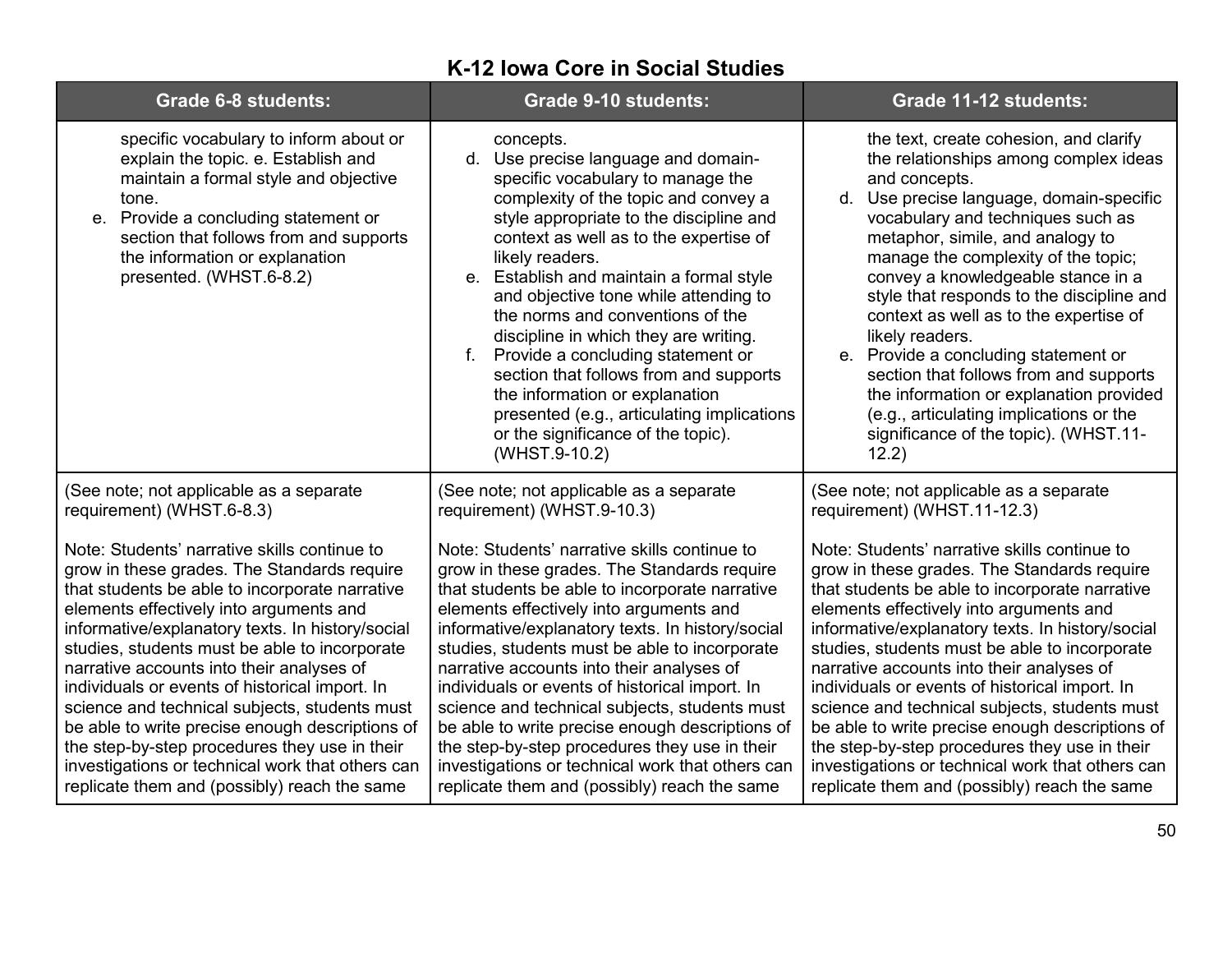| <b>Grade 6-8 students:</b>                                                                                                                                                                                                                                     | Grade 9-10 students:                                                                                                                                                                                                                                                                                                                 | <b>Grade 11-12 students:</b>                                                                                                                                                                                                                                                                                                          |  |
|----------------------------------------------------------------------------------------------------------------------------------------------------------------------------------------------------------------------------------------------------------------|--------------------------------------------------------------------------------------------------------------------------------------------------------------------------------------------------------------------------------------------------------------------------------------------------------------------------------------|---------------------------------------------------------------------------------------------------------------------------------------------------------------------------------------------------------------------------------------------------------------------------------------------------------------------------------------|--|
| results.                                                                                                                                                                                                                                                       | results.                                                                                                                                                                                                                                                                                                                             | results.                                                                                                                                                                                                                                                                                                                              |  |
| <b>Production and Distribution of Writing</b>                                                                                                                                                                                                                  |                                                                                                                                                                                                                                                                                                                                      |                                                                                                                                                                                                                                                                                                                                       |  |
| Produce clear and coherent writing in which<br>the development, organization, and style are<br>appropriate to task, purpose, and audience.<br>(WHST.6-8.4)                                                                                                     | Produce clear and coherent writing in which<br>the development, organization, and style are<br>appropriate to task, purpose, and audience.<br>(WHST.9-10.4)                                                                                                                                                                          | Produce clear and coherent writing in which<br>the development, organization, and style are<br>appropriate to task, purpose, and audience.<br>(WHST.11-12.4)                                                                                                                                                                          |  |
| With some guidance and support from peers<br>and adults, develop and strengthen writing as<br>needed by planning, revising, editing, rewriting,<br>or trying a new approach, focusing on how well<br>purpose and audience have been addressed.<br>(WHST.6-8.5) | Develop and strengthen writing as needed by<br>planning, revising, editing, rewriting, or trying a<br>new approach, focusing on addressing what is<br>most significant for a specific purpose and<br>audience. (WHST.9-10.5)                                                                                                         | Develop and strengthen writing as needed by<br>planning, revising, editing, rewriting, or trying a<br>new approach, focusing on addressing what is<br>most significant for a specific purpose and<br>audience. (WHST.11-12.5)                                                                                                         |  |
| Use technology, including the Internet, to<br>produce and publish writing and present the<br>relationships between information and ideas<br>clearly and efficiently. (WHST.6-8.6)                                                                              | Use technology, including the Internet, to<br>produce, publish, and update individual or<br>shared writing products, taking advantage of<br>technology's capacity to link to other<br>information and to display information flexibly<br>and dynamically. (WHST.9-10.6)                                                              | Use technology, including the Internet, to<br>produce, publish, and update individual or<br>shared writing products in response to ongoing<br>feedback, including new arguments or<br>information. (WHST.11-12.6)                                                                                                                     |  |
| <b>Research to Build and Present Knowledge</b>                                                                                                                                                                                                                 |                                                                                                                                                                                                                                                                                                                                      |                                                                                                                                                                                                                                                                                                                                       |  |
| Conduct short research projects to answer a<br>question (including a self-generated question),<br>drawing on several sources and generating<br>additional related, focused questions that allow<br>for multiple avenues of exploration. (WHST.6-<br>8.7)       | Conduct short as well as more sustained<br>research projects to answer a question<br>(including a self-generated question) or solve a<br>problem; narrow or broaden the inquiry when<br>appropriate; synthesize multiple sources on the<br>subject, demonstrating understanding of the<br>subject under investigation. (WHST.9-10.7) | Conduct short as well as more sustained<br>research projects to answer a question<br>(including a self-generated question) or solve a<br>problem; narrow or broaden the inquiry when<br>appropriate; synthesize multiple sources on the<br>subject, demonstrating understanding of the<br>subject under investigation. (WHST.11-12.7) |  |